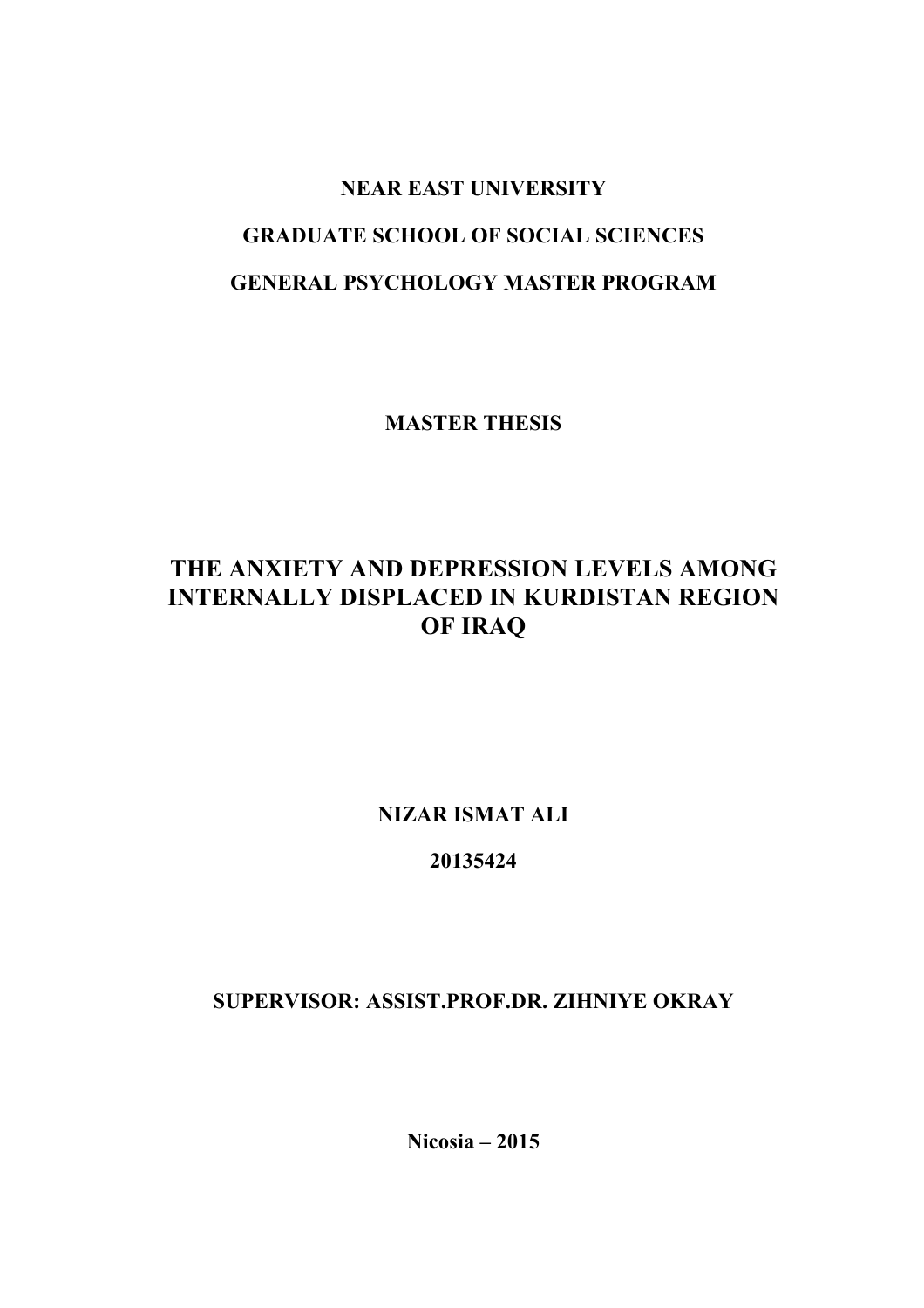# **DEDICATION**

*I would like to dedicate this thesis to those who devoted their lives in order to provide me with the opportunity to improve myself; to my wonderful and great family and especially my mother who gave me a great support, encouragement and patience.*

*I sincerely dedicate this work to the soul of my late father whose advice is still in echoing in my head and brightening my way.*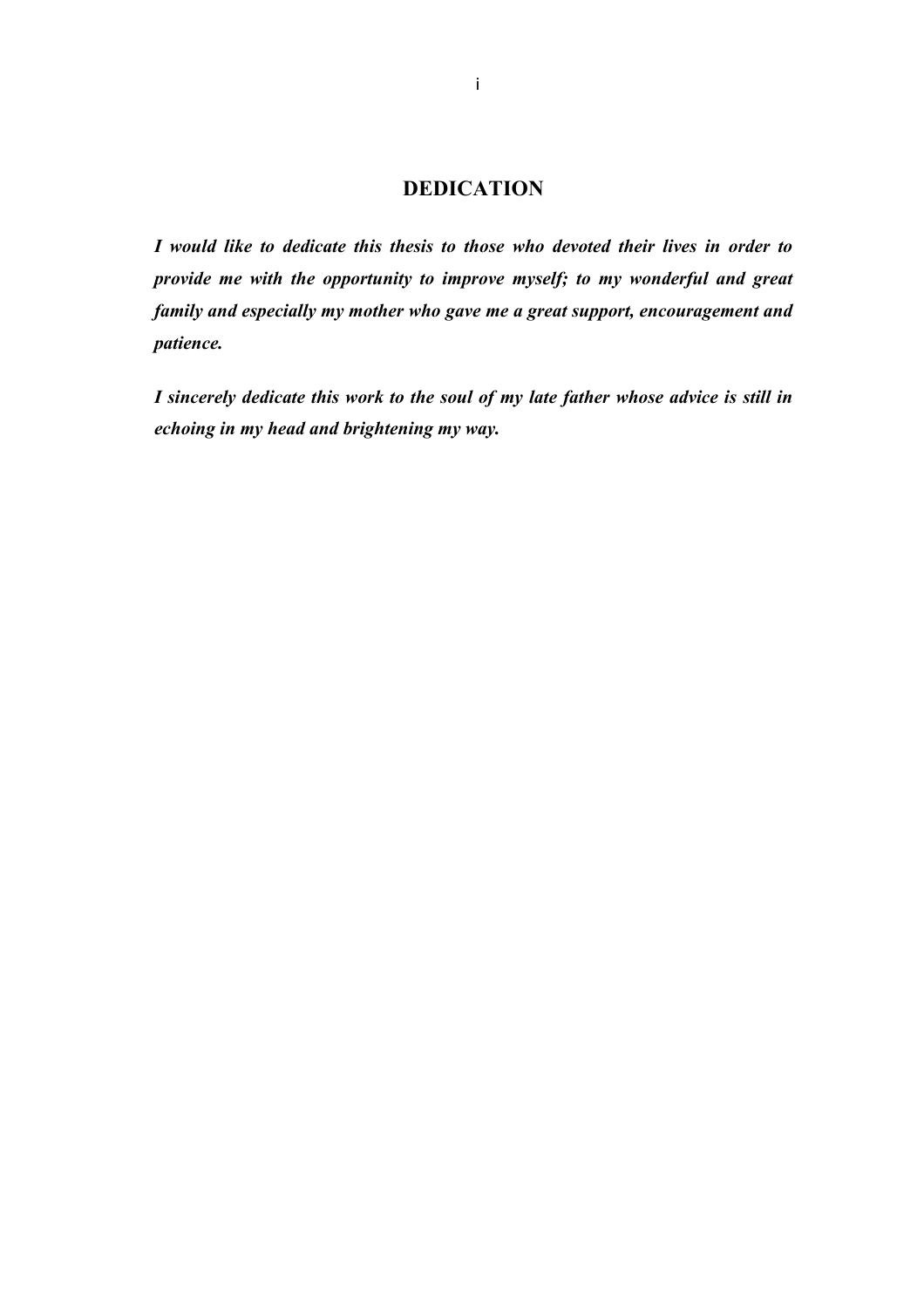# **ACKNOWLEDGEMENTS**

 I would first like to express my deepest and great appreciations to Almighty and Gracious Allah for giving me the ability and patience to complete this work.

My sincere thanks go to my thesis advisor Assist. Prof. Dr. Zihniye Okray for her professional advice, support and encouragement. Without her support, this thesis would have never been completed.

Many thanks are offered to my family; especially my parents who believed in me and gave me enough love and support that brought me to this point. I also would like to thank my mother; her encouragements and sacrifices through this long process stimulated me to finish this work. Special thank goes to my friends who supported me to finish this work.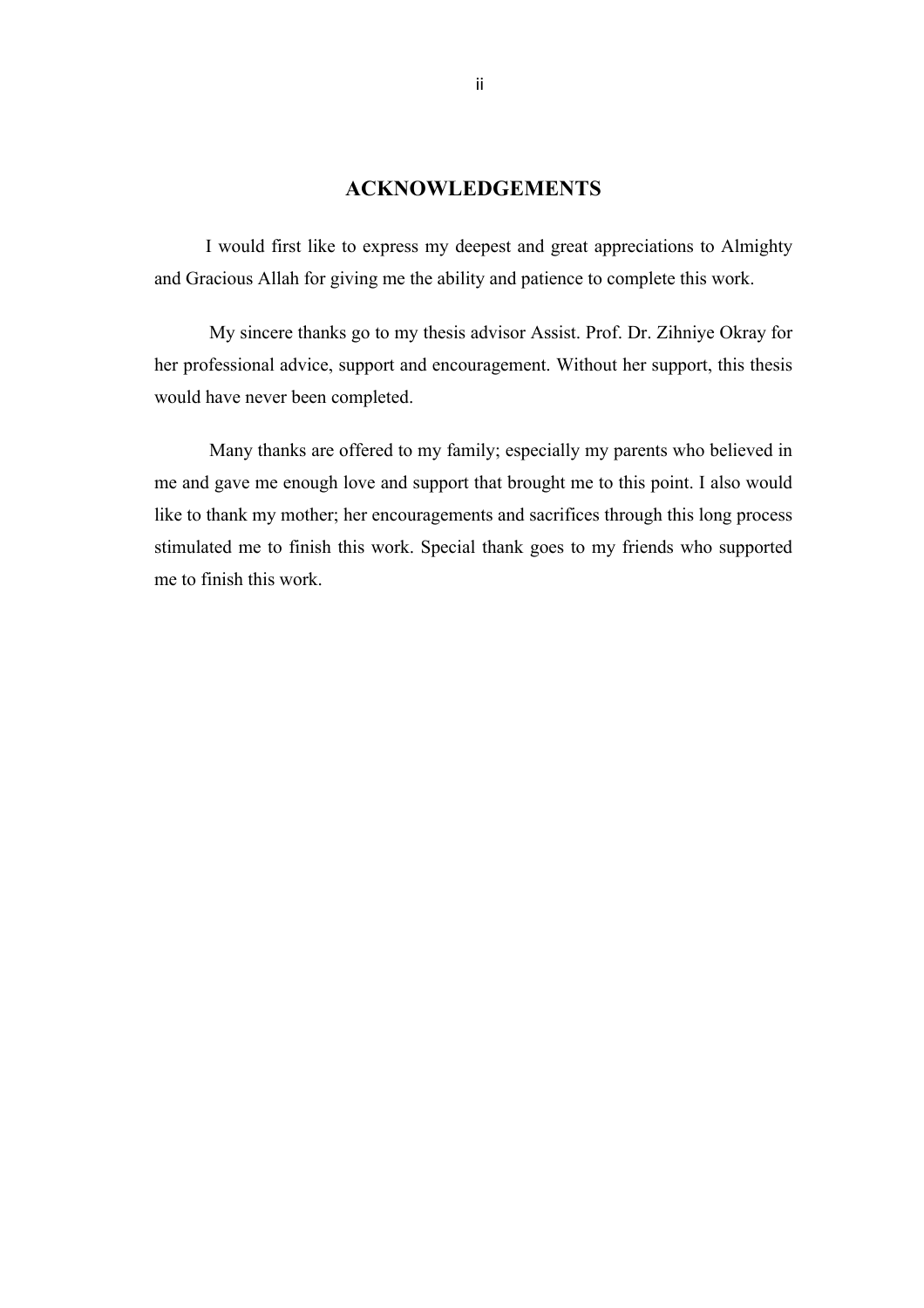# **Özet**

 Bu çalışma 2012-2015 yılları arasında DAEŞ Terör Örgütü'nün saldırıları sonucunda Irak'ın diğer bölgelerinden Irak'ın Kürdistan Bölgesine göç etmiş bireylerde psikolojik sorunların özellikle depresyon ve kaygı düzeylerinine olduğunu tesbit etmeye yöneliktir.

 Bu çalışmada sığınma kamplarında kalan kadın ve erkekler örneklem olarak kullanılmıştır. Zakho ve Dohuk da bulunan Chamisko ve Domiz isimli iki kampta bulunan 90'ı kadın ve 83'ü erkek olan toplam 173 katılımcı araştırmanın örneklemini oluşturmaktadır. Katılımcılar iki gruba ayrılmıştır. (87 göçmen, ve 86 göçmen olmayan). Nicel bir çalışma ile verilere ulaşılmıştır. Katılımcılara araştırmacı tarafından hazırlanan sosyo demografik bilgi formu ve Depresyon, Kaygı ve Stres Ölçeği (DASS) uygulanmıştır. DASS Lovibond & Lovibond tarafından 1995 yılında geliştirilmiştir.

 Toplanan nicel veriler SPSS programıyla analiz edilmiştir. Göç yaşayan bireylerin daha yüksek depresyon ve kaygı düzeyleri olduğu tesbit edilmiştir. Bulgular ayni zamanda kadınların erkeklere oranla daha yüksek kaygı ve depresyon düzeyleri olduğunu da göstermiştir.

 Bu araştırmanın sonucunda göç eden bireylerin psikolojik sorunları olduğu saptanmıştır. Bu bireylere acilen psikolojik destek gerekmektedir.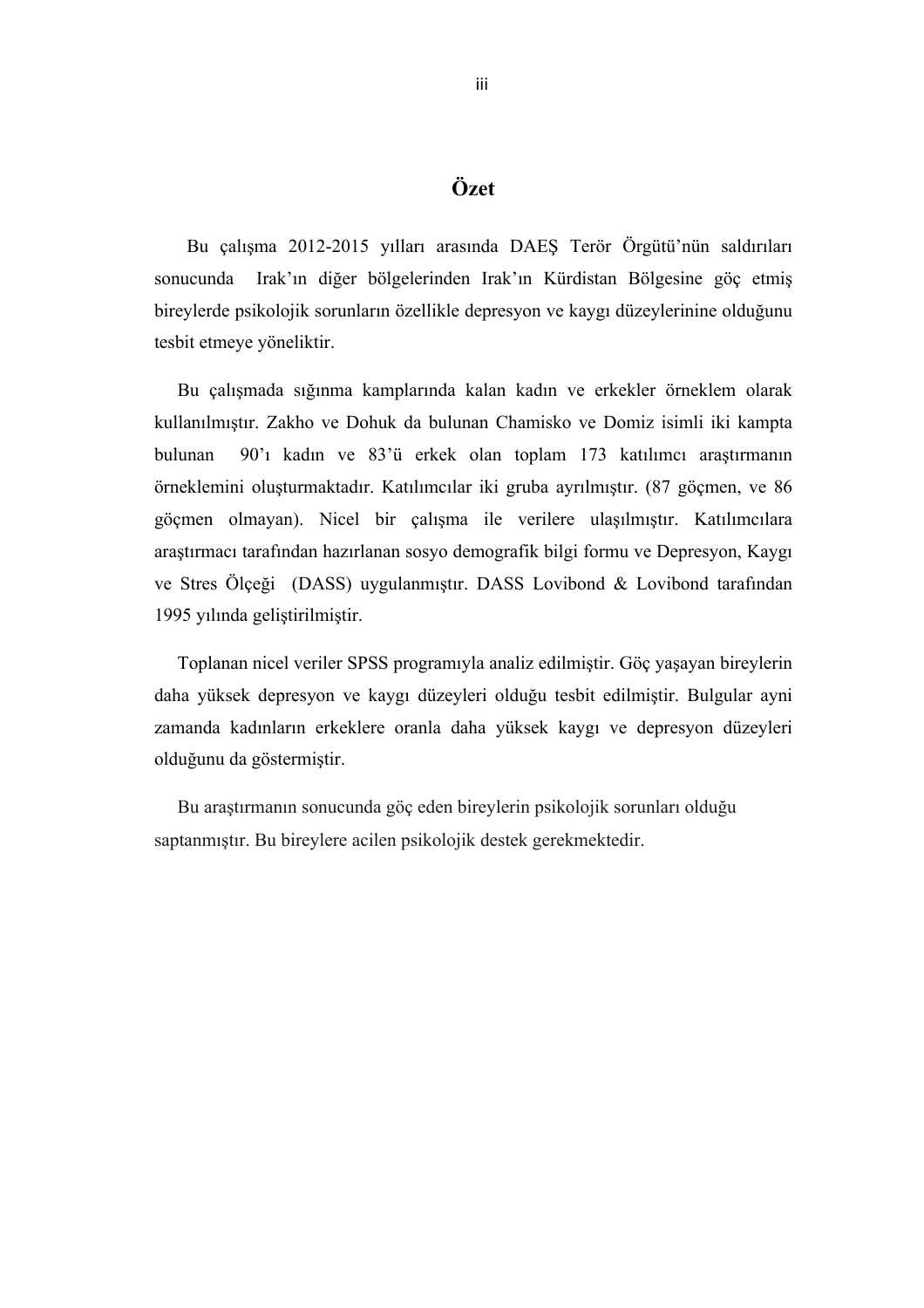# **ABSTRACT**

The present study was designed to investigate the impact of psychological problems such as anxiety and depression among the people who had been internally displaced from other parts of Iraq and inhabited mostly in Kurdistan Region of Iraq in (2012-2015) due to some constant attacks from a group of terrorists named ISIS.

The present study sampled male and female immigrants who inhabit in the refugee camps in Kurdistan region. 173 participants, (90 female and 83 male) were selected from two camps (Chamisko and Domiz), and the same displaced people from Zakho and Dohuk, participated in this study. The participants were divided into two groups (87 displaced people and 86 non-displaced one). A quantitative research method was utilised to collect data. The participants were administered with a personal information questionnaire prepared by the researcher and the Depression Anxiety Stress Scale (DASS) questionnaire developed by Lovibond & Lovibond, 1995.

The quantitative data were collected and analysed by the SPSS program. The internally displaced people had higher level of Anxiety and Depression than nondisplaced people. Findings also, reported that women had higher level of anxiety and depression than men.

The results of the study show that the internally displaced people have experienced some of the psychological disorders hence psychological support for them is very necessary to prevent them from psychological disorders.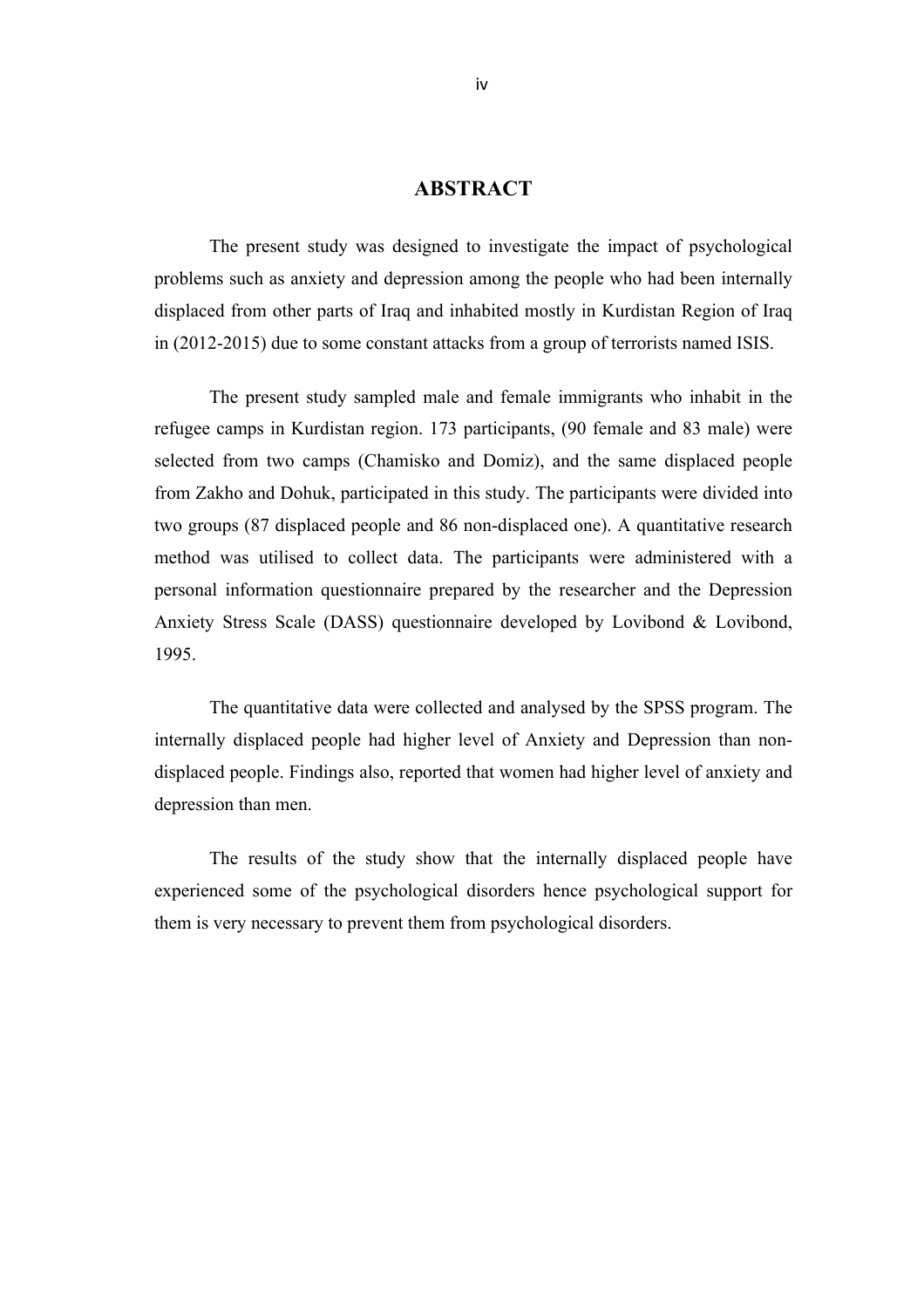# **TABLE OF CONTENTS**

| 1.4.1.2 The Warning Signs (common symptoms) of Anxiety5 |
|---------------------------------------------------------|
|                                                         |
|                                                         |
|                                                         |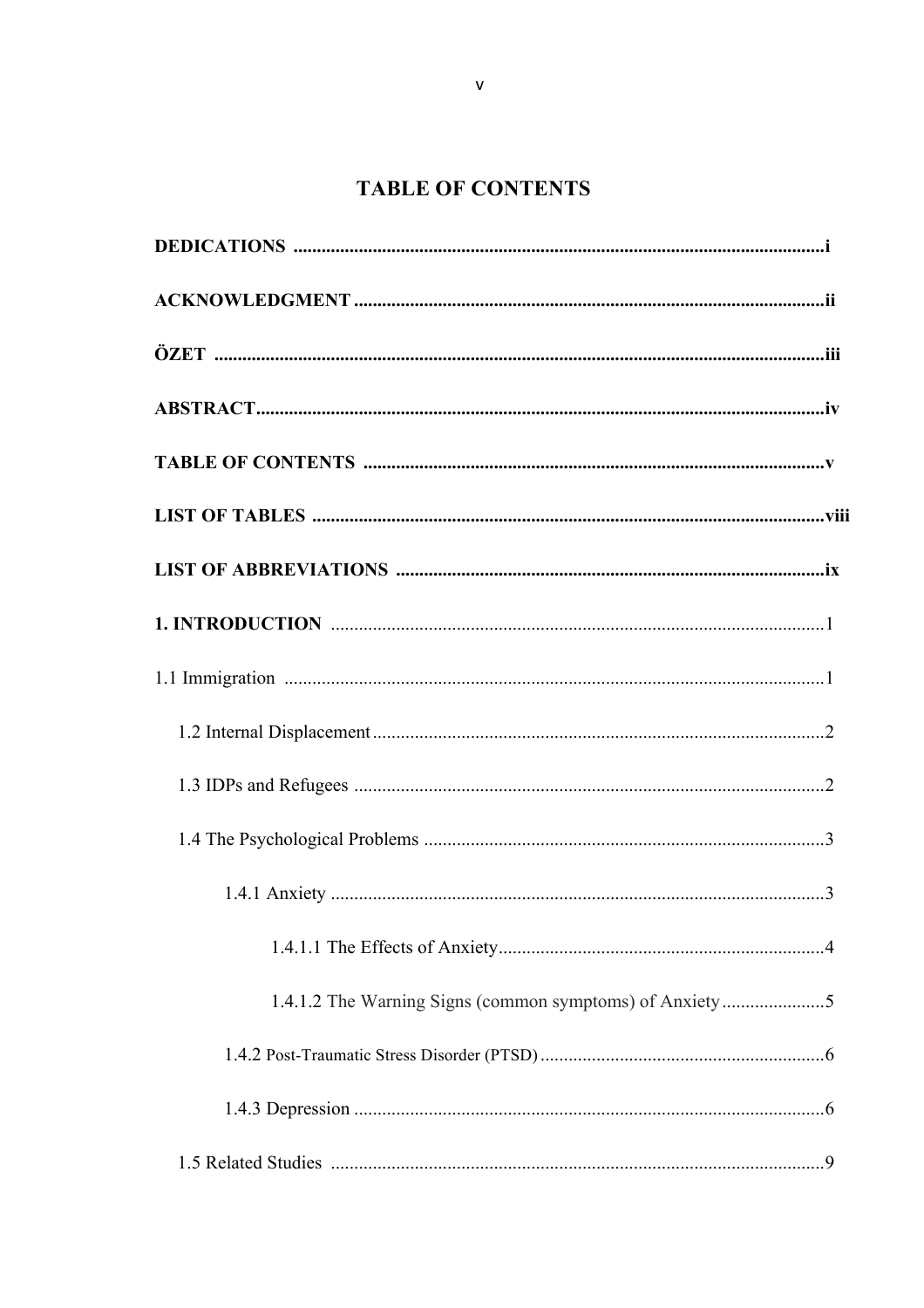| 2.8 Reliability and validity of the questionnaire Kurdish version 18     |  |
|--------------------------------------------------------------------------|--|
|                                                                          |  |
|                                                                          |  |
|                                                                          |  |
|                                                                          |  |
|                                                                          |  |
|                                                                          |  |
| 3.2.1 The Comparison of Anxiety According to Internally Displaced and    |  |
| 3.2.2 The Comparison of Depression According to Internally Displaced and |  |
| 3.3 Result Analysis and Discussion Related to Research Question 2 24     |  |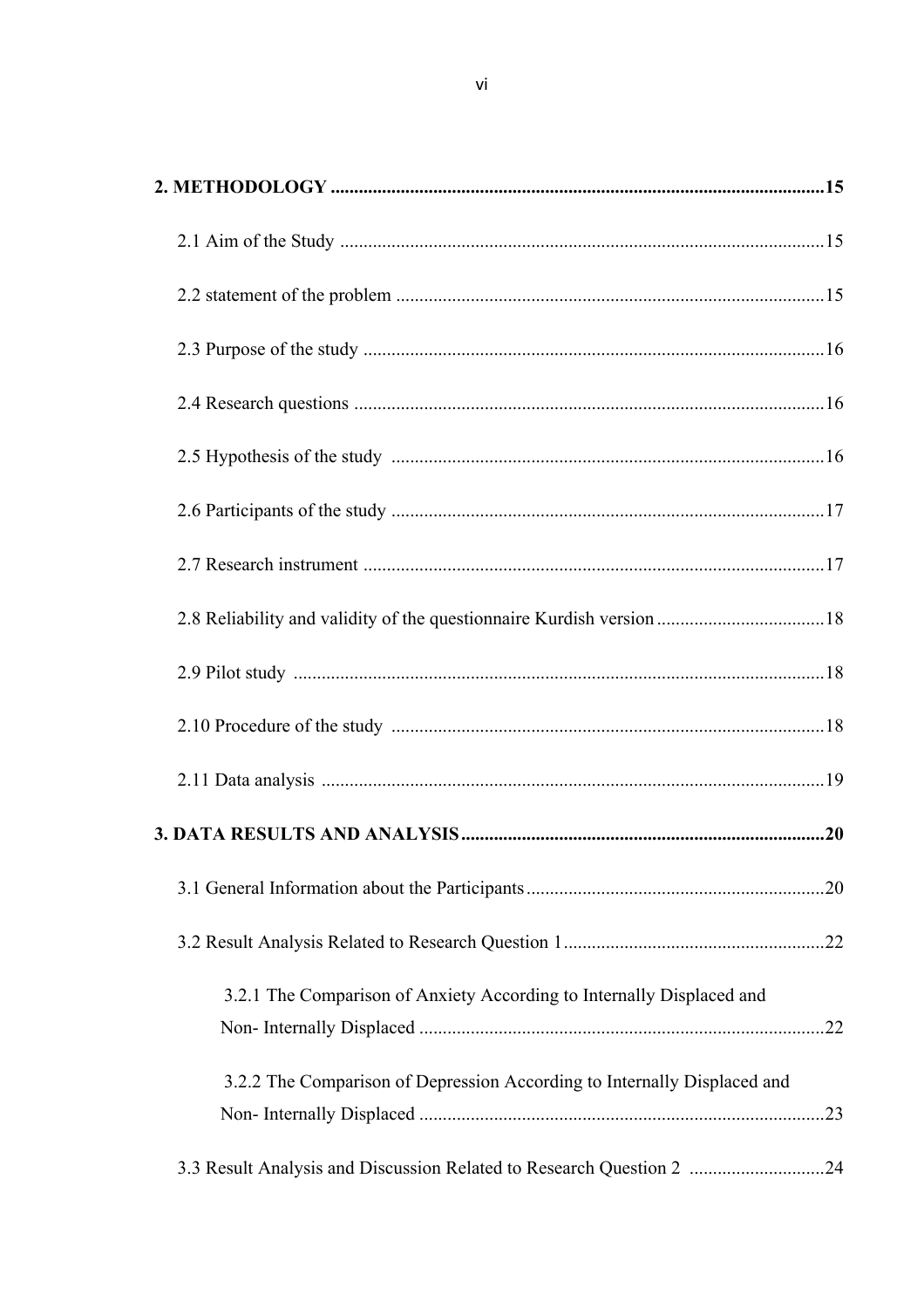| 3.3.1 The Significant Difference between Male and Female according to the |  |
|---------------------------------------------------------------------------|--|
|                                                                           |  |
| 3.3.2 The Significant Difference between Male and Female according to the |  |
|                                                                           |  |
|                                                                           |  |
|                                                                           |  |
|                                                                           |  |
|                                                                           |  |
|                                                                           |  |
|                                                                           |  |
|                                                                           |  |
|                                                                           |  |
|                                                                           |  |
|                                                                           |  |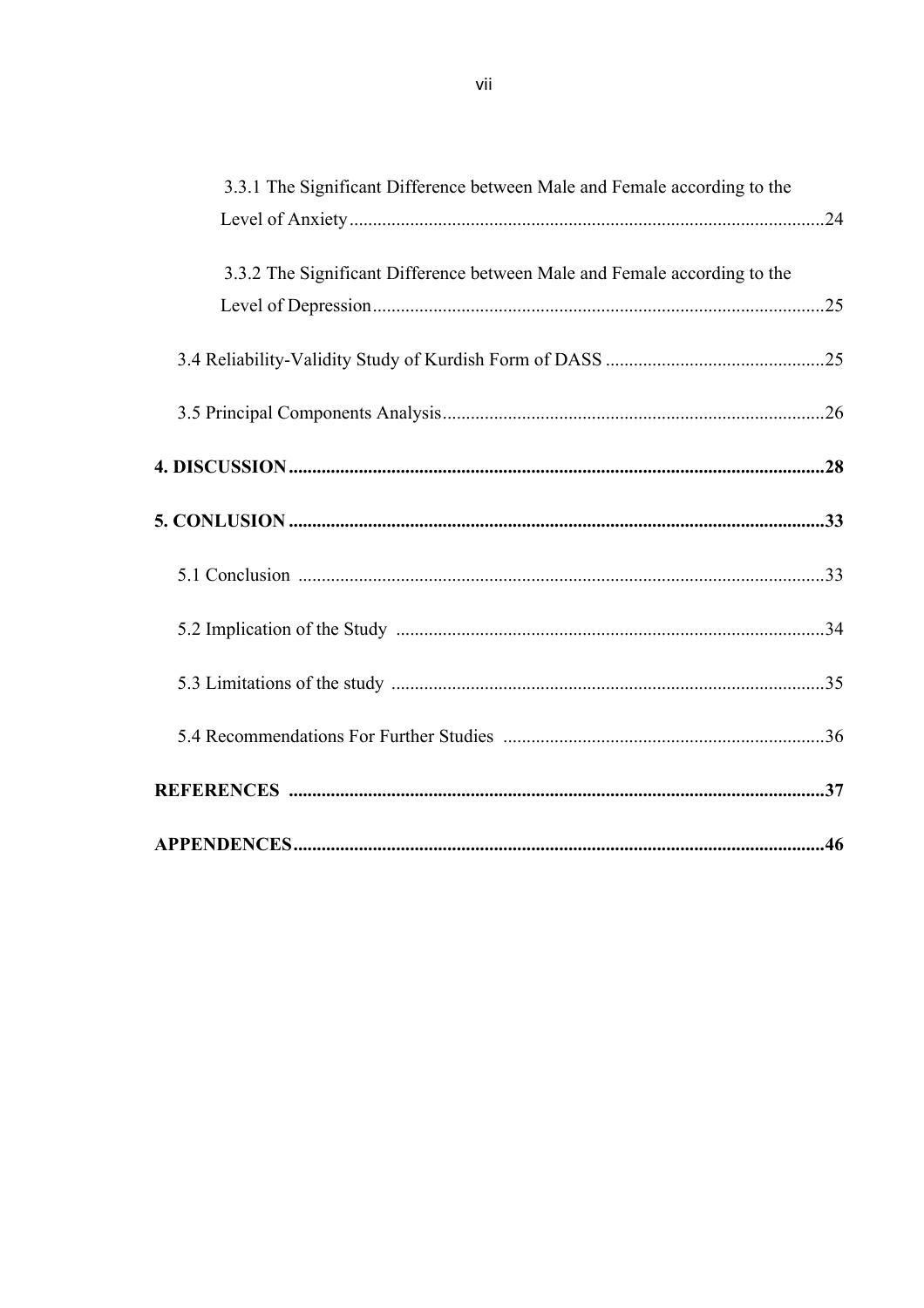# **LIST OF TABLES**

| TABLE 3.2 Level of anxiety according to displaced and non-displaced people    | <b>22</b> |
|-------------------------------------------------------------------------------|-----------|
| TABLE 3.3 Level of depression according to displaced and non-displaced people | .23       |
| TABLE 3.4 Comparison of anxiety level of male and female participants         | .24       |
|                                                                               | .25       |
|                                                                               | .26       |
|                                                                               | 27        |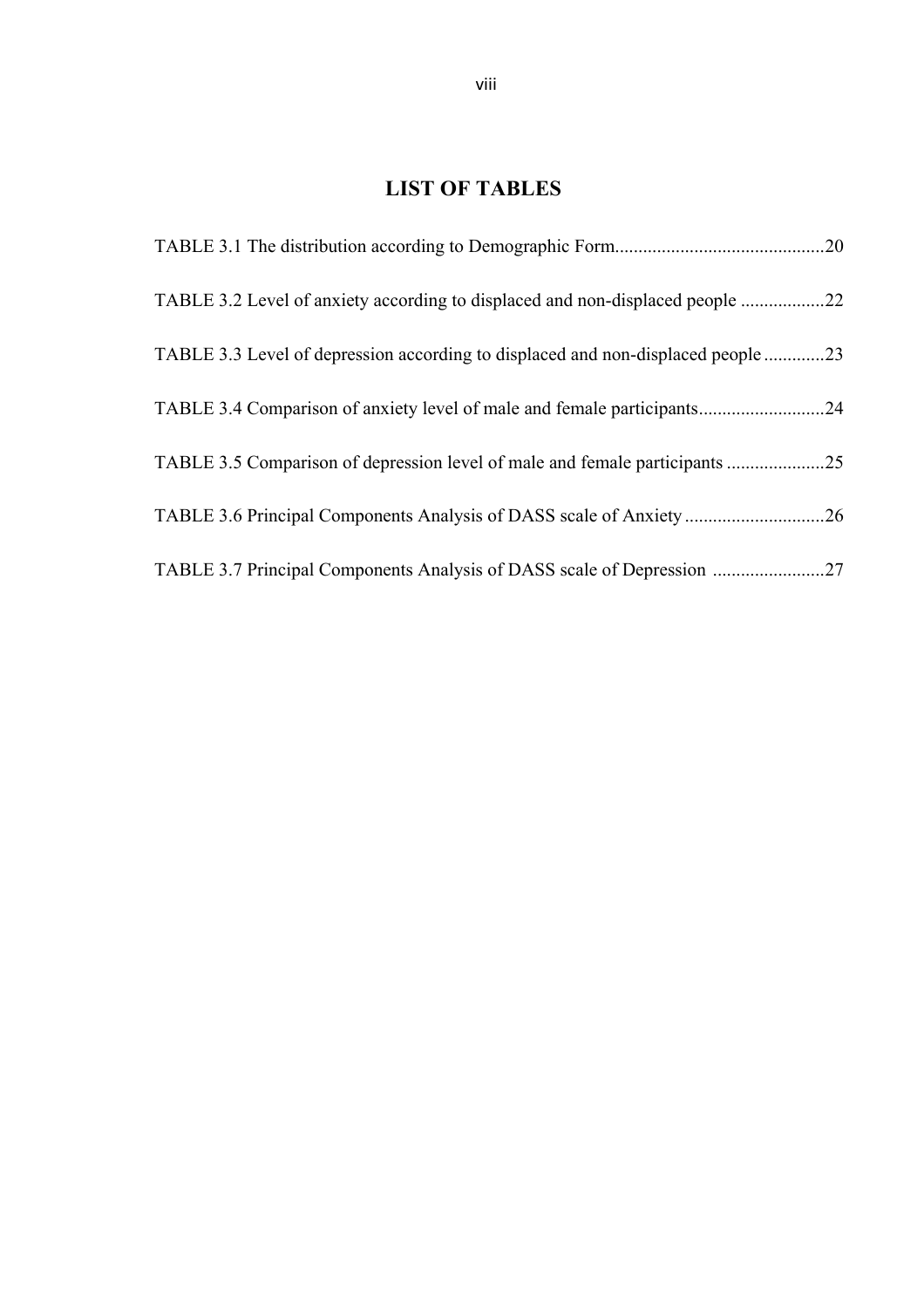# **LIST OF ABBREVIATIONS**

| PTSD:        | <b>Post-Traumatic Stress Disorder</b>                           |
|--------------|-----------------------------------------------------------------|
| DASS:        | <b>Depression Anxiety Stress Scale</b>                          |
| <b>IDP:</b>  | <b>Internally Displaced Persons</b>                             |
| <b>RSIM:</b> | <b>Recommendations on Statistics of international Migration</b> |
| <b>OCHA:</b> | <b>Office for the Coordination of Humanitarian Affairs</b>      |
| UN:          | <b>United Nations</b>                                           |
| SPSS:        | <b>Statistical Package for the Social Sciences</b>              |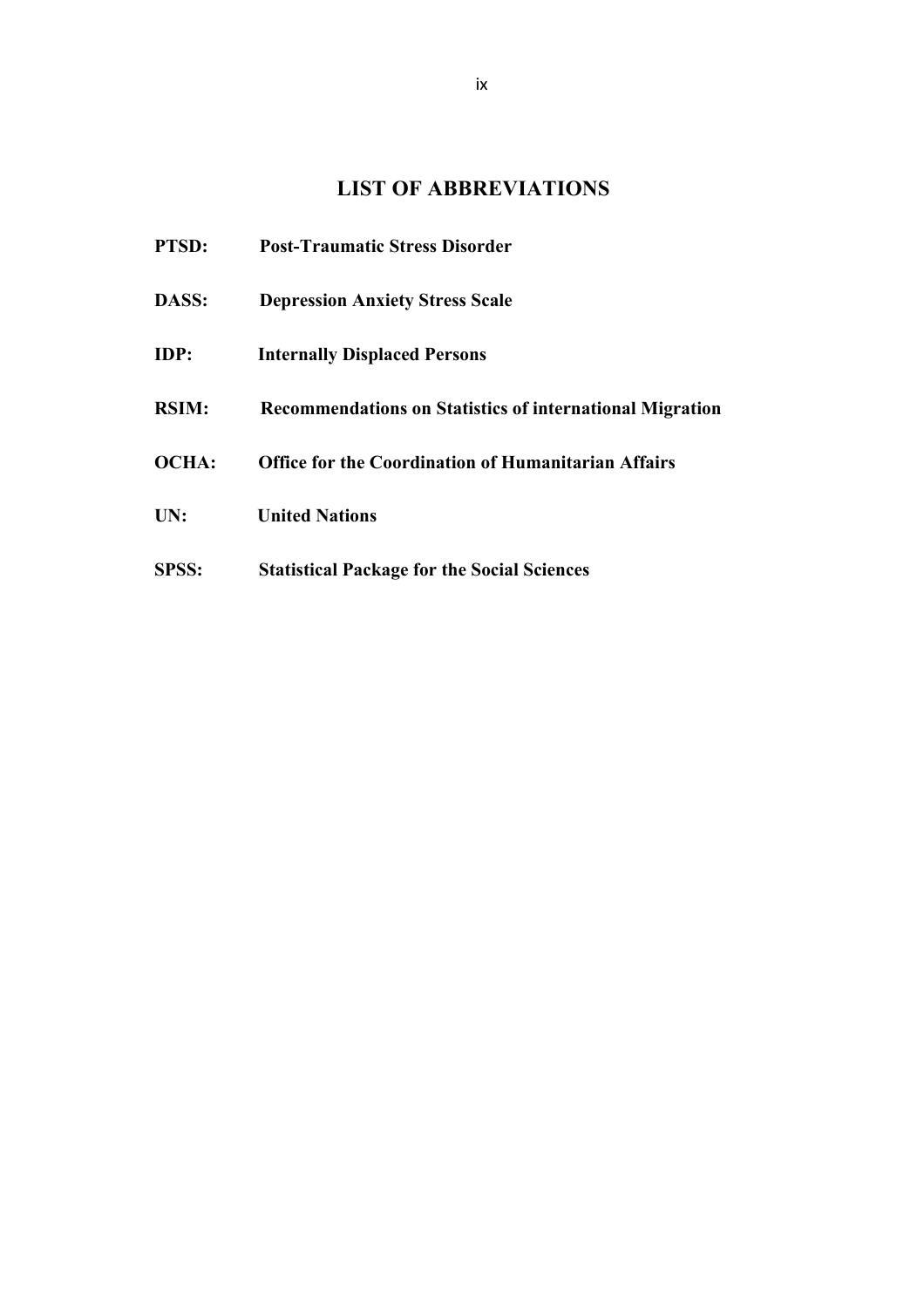# **1. Introduction**

#### **1.1 Immigration**

Immigration is the transportation of certain people from a living setting to another one such as a country to which they are non-native normally with the aim of settling down as permanent residents or citizens (Toole & Waldman, 1997 p.283- 312). (Acosta, 2006, p. 39) states one may have difficulty in determining what criteria specify an immigrant because migration has a dynamic nature which alters from an ambiance to another. Thus, the underlying principles are provisional.

Immigration can have two forms, permanent and long term. Permanent immigration is the one when someone migrates to another country and does not return to his/her original homeland, whereas, long-term immigration is the situation when a person moves to another country for more or less than twelve months. Consequently, he gains the privilege of normal residence in the new country. A short-term migrant is characterized as a person who moves from his usual residence country to another one for around 3 months but not more than a year. Yet, the same case does not include the circumstances when a person moves to another country with the aim of entertainment, vacation, visiting friends or relatives, commercial travel, religious pilgrimages (UN, 1998, p.41). In its recommendations on Statistics of international Migration (RSIM), revision 1, the United Nations identifies a migrant as a person who, whether willingly or not, alters his/her residential homeland.

Several reasons count for the immigration. One may leave his/her country with the hope of getting an economical success. Policies of certain countries force people to migrate their country. Many families migrate when they find their lost ones after a period and reunite in a different country. Some people leave their country due to conflicts or natural catastrophes, while some others do so just to change the environments (Guardian, 2013,p. 11).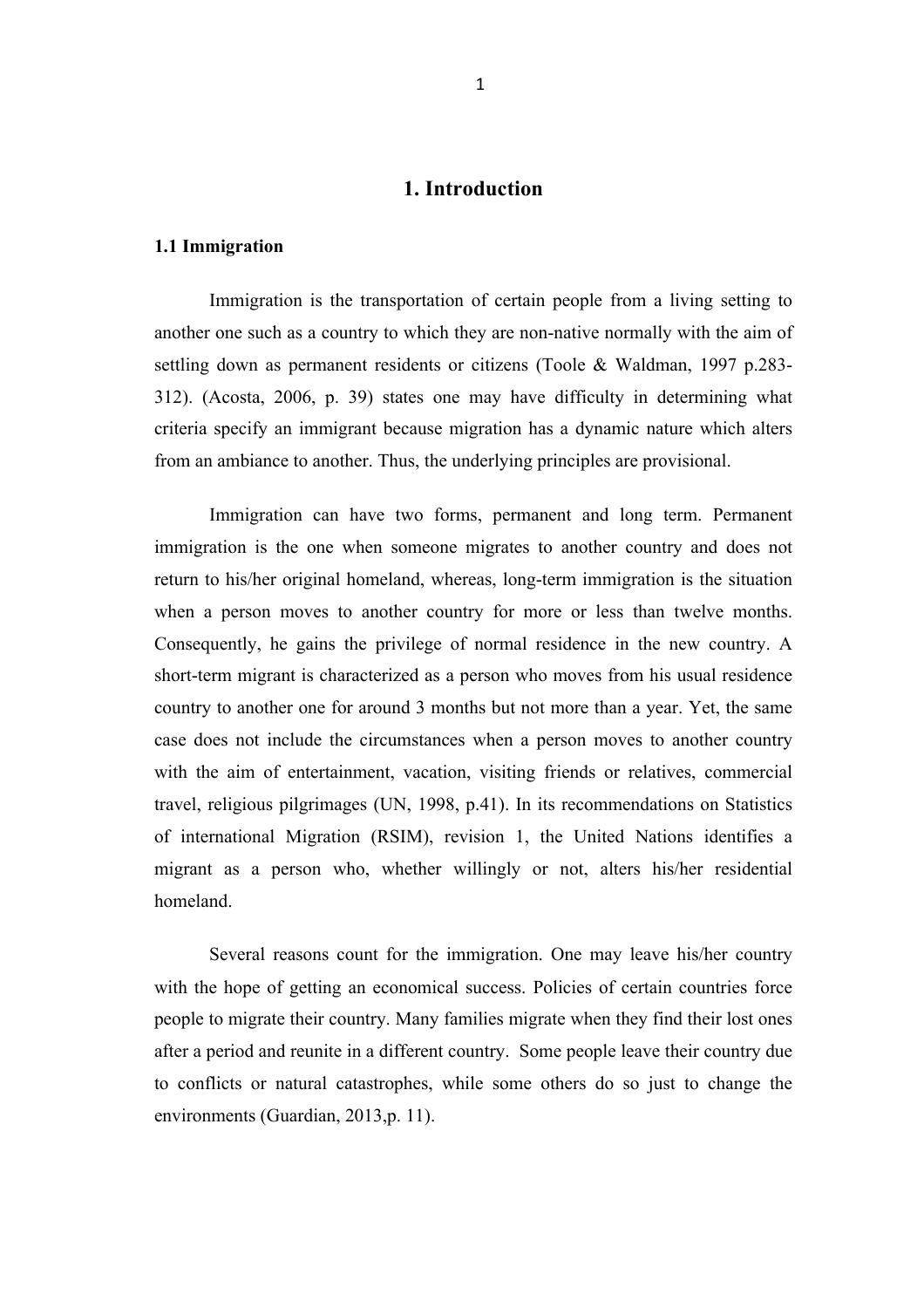It is inevitable to expect from immigrants to feel the same way they would feel if they stayed in their country. Many of them undergo certain psychological problems including anxiety, stress, and depression.

#### **1.2 Internal Displacement**

Internal displacement is when people are forcefully removed from their homes because of war or violation of human rights but have not moved from their country of origin, Deng & Francis (2007, p.10-23). Internally displaced individuals have been obliged to flee or leave their habitual areas residence in response to war related struggles, experiences of human rights abuse and disasters of nature or human engineered disasters but have not settled beyond any recognized international border (OCHA 1999).

According to the UN (1992) IDPs are people or groups that have been pressured to relocate from their homes suddenly or unexpectedly. This may be motivated by armed struggle, internal strife, violations of human rights, natural or man-made disasters. They should however still reside in their home country.

Johnson and Thompson, (2008, p.36-47) defined IDPs are people whose abandonment of their places of habitual dwelling was precipitated by armed conflict, physical violence or violence of any kind, abuse of human rights or any form of disaster either manmade or natural but have not crossed any recognized state border.

#### **1.3 IDPs and Refugees**

The distinction between refugees and IDPs is that being internally displaced entails that one remains within the designated borders of their country. Refugee is a legal status which entitles that one has certain rights and privileges including international protection while IDPs remain under the jurisdiction of their home government. IDPs are not entitled to any special rights apart from those shared by their fellow countrymen (Hathaway, 1991, p.2-3, Vincent 2000, p.29-30).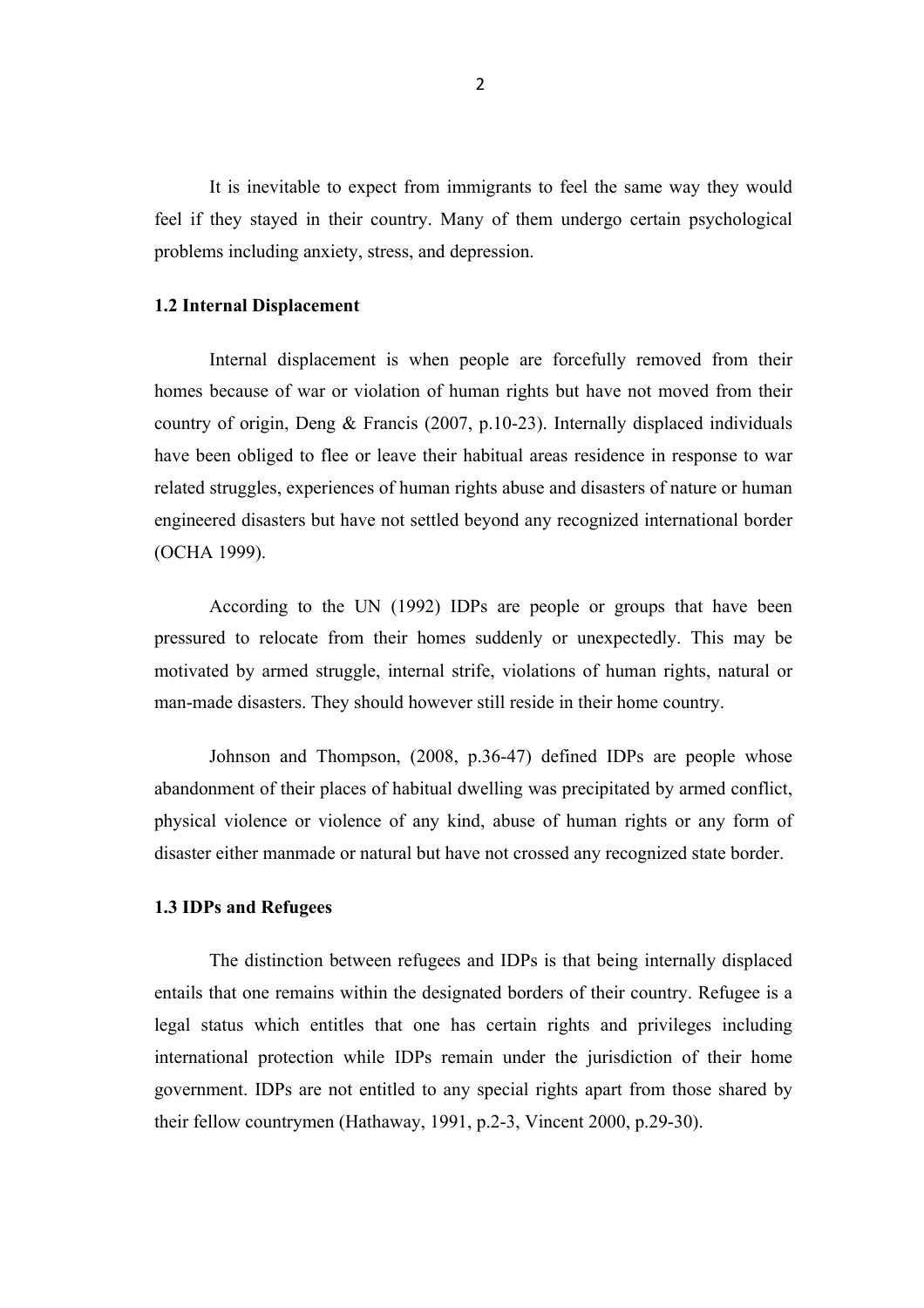#### **1.4 The Psychological Problems**

#### **1.4.1 Anxiety**

Anxiety is a sense of fright, worrying, and restlessness normally generalized to a situation when someone overreacts to a certain situation, which one may only subjectively consider as dangerous (Bouras and Holt, 2007). Anxiety is a globally observable fact that exists among all societies, despite the fact that cultural conventions and practices influence its contexts and occurrences (Good &Kleinman, 1985, p.297-323; Guarnaccia, 1997, p.3-20). This phenomenon can be observed in all stages of life, yet it is predominantly existent among adults who are students in a global scale (Costello, et al., 2003, p. 837-844) In another attempt at characterizing anxiety, Essau et al 2000, p. 263-279) attribute the association of anxiety to some considerable negative impacts on the social, emotional and educational prosperity of children. Some of the typical effects cover the insufficiency of social interaction skills, which sometimes leads to evading to cooperating with others in social environments (Albano, at al., 2003, p. 279-329 Weeks, at, al., 2009), being alone, deficient self-esteem, the fear of being rejected socially, and the inability to make companionships (Bokhorst, et al., 2001, p. 789-798 Weeks et al., 2009

Anxiety is associated with substantial negative effects on children's social, emotional and academic success (Essau, et al., 2000, p. 263-279). Specific effects include poor social and coping skills, often leading to avoidance of social interactions (Albano, at al., 2003, p.279-329 Weeks, at, al., 2009), loneliness, low self-esteem, perceptions of social rejection, and difficulty forming friendships (Bokhorst, et al., 2001 p. 789-798 Weeks et al., 2009). Rapee, et al , (2005,p73) associate anxiety to the relation between children and parents. They further fortify their point by saying that parental rejection and control are the triggering elements that cause high levels of anxiety and disorders.

When someone is anxious, he/she experience physical feelings and worrying thoughts. This can make it hard to do even simple tasks and so they begin to avoid things. Often the person does not understand why they feel as they do. When they are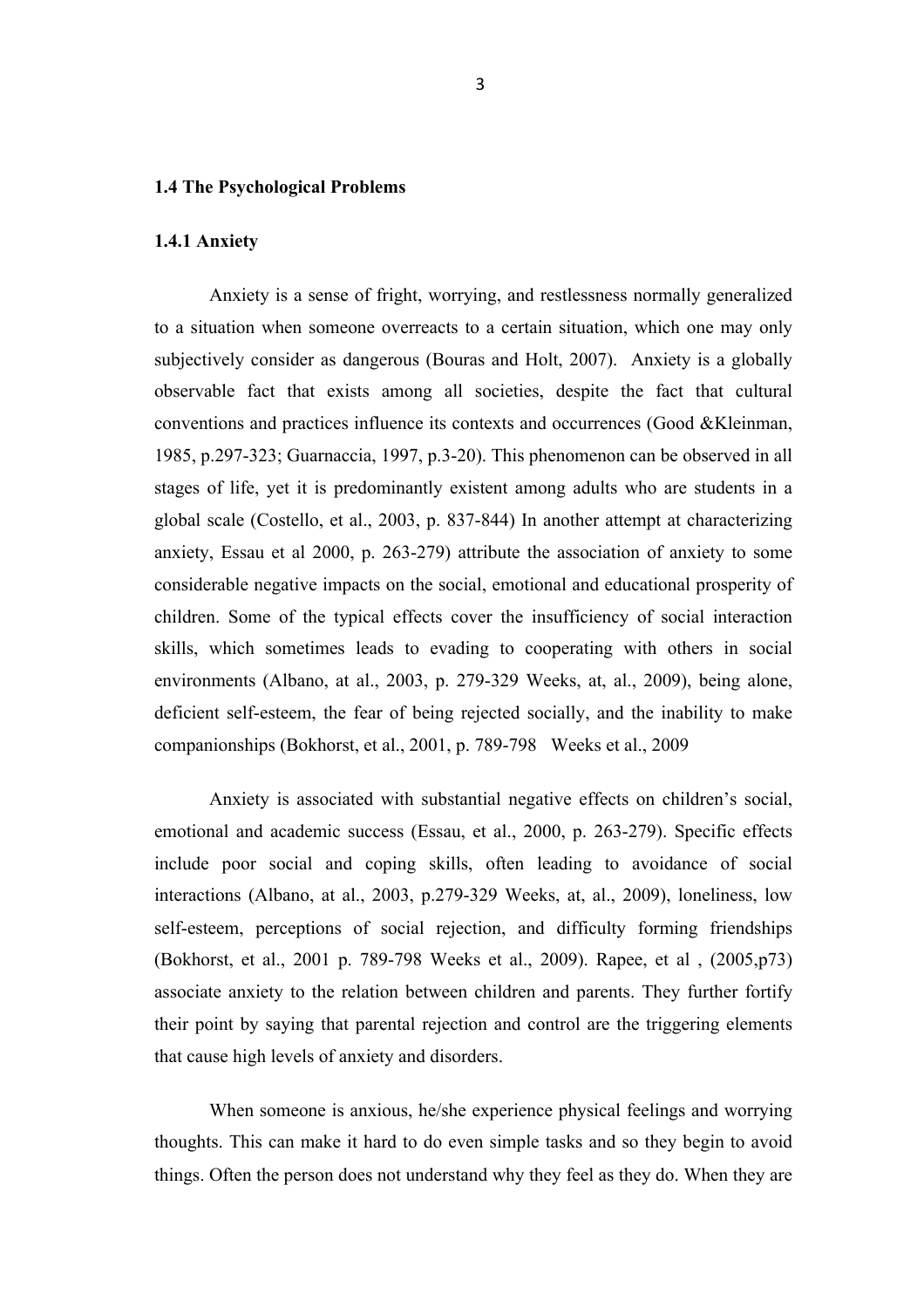relaxed they can see that their worries are over the top, but when the anxiety builds up they feel overwhelmed once again. (Baty, 2005, p. 2-5).

#### **1.4.1.1 The Effects of Anxiety**

#### **1.4.1.1i Expression of Feelings**

Anxiety affects the mental mechanism of thinking of human beings, the way we do things and the way our body responds or reacts to its habitual activities.

When anxiety gets uncontrollably overwhelming, people abnormally start expressing thoughts such as: (I cannot cope, I am going to die, and I am going mad)*.* These typical thoughts and the like repeatedly flash into their minds automatically when they are anxious. They totally have no power over those thoughts, which are, by all means, involuntary.

#### **1.4.1.1ii Behaving in Anxiety's Sate**

People affected with anxiety often avoid doing things such as going out alone or chatting to people. They usually do so because they assume that they will deal with people badly, e.g. they will panic or make a fool of themselves. As an alternative to this, they adopt the avoidance strategy as they think it makes them feel better. They are unaware that the longer they avoid the possible problems, the worse they become. This typical case is so because the avoided actions get more and more associated with anxiety and consequently they find it much harder to face up the problems.

#### **1.4.1.1iii Body Reaction in Anxiety**

Anxiety can have a variety of physical symptoms, the symptoms are very repulsive and very often they are likely to show up for no detectable reason. The people experiencing anxiety are righteously concerned about having a fatal physical problem and they sometimes feel that something bad will happen to them. It is vital to realize that these symptoms and signs will cause no danger or damage to you no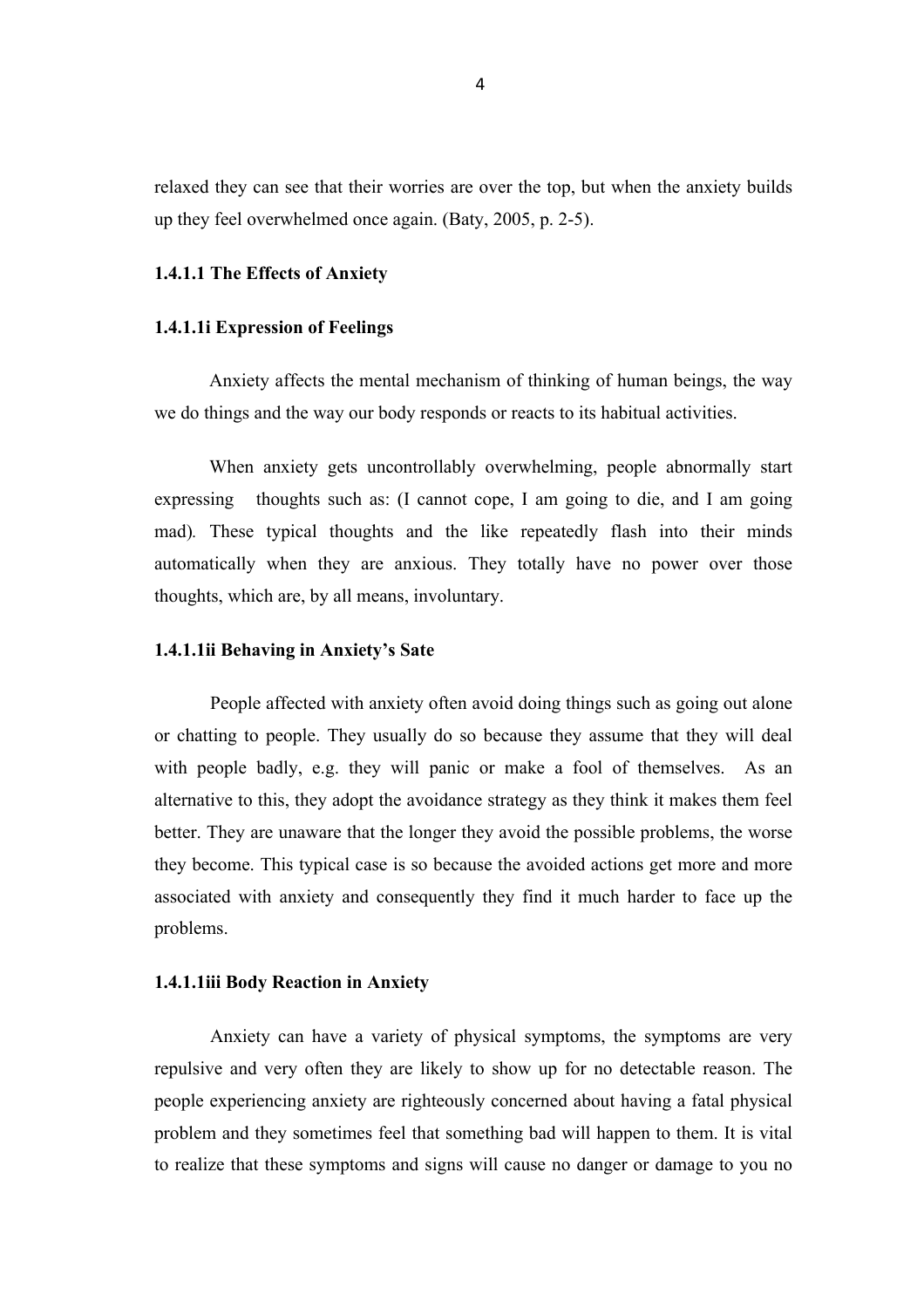matter how severe they can be (Baty, 2005, p. 2-5).

# **1.4.1.2 The Warning Signs of Anxiety (Slade, T., et al. (2009,p20):**

## **1.4.1.2i Behaviors**

- Avoiding socializing or going out.
- Finding ways to reduce anxiety (e.g having someone with you all the time).
- Avoiding eye contact with others.
- Using alcohol or drugs to calm down.

## **1.4.1.2ii Thoughts**

- 'I'm going crazy.
- 'I won't have anything interesting to say.
- 'I can't control my worry.
- 'I have a serious illness that the doctors can't detect.
- 'What if germs get on my hands and I get sick?

## **1.4.1.2iii Feelings**

Confused, anxious, tense all the time, constantly nervous, panicky, terrified, on edge

## **1.4.1.2iiii Physical**

Blushing, trembling, heart racing, numbness, tingling, nausea, sweating, shaking, shortness of breath, and dizziness.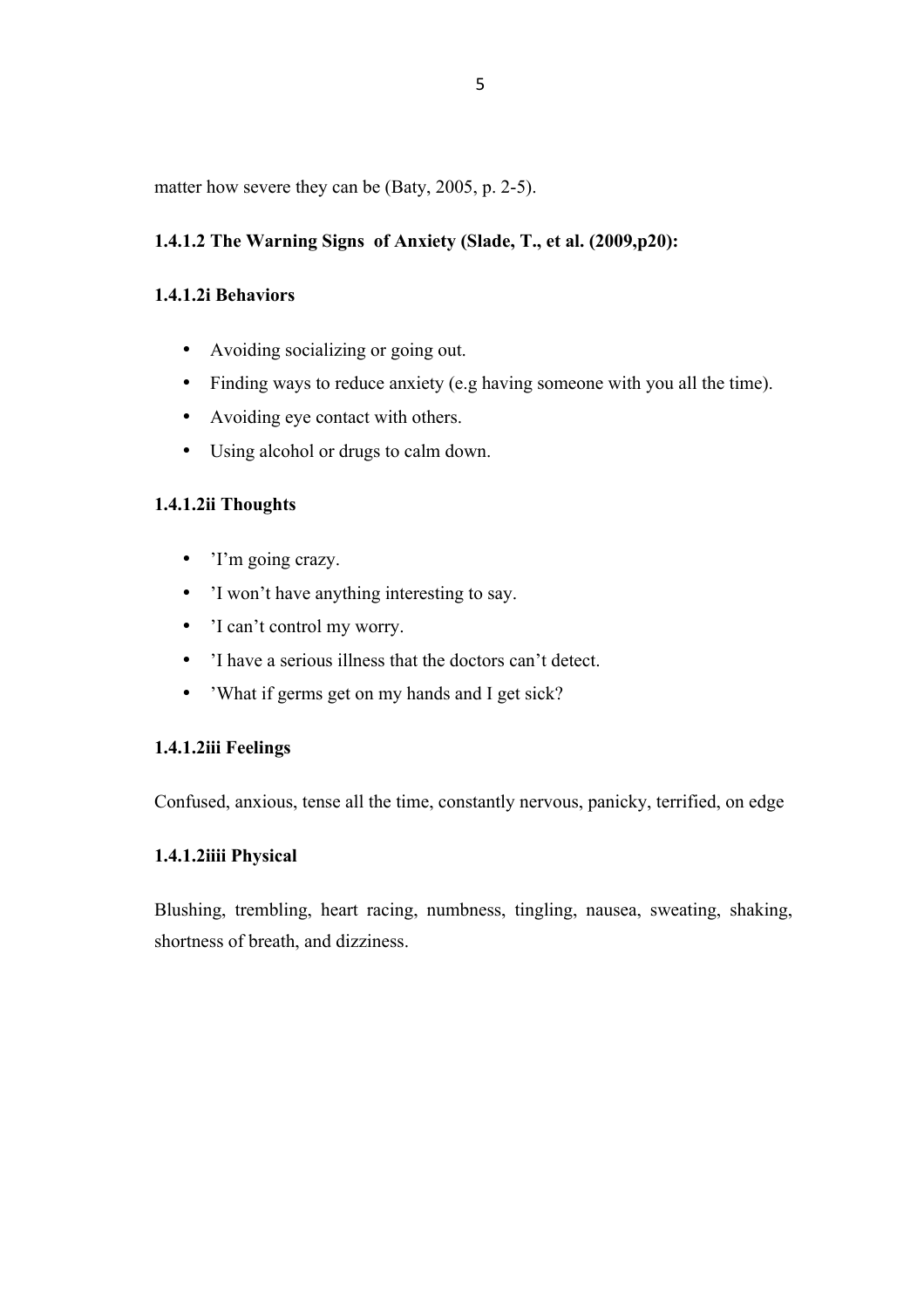#### **1.4.2 Post-Traumatic Stress Disorder (PTSD)**

Post-Traumatic Stress Disorder (PTSD) involves constant recollection of terrifying moments of the past memories and thoughts, or mentally re- experiencing a horrific incident that led to the possession of extreme apprehension, feeling helpless, or dreadfulness.

**Other Symptoms:** Sleep problems, avoidance of places or situations that remind one of the event, and easily scared or startled; the symptoms usually appear within three months of the traumatic event, but may surface several months or even years later. Many people with PTSD have difficulty discussing their symptoms because the may be too embarrassed or scared to recall their trauma. This is common in victims of sexual abuse and in combat victims. (Ken Duchworth, 2012, p. 703-724).

(PTSD) can happen after a person experiences a traumatic event (e.g. war, assault, accident, disaster). Symptoms can include difficulty relaxing, upsetting dreams or flashbacks of the event, and avoidance of anything related to the event. PTSD is diagnosed when a person has symptoms for at least a month. (Hickie, 2000,p.15).

#### **1.4.3 Depression**

Depression is considered one of the most dominant psychological disorders. Symptoms of depression include poor morale, sleeping problems either insomnia or hypersomnia, recurrent thoughts of death or suicide, weight loss or gain, hopelessness, disinterest in social activities and eating problems where one eats too much or too little. Individual suffering from depression think that they are very unlucky, they are pessimistic and nostalgic. They often feel guilty and suppressed because they are unable to express their feelings easily. Depression is a common mood disorder, which inflicts decreased energy, low self-esteem and poor concentration on the afflicted. Moreover depression manifests itself with symptoms synonymous to those of anxiety (Davidson and Farlane, 2006, p.9-14).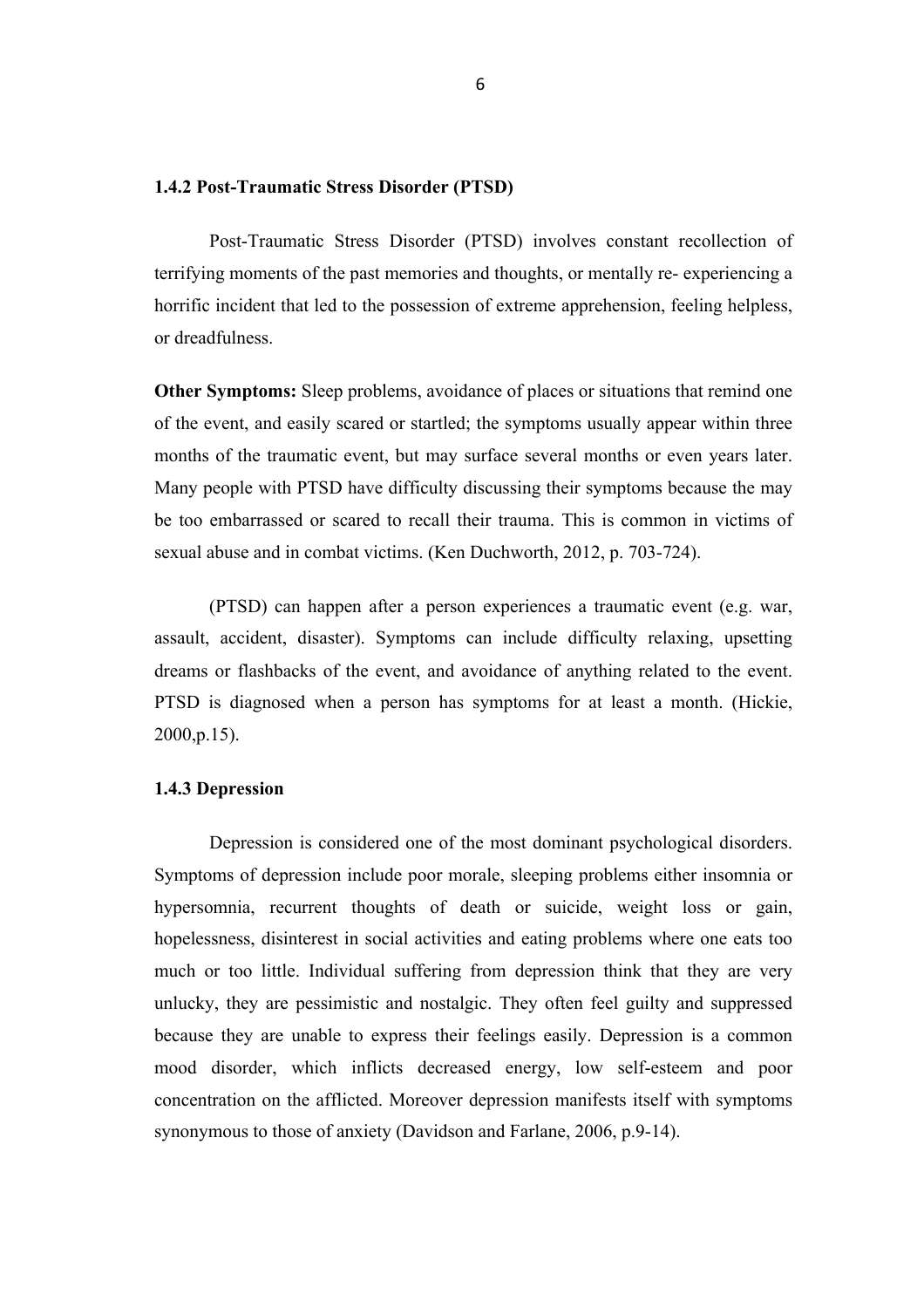Depression is a significant burden on global finances; it has far reaching effects on all people and is shared by people from all social ranks and groups. Recent studies suggest that depression affects 350 million individuals worldwide. The world mental health survey gathering data in 17 countries revealed that on average 1 in every 20 people has suffered from a single or multi-episodes of depression within the previous year (WHO, 2012).

Although depression is common it is still a serious illness, possibly leading to ill-conceived actions like suicide or social and professional incapacitation. The lifestyle choices by these individuals negatively affect the people around them including friends and family. Everyone occasionally feels sad, disinterested in social activities but these feels are short-lived lasting a few days. However if these feels persist then medical attention may be warranted according to Services (2011). Depression is the highest contributor to disability in both women and men however women are 50% more likely to suffer from depression than men (WHO, 2008). This prevalence of depression poses a threat to the global economy. Depression is also the foremost disease afflicting women in high- income, low as well as medium-income countries (WHO, 2008). Research in developing countries revealed that postpartum depression could subsequently lead to the infant`s poor growth, according to Rahman et al (2008, p.13).

#### **1.4.3.1 Common Symptoms of Depression (Slade, T., et al. (2009))**

#### **1.4.3.1i Behavior**

- Not going out anymore
- Not getting things at work/school
- Withdrawing from close family and friends
- Relying on alcohol and sedatives
- Not doing usual enjoyable activities
- Unable to concentrate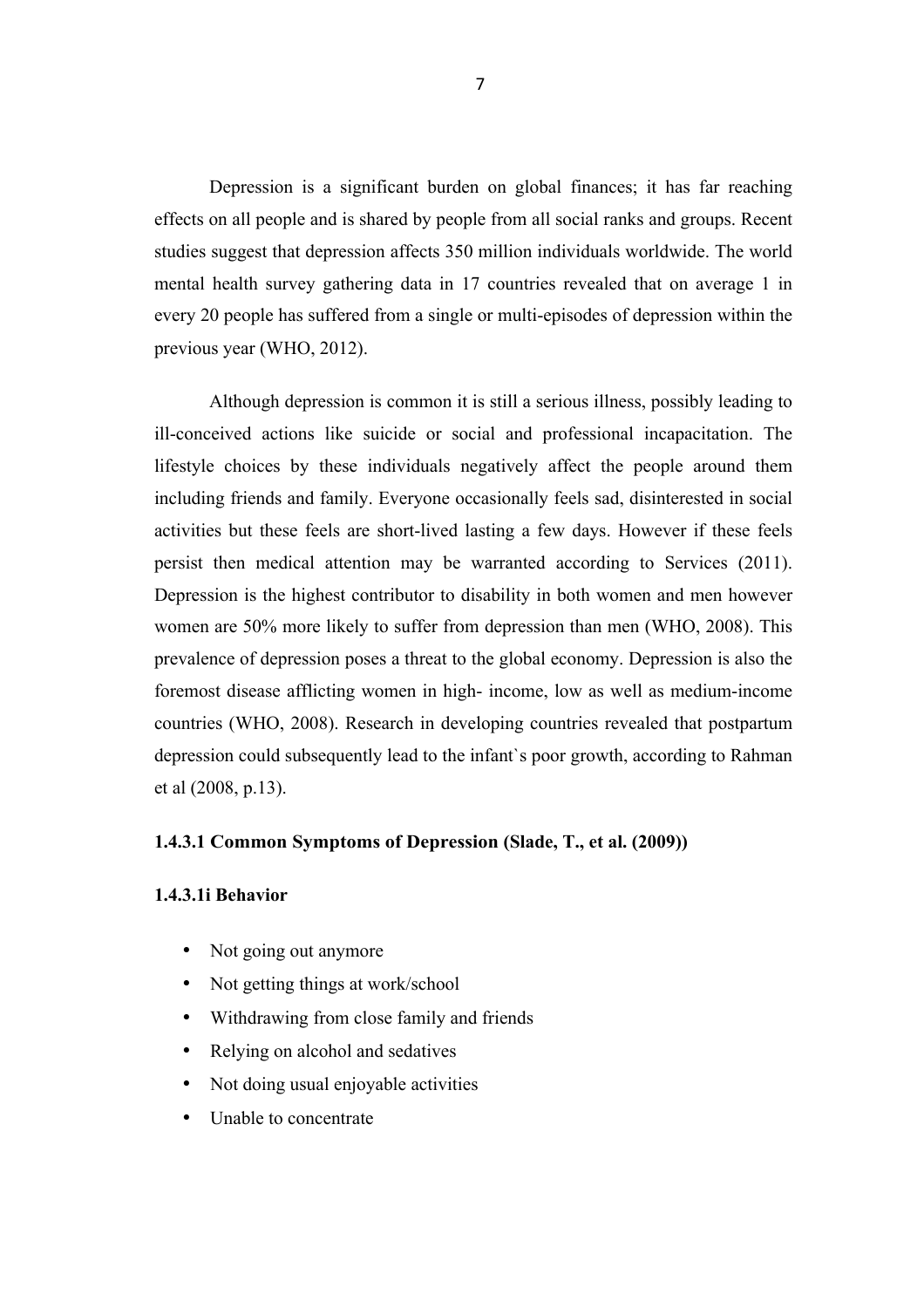### **1.4.3.1ii Feelings**

- Overwhelmed
- Guilty
- Irritable
- Frustrated
- Lacking in confidence
- Unhappy
- Indecisive
- Disappointed
- Miserable

#### **1.4.3.1iii Thoughts**

- I'm a failure
- It is my fault
- Nothing good ever happens to me
- I'm worthless
- Life's not worth living
- People would be better off without me

## **1.4.3.1iiii Physical**

- Tired all the time
- Sick and run down
- Headaches and muscle pains
- Churning gut
- Sleep problems
- Loss or change of appetite
- Significant weight loss or gain.

It is normal for people to feel anxious or depressed when grieving for a loved one, losing their job, experiencing a divorce and other difficult or painful experiences that leave people feeling sad, nervous or scared. These are considered normal results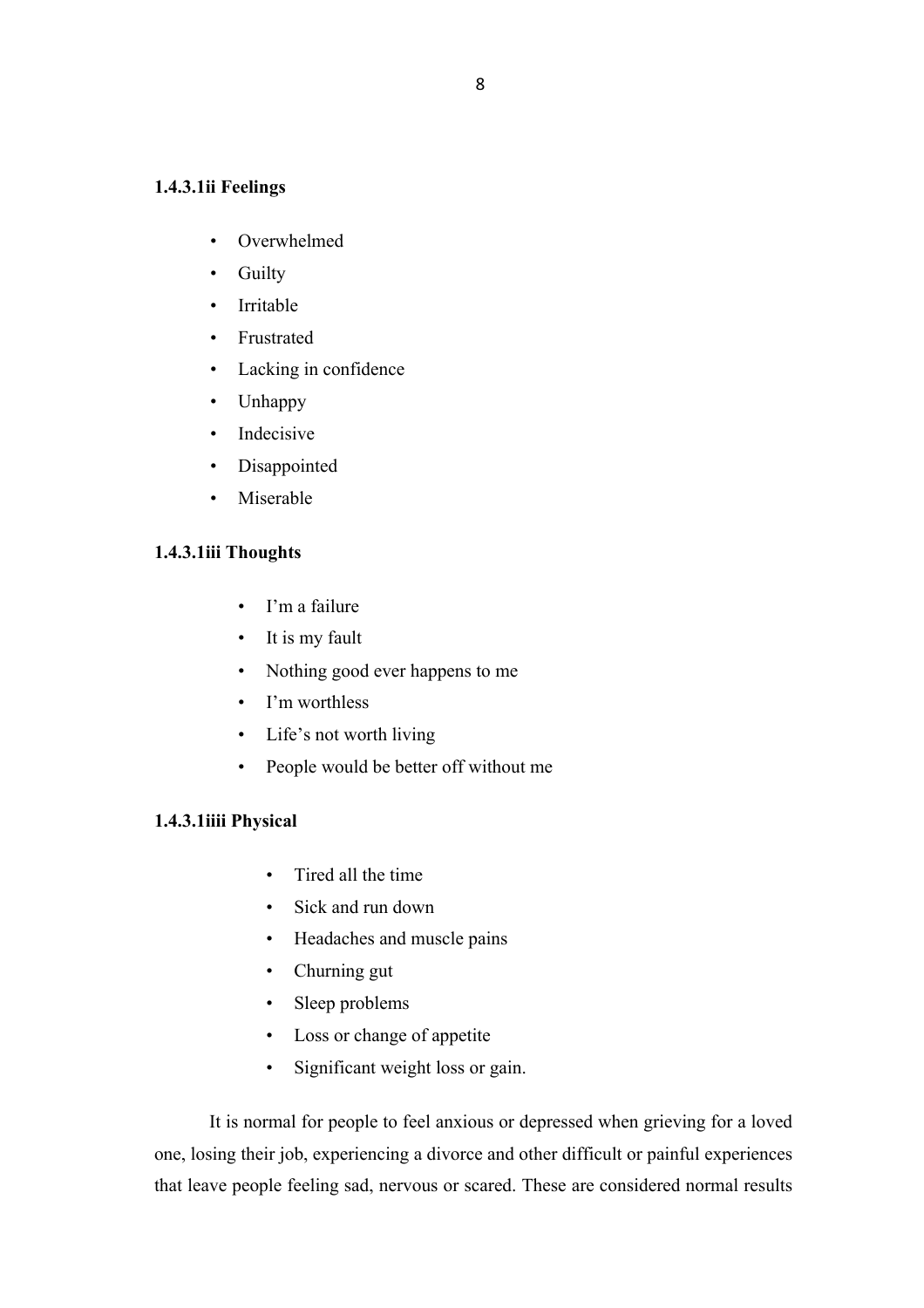for the general life stressors. However if these feelings are recurrent thus experienced daily or nearly every day without a reasonable excuse, they affect both social and cognitive functioning of the individual. These individuals may be diagnosed of depression and or anxiety disorder. There is a distinct difference between depression and anxiety but people with depression often experience symptoms synonymous to those of anxiety for example irritability, nervousness, poor concentration, sleeping and eating problems. It should however be mentioned that each disorder has its own causes and unique emotional as well as behavioral symptoms. Most people who develop depression have a history of an anxiety disorder or episode in their lives. There is no evidence of a causal relationship between the two although most individuals experience from both (Barbee, 1998, p.15-29).

#### **1.5 Related Studies**

There are several studies regarding the affecting of psychological problems such as anxiety and depression regarding people who had been internally displaced and comparing with non-displaced people such as A study by (Daoud, 2011, p.66) regarding Internal displacement and psychological problems among the Palestinian minority in Israel revealed that there was a significant positive correlation among internally displaced and psychological problems such as anxiety, depression, stress and low self-esteem. Also found that displaced persons had more level of the psychological problems than non-displaced persons. Effects of internally displaced on the psychological problems such as depression and anxiety (internally and externally problems) of Turkish children and adolescents, the study revealed that there was a significant difference among the displacement and the psychological problems. (Erol at al, 2004, p. 154). A research among internally displaced persons who were living in Hajj camp in Kaduna, Northern Nigeria found that displaced persons had more PTSD and depression than non-displaced persons( Sheikh at al., 2011, p. 3-5). In a study regarding Turkish Cypriots who had been internally displaced and non-displaced people found that displaced people had higher level of PSTD Symptoms than non-displaced people and also in the study was found that displaced people had higher level of depression than non-displaced. The degree of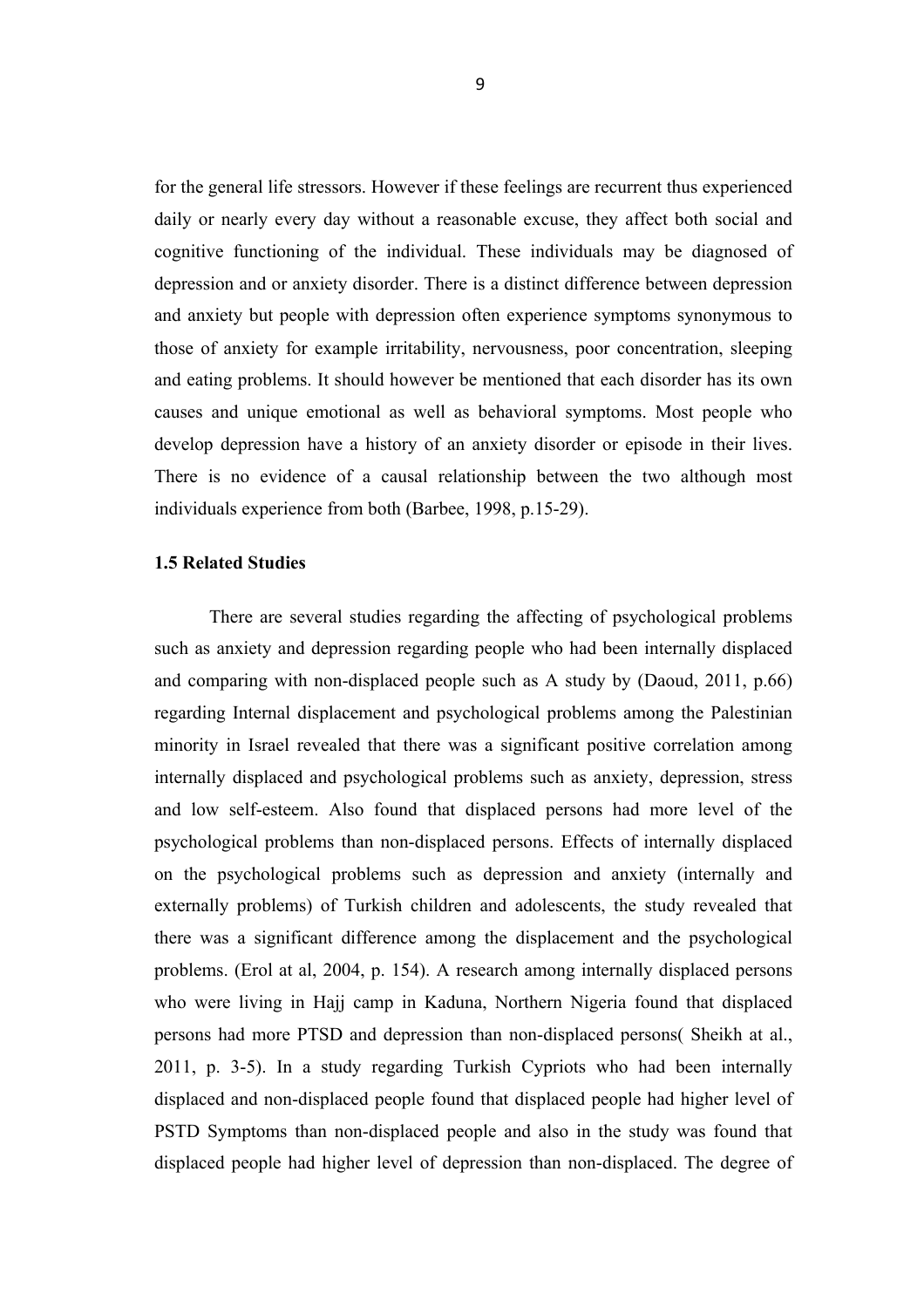displaced people was 8(9.4%) and the degree of non-displaced people was 1(2.3%) according to TSSC depression subscale.(Ergun, 2004, p. 25-26). (Cao, 2012, 11-34) was measured the affecting of depression and anxiety regarding the people who had been internally displaced into China. The result of the study indicated that there was a significant difference among internally displaced and the psychological problems such as depression and anxiety. Another study of internally displaced Colombians who had been internally displaced in 2014 due to the armed conflict in Colombia, the result of the study investigated that there was a significant difference among displacement and psychological problems such as depression and PTSD. (Christine, 2014, p. 61-62).

There are also several studies on affecting psychological problems such as anxiety and depression among internally displaced persons according to gender such as study by mujeeb, at al., 2012, p. 20-26) t measured he affecting of psychological problems such as anxiety, stress and depression among the people who had been internally displaced into Pakistan. The result of the study found that women experienced high level of anxiety, stress and depression than men. Also, a research of post-traumatic stress disorder and depression among internally displaced people in northern Uganda, found that there was a significant meaningful difference among psychological problems such as PTSD and depression and displacement and also the study reported that women displaced persons had more level of the psychological problems than men due to having been raped, kidnapped, tortured or sexually abused. (Browne, 2006, p.4). Another study of Muslims in North-Western Sri Lanka who had been displaced since 1990 due to conflict the results of the study investigated that there was a significant difference among internally displaced and psychological problems such as anxiety, depression and somatoform disorder. Also the study found that women displaced persons were more likely to report the anxiety, depression and somatoform disorder than men (Abas, 2011, p. 4).

Gender concerns for IDPs relate to women and have two core mandates which include safeguarding women against sexual abuse, abduction, forced sexual slavery, genital mutilation, torture and murder. It is also concerned with upholding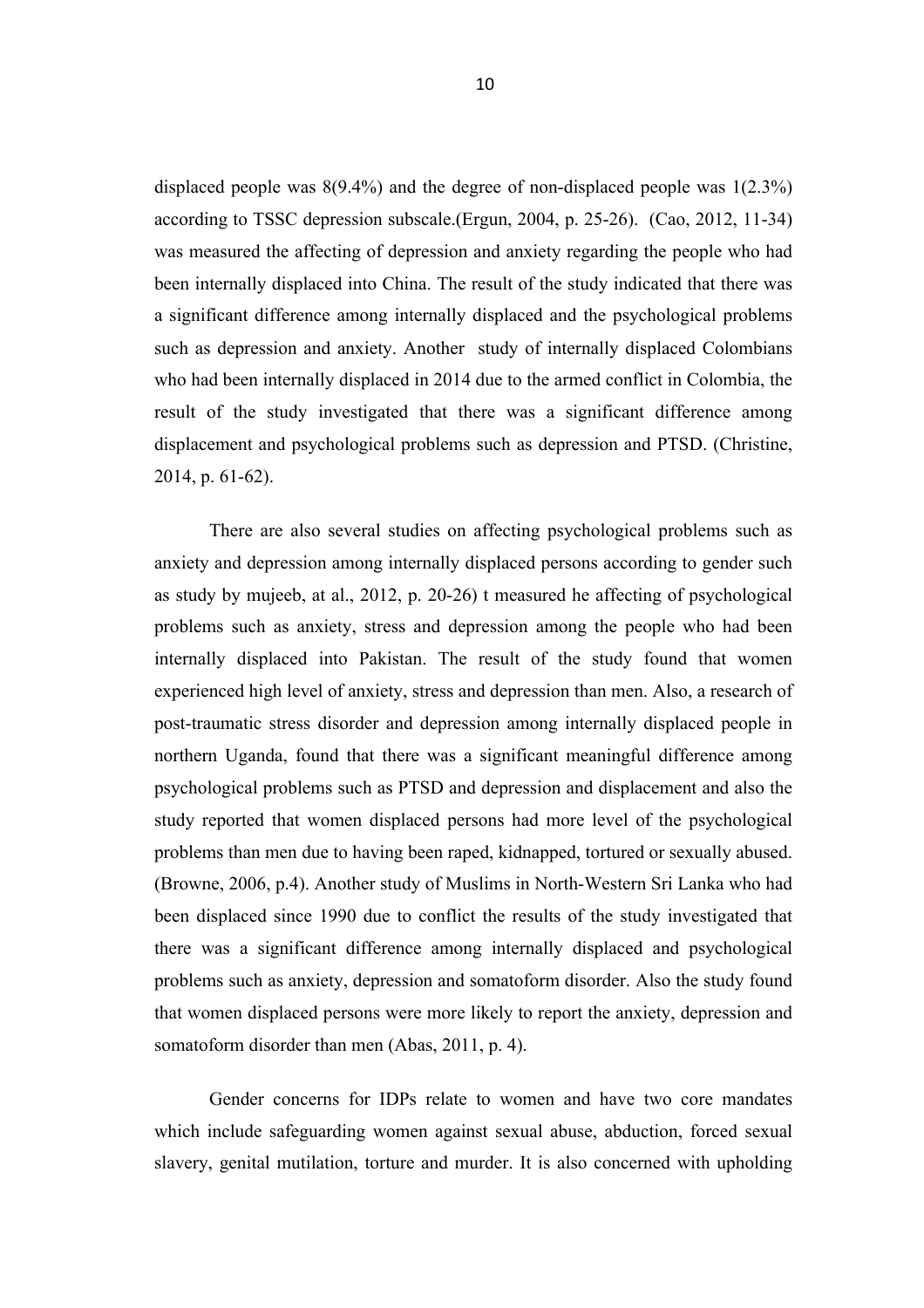women`s rights to equal opportunity and full participation in assistance programs. Gender violence is a common problem associated with displacement. Persistent physical and mental trauma follows these women because of the failure by the responsible associations to publicize the long term effects of physical abuse. According to research in Sierra Leone (1996), agencies scarcely examine protective protocol for women in-depth and are less likely to initiate or support investigative research on gender violence among IDPs.

The effects of displacement vary between the sexes and also differ because of the varying stages of crises. The damage caused by displacement is far reaching than the simple destruction of material things like property and other goods, individual`s way of life and the social fabric are dismantled. Studies have shown that women are affected more acutely than men do from these disruptions to their social norms. Shifts in gender roles which should have been gradual are speed up in these times of distress where women are forced to assume stereotypically male roles. With migration as the catalyst the gender roles change at an accelerated rate. Unprecedented critical situations pose a threat to the long standing gender balance. The majority of the IDP population is comprised of women and children. In the post conflict period, social reconstruction may provide opportunities for women to continue in the roles they had assumed during the crisis and improve them (Segura-Escobar, 1997,p.17).

Gender is also seen to affect psychological functioning during the post displacement period. 50% of studies on accompanied and unaccompanied children revealed a higher prevalence of mental disorders, specifically depression and internalizing difficulties in girls than boys (Derluyn, Broekaert, 2007, p. 141-162).

Immigrating families encounter a variety of challenges and obstacles for example division of the family. The children may be separated from the parents or the family may be haphazardly split. Mixed legal statuses become a problem for most families particularly the Mexicans. The unauthorized citizenship of parents often drags children into poverty and unstable living conditions. Often undocumented parents fear deportation and are reluctant to claim the public benefits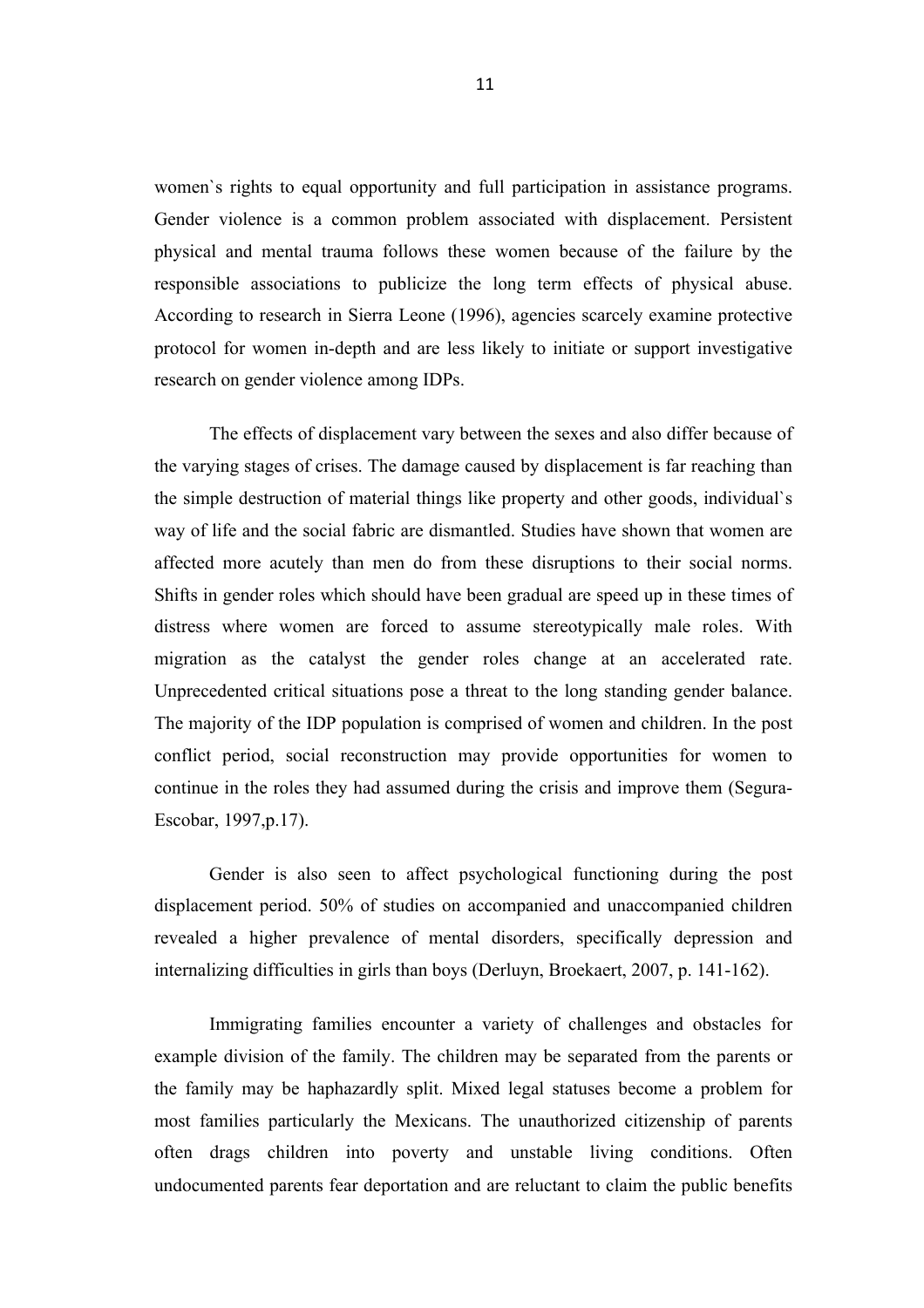rightfully owed their receiving government. Marta et al (2011, p.7) states that, refugees especially Southeast Asian immigrants are subject to such unhealthy and tough conditions they lose their family members in the refugee camps as in war.

Williams and Bury (1991, p.632-641) postulate that refugee youth are predisposed to becoming alcoholics, drug addicts, delinquents, suffer from depression, post-traumatic stress disorder and psychological problems. They are exposed further risk of developing these afflictions by the extent of the preimmigration trauma, experiences of violence and separation from parents.

Jacob and Blais (1991, p.307-312) alludes while sleep problems, eating problems and developmental disorders are clear signs of trauma in younger refugee children, the indicators for older children include symptoms of depression, generalized fear, anxiety and learning problems.

Studies by Barankin et al (1989,p.21) revealed that parental depression in reaction to immigration was a prime cause of poor adaptation to change by the developing infant. Socioeconomic problems are a recurrent concern among immigrant families. For instance, in Canada, nearly a third of immigrant families live in abject poverty and find accommodation in low-income neighborhoods.

Migration precipitates tension build up in IDPs which significantly increases their likelihood of developing mental health problems as adults and also in children (Bengi-Ar-slan et al 1997, p. 118-124), (Bhugra and Jones, 2001, p. 216-223), (Halpern, 1993, p. 597-607), (Karlsen and Nazroo, 2002, p. 624-631).

Acculturation is the integration of two different cultures both physically and psychologically. In the US, Perreira et al (2006, p. 384-414) discovered that this integration enhanced the ability of immigrating young adults to navigate the new social systems and become accustomed to local traditions. In actual fact acculturation helps reduce their chances of becoming depressed and anxious as they find new pleasures in their adopted culture and surroundings. However acculturation may alienate foreign-born Latino youths from their parents and ethnic communities as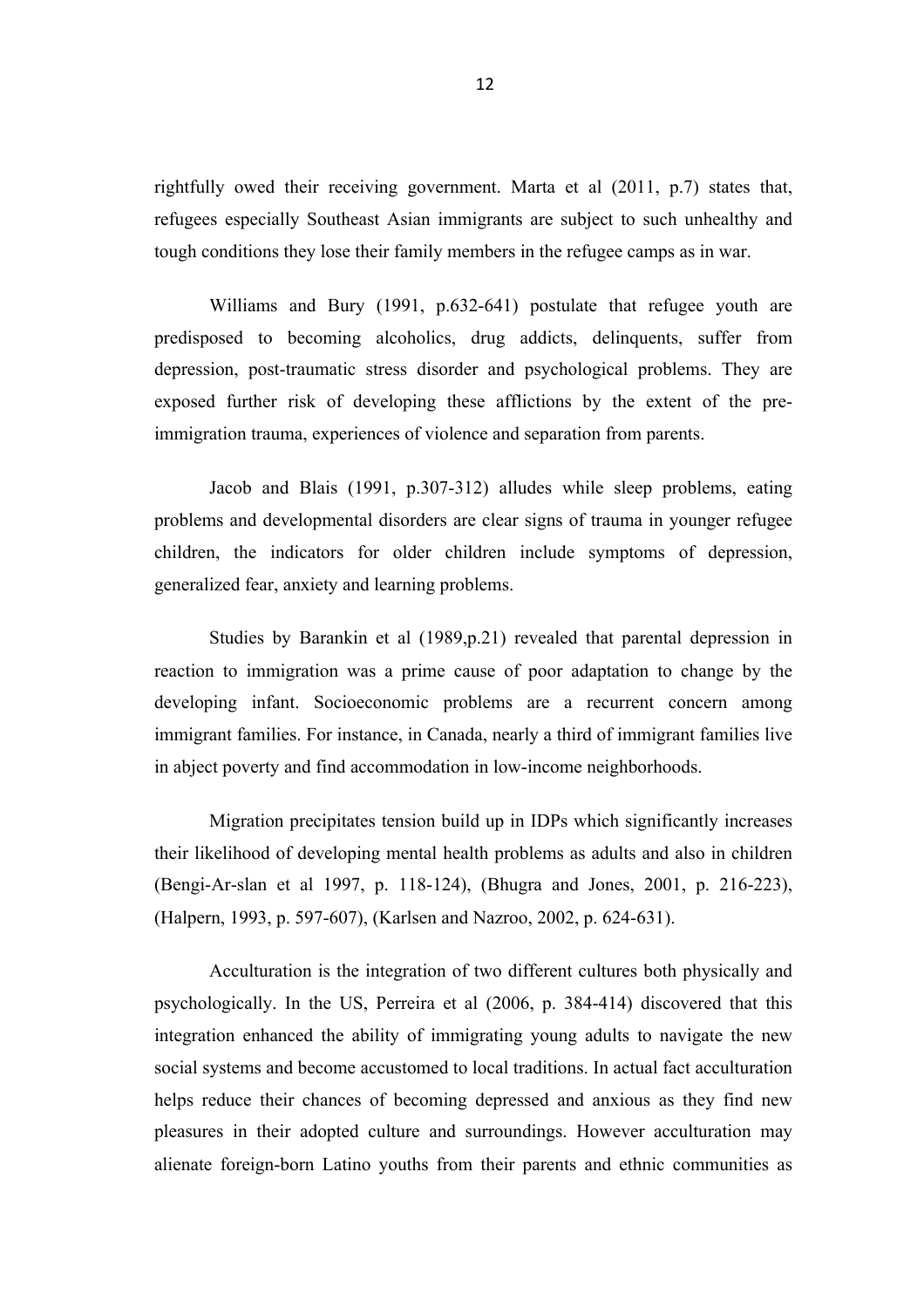their views of the world and morality begin to differ which may in turn leave them depressed or suffering from anxiety (Umana and Alfaro, 2009, p.135-252). According to Gonzalez et al (2009, p. 115-134) and Kuperminc eta al (2009, p. 213- 233), the relationship between acculturation stress and generational gaps among immigrants can take various directions although mostly towards the negative results.

A research done among 385 young immigrant children aged nine to fourteen by Carola et al (2002, p.25-43) revealed that 85 percent of infants who had been detached from the presence of one or both parents for a few months or years were more likely to be depressed in future. The highest separation rates of 96 percent were experienced by Central Americans and Haitians while Chinese children had the lowest of 37 percent. These separation risk having both the mother and child suffer from depression.

Jody et al (2009, p. 91-103) from his study of Mexican children assert that children whose primary caregiver had migrated were more likely to suffer frequently from common illnesses than nonimmigrant families. A record of ten percent for immigrant primary caregivers against three percent for nonimmigrant caregivers. They also have a higher likelihood of contracting a chronic disease, seven percent versus three percent, for emotional problems a record ten percent as compared to four percent for nonimmigrant families. They are also seven percent more likely to develop behavioral problems than children of non-immigrant families.

As members of a minority group, 21 713 children under 18 in 2008 these children face additional problems. Research involving refugee populations and forced migration revealed that 80-90 percent of refugee children have been traumatized by witnessing killings or mass murders, enduring forced labor, experiences of hunger for extended periods of time (Stuart et al, 2004: 24-36). According Tinghog et al (2007, p. 990-996), in Sweden Non-European immigrants are viewed as being at an alleviated risk of developing mental health problems because of exposure to poor social support, poverty and unemployment. Despite the abundance of Iraqi immigrants in Sweden there has been little investigation into their mental health.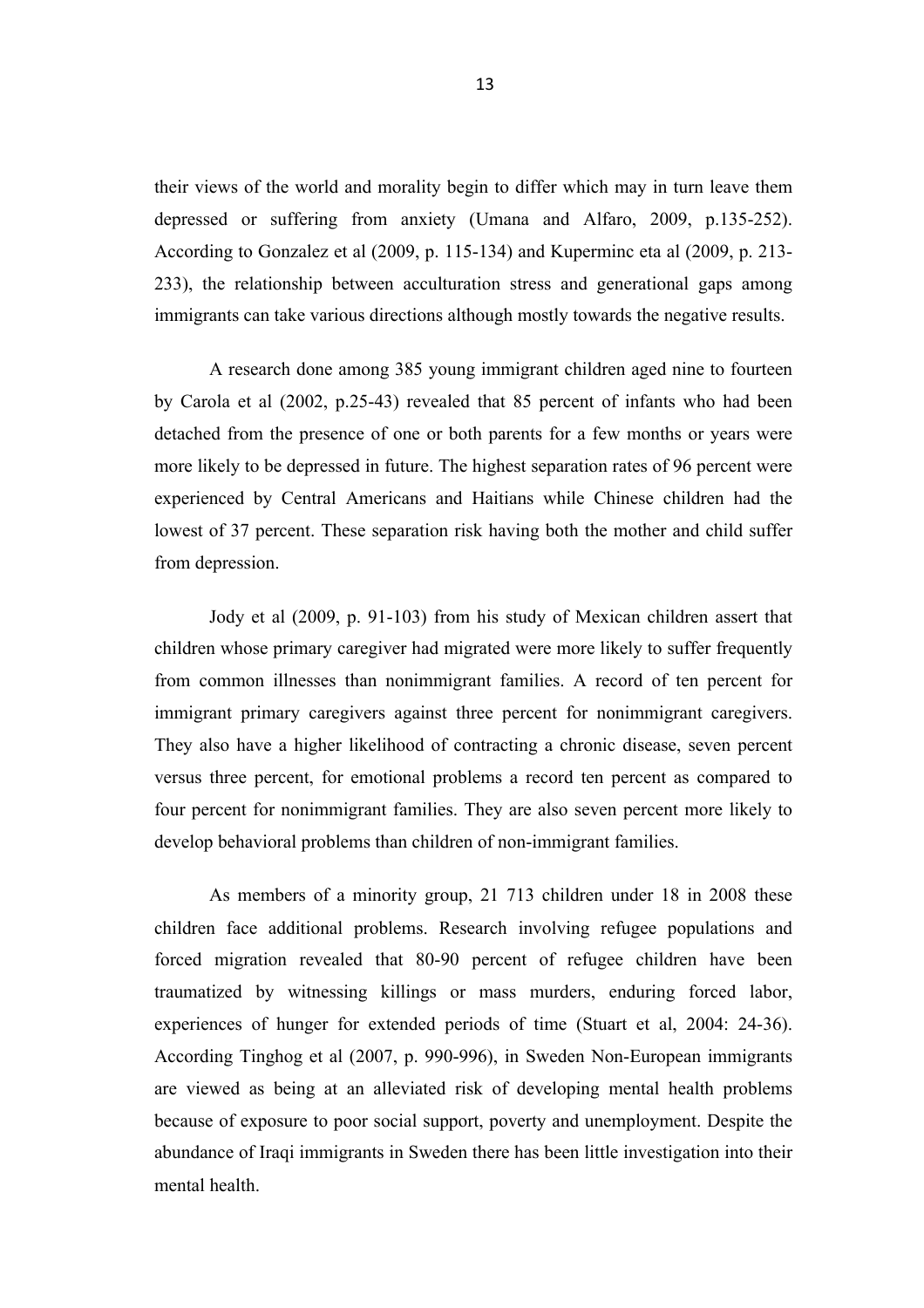WHO projections suggest that by 2030 cardiovascular diseases and depression will be the highest causes of incapacity in extreme income countries. Two surveys involving Middle Eastern immigrants suggested that this group experienced a heightened rate of psychopathology because of problems associated with gender, financial insecurity, an ineffective social network and poor socio-cultural adaptation (Al-Saffar et al, 2010, p.74-93).

An investigation on the effects of migration on mental health among Latinos and other immigrant people alluded that immigrants are confronted by various stressors that are peculiar to these groups including unplanned and involuntary uprooting from their homes, torture and other traumatic events and discrimination (Finch et al, 2000: 295-313). According to Portes and Rumbaut (2001,p.9), Zuninga (2002, p. 137-155) asserted that these are all factors contributing to the high prevalence of depression and anxiety in the immigrant population.

When individuals encounter excessive culture shock their coping mechanisms may prove insufficient. This results in a range of negative effects such as stress, personal crises, depression and anxiety (Berry, 1997, p.46).

There is a positive correlation between acculturative stress and adjustment problems as seen in the study of Turkish university students in the US. If one is unable integrate their adoptive culture and their home culture the failure creates unease in the individual. There is however a negative correlation between social connectedness and acculturative stress (Duru & Poyrazli, 2007, p. 99-110). A study in California on adults of Mexican origin revealed displacement experiences that endanger the IDP`s psychological wellbeing. Losing or being separated from family, witnessing traumatic events, discrimination or alienation, loss of social standing and evolution of family rules and roles are some of the tension sources (Finch et al 2000, p.295\_313; Portes and Rumbaut, 2001; Suarez-Orozro and Suarez-Orozco, 2001: Zuniga, 2002). In an examination of immigrant school children of 8-15 years of age, Jaycox et al (2002, p.104-110) indicated that witnessing violence prior to their move was positively related with post-traumatic stress disorder and depression.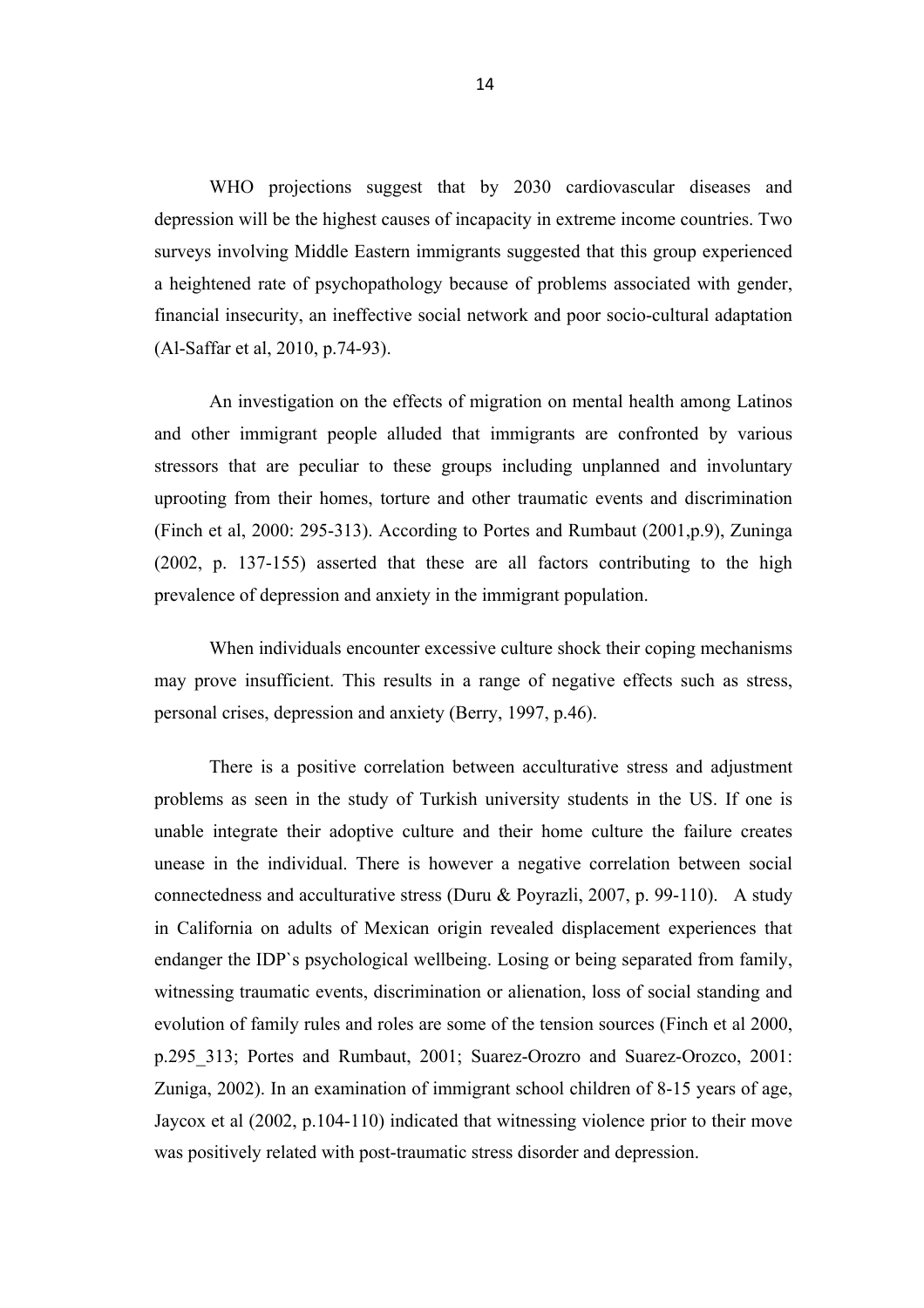### **2. Methodology**

#### **2.1 Aim of the study**

The aim of the study was to measure the affecting of Psychological Problems such as Anxiety and Depression regarding the people who had been internally displaced and comparing with non. Internally displaced people. The research aimed to explore the relationship between the internally displaced persons and the psychological problems. This study also aimed to find out whether females have higher level of the psychological problems than males.

The present study is about the Impact of Psychological Problems such as Anxiety and Depression regarding the people who have been internally displaced in North of Iraq. Internally displaced is someone who leaves his or her city or town due to having conflict or war and flood but not internationally because they still live in their country.

#### **2.2 Statement of the Problem**

It is an undeniable fact when someone moves from one place to another, he will encounter some swifts of feelings caused by internal as well as external factors. Immigration is also a sort of this phenomenon in which a group of people move from a living setting to a different environment. When certain people immigrate, they experience some psychological problems specifically if they have been forced to do so. In such a case, people undergo very severe and sudden waves of abrupt psychological problems such as depression, anxiety, and so on. They get highly traumatized by the unusual incidents, which cause some to go totally mad or get mentally disabled. Presently, thousands of people have been enforced and threatened by the current war of terrorism in Syria and Iraq to leave their living dwellings and immigrate to safer parts of both countries. They have unquestionably been influenced and are in desperate psychological state. Thus, the researcher found it important to take the opportunity to study their current situation to base his study on two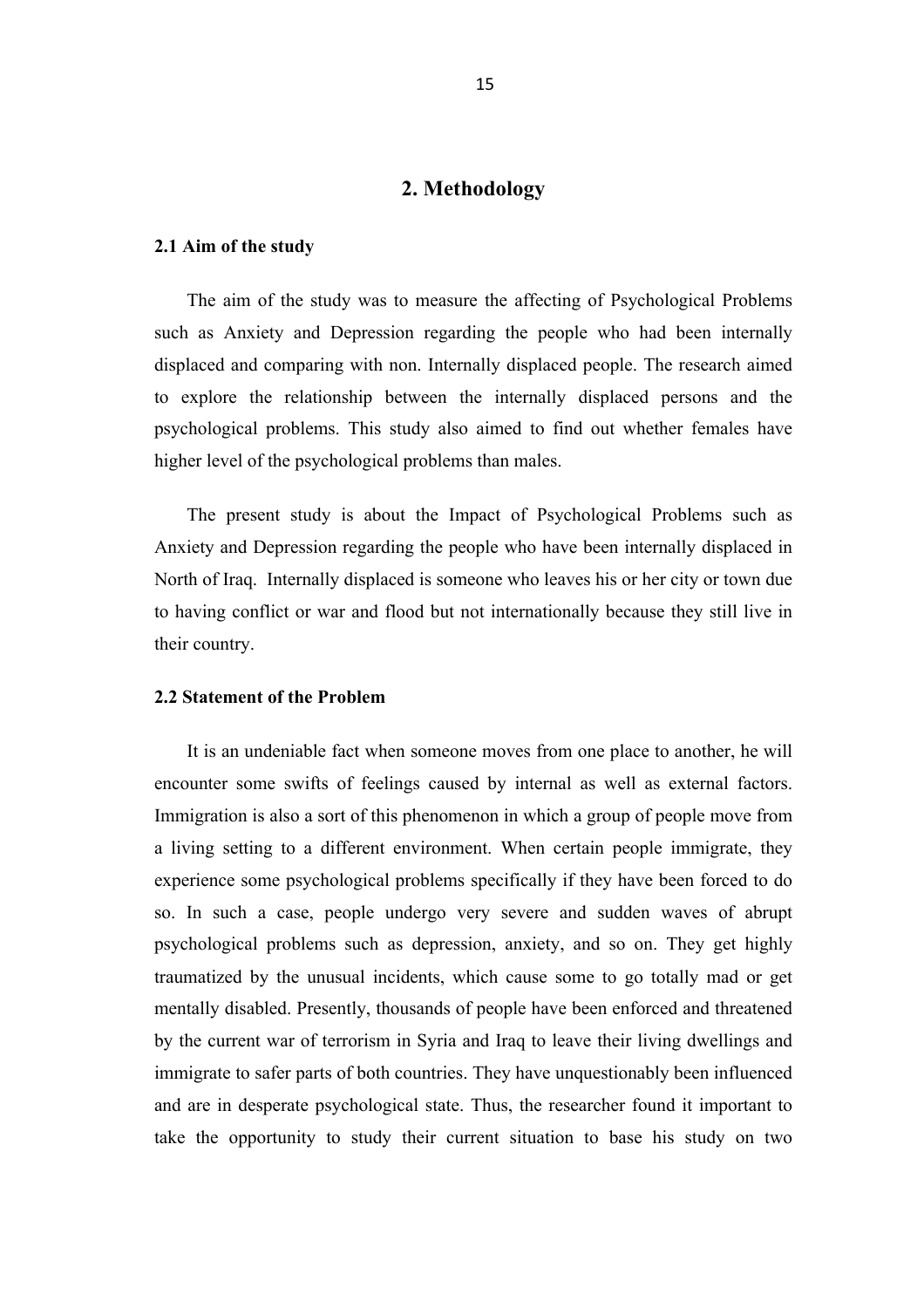psychological problems which are depression and anxiety level of those displaced people in northern Iraq.

#### **2.3 Purpose of the Study**

This study aims to investigate the level of anxiety and depression between internally displaced and non-displaced people in north of Iraq. The current research aims to explore the relationship between the internally displacement and the psychological problems. This study also aims to find out whether females have higher level of the psychological problems than males.

#### **2.4 Research Questions**

To achieve the study aims, two research questions were exploited: the first question aimed to explore the level of psychological problems such as anxiety and depression between immigrants who have been internally displaced and nondisplaced people. While the second questioned intended to investigate whether the psychological problems have an effect on gender.

The research questions that addressed to guide this study are:

1. Do internally displaced will have a higher level of Anxiety and Depression than non-displaced people?

2. Is there a significant difference between gender and the psychological problems?

#### **2.5 Hypotheses of the Study**

1. The displaced persons will have a higher level of anxiety and depression than nondisplaced persons.

2. Females will have a higher level of anxiety and depression than males.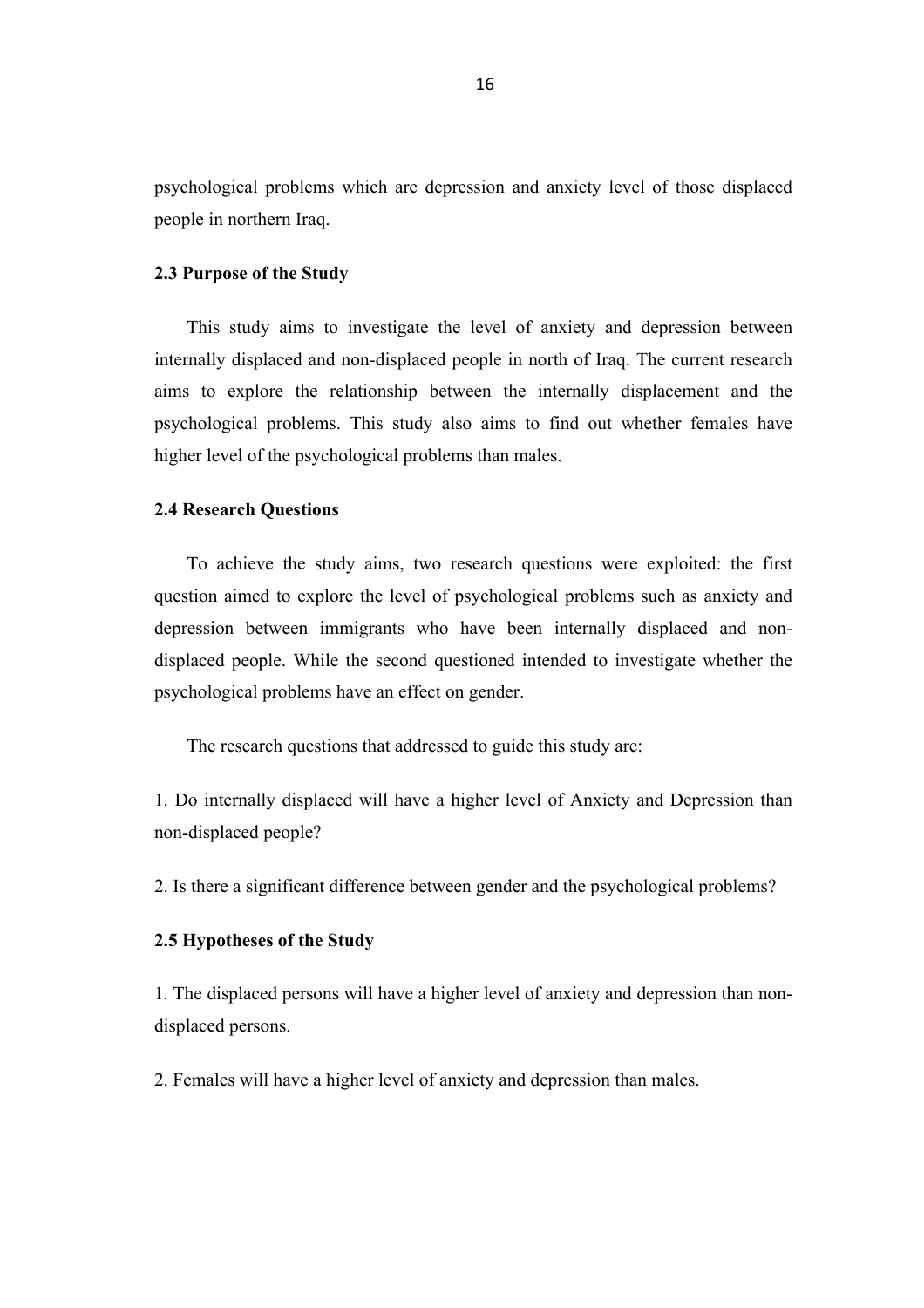#### **2.6 Participants of the study**

The Participants were Kurds who had been internally displaced and non. Internally displaced people in Kurdistan Region of Iraq. The participants of the current study were consisted of 173 participants (83 males and 90 females) and divided into two groups. The first group consisted of 87 participants. They were people who internally displaced from other parts of Iraq. The second group consisted of 86 non-displaced people who were selected randomly from Duhok citizen. Also, oral informed consents were taken from the participants and to be volunteer was another counted variable.

#### **2.7 Research Instruments**

Two instruments were used in the current study. A demographic form about the personal information of the participants was used in this study (see Appendix A). This demographic form was designed by the researcher and approved by the supervisor. This form consisted of different information, for instance; Age, Gender, Marital Status, Educational level, citizenship, immigrating time, Family members, losing any member of family, getting injure during their immigrating, and their feelings as an immigrants or internally displaced.

The second instrument was the Depression Anxiety Stress Scale (DASS) used to measure depression and anxiety, the scale was designed to evaluate aspects of depression, anxiety and stress using a multidimensional approach in adolescents and adults (Lovibond & Lovibond, 1995) (see Appendix B). The scale consisted of 42 items and divided to three subscales. 14 items were related to the depression which evaluates hopelessness, devaluation of life, self-depreciation, lack of pleasure, etc. 14 items connected to the anxiety which evaluates situational anxiety, and subjective experience of anxious affect. Finally, the last 14 items were devoted to the stress, which in turn, assesses difficulty relaxing, nervous arousal, and being easily upset/agitated, irritable/over-reactive and impatient. Participants were asked to use 4 point frequency scales to rate the extent to which they have experienced. Each item was marked from 0 to 3, and each number means the following: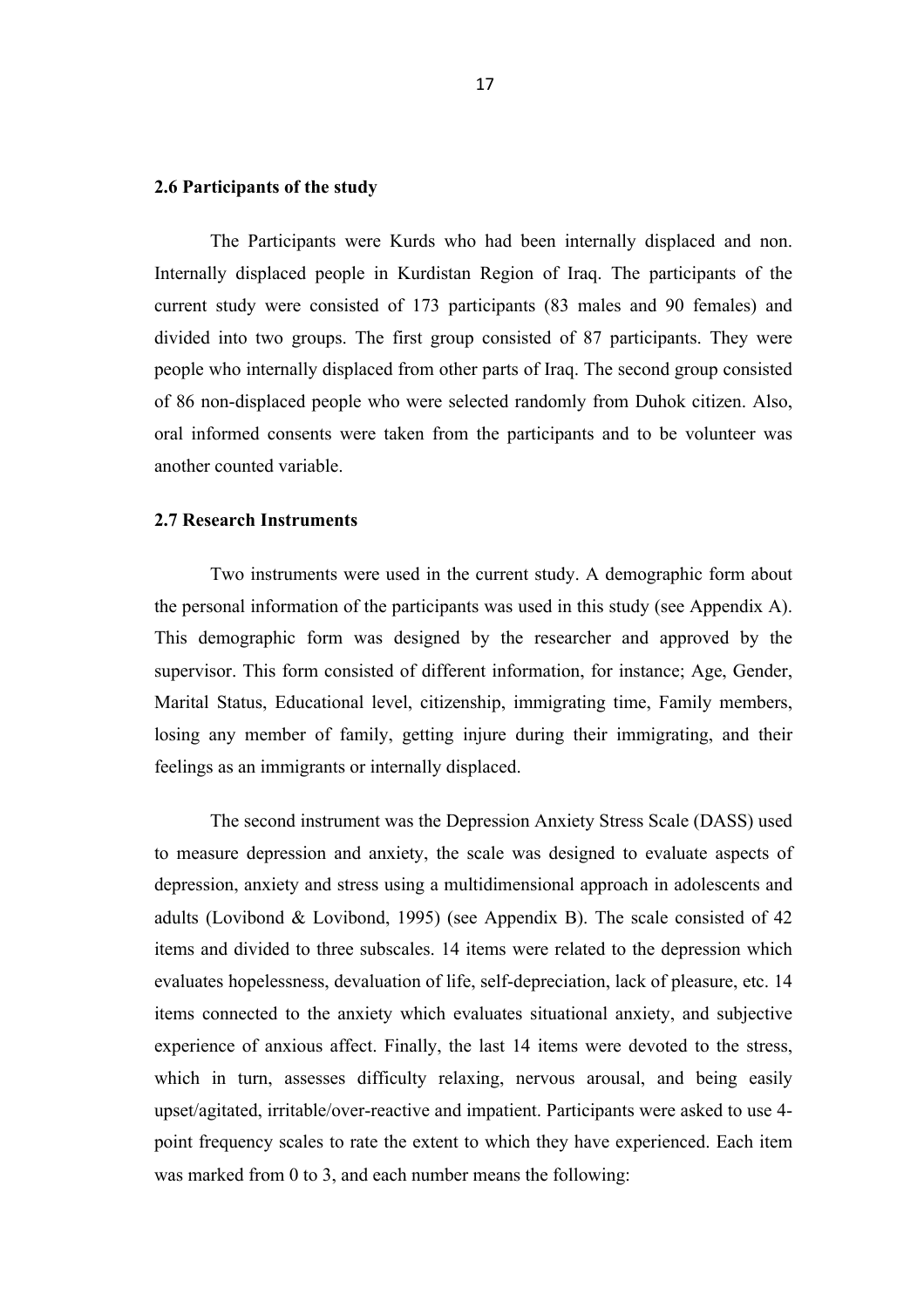"0" (Did not apply to me at all)

"1" (Applied to me to some degree, or some of the time)

"2" (Applied to me to a considerable degree, or a good part of time)

"3" (Applied to me very much, or most of the time)

#### **2.8 Reliability and validity of the Questionnaire Kurdish version.**

DASS Scale is originally in English language and subjects of the study were Kurds so the researcher translated the Scale into Kurdish language. To verify the accuracy of the translation, the researcher asked two English language specialists, who are Kurds, to translate back the Kurdish form of the scale into English to ensure the reliability and validity of the scale.

#### **2.9 Pilot Study**

Prior to the final administration of the scale, the research instrument was conducted in a pilot study on hundred people who were also Kurds to confirm the workability of the scale. Via an email, the questionnaires of the study were sent to the participants.

### **2.10 Procedure of the Study**

The form of the study was distributed among the participants who were Internally displaced and non-displaced people, also, 25-30 minutes were given to each participant to fill the form. During the process of the study, all participants were free to ask the researcher as well. So, at the end of the session the data were collected from the participants.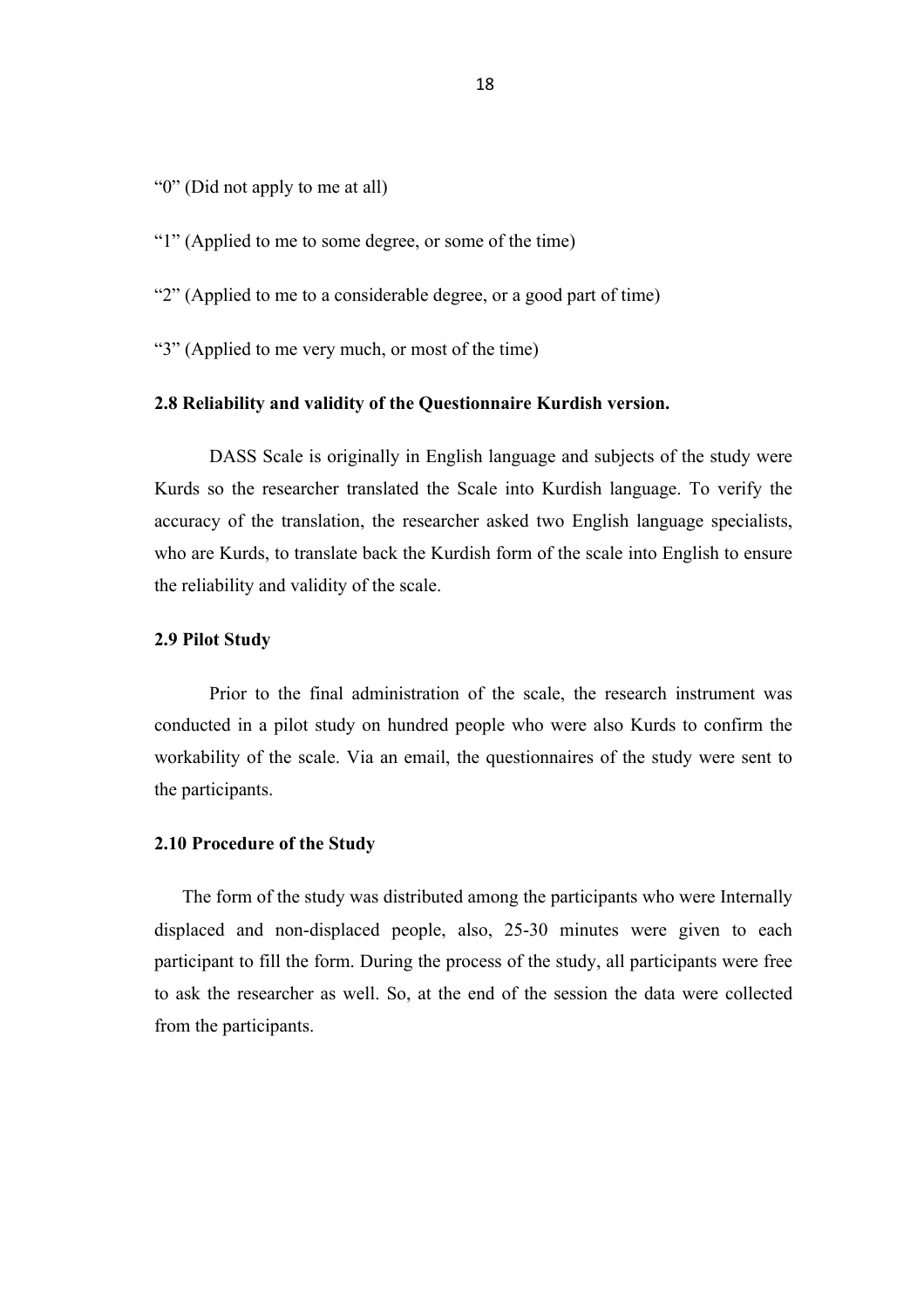# **2.11 Data Analysis**

After collecting the data for each of the participants in the sample, it was time to calculate the coefficient of correlation between paired scores. Frequency, descriptive statistic, T.Test and One-Way ANOVA in SPSS statistical method were used to find out the results of the present study and internal consistency of the DASS scale. Factor analysis was done by checking the Principle Component Analysis.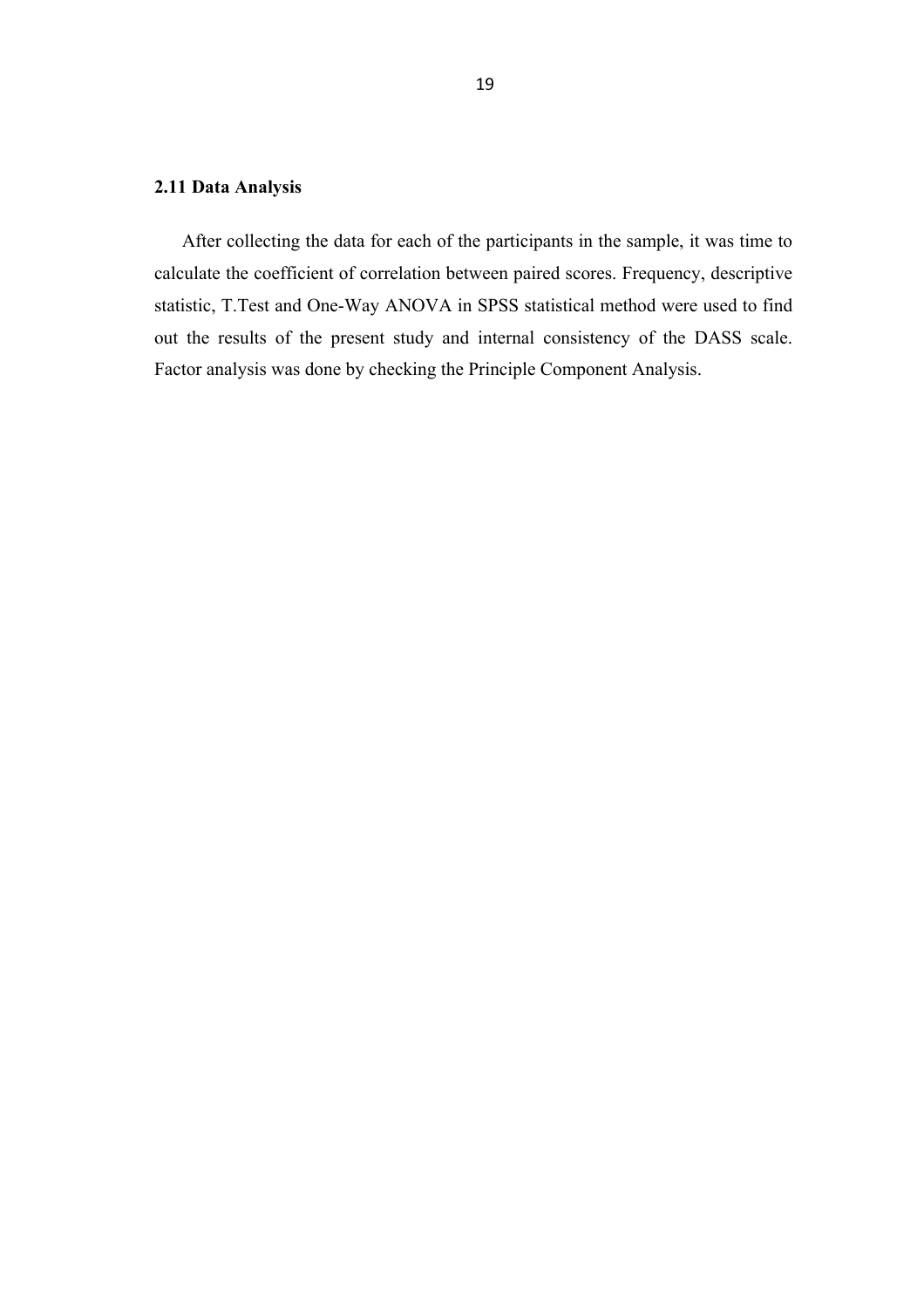# **3. Data Results and Analysis**

#### **3.1 General Information about the Participants**

Table below shows the frequency about the background information about the participants.

| Gender                                       | $\mathbf n$ | (%)      |
|----------------------------------------------|-------------|----------|
| Male                                         | 90          | (52,0)   |
| Female                                       | 83          | (48,0)   |
| <b>Marital Status</b>                        |             |          |
| Single                                       | 52          | (59,8)   |
| Engaged                                      | 14          | (16,1)   |
| Married                                      | 15          | (17,2)   |
| Divorced                                     | 6           | (6,9)    |
| <b>Educational Level</b>                     |             |          |
| Primary                                      | 11          | (12,6)   |
| <b>High School</b>                           | 22          | (25,3)   |
| College                                      | 26          | (29,9)   |
| Illiterate                                   | 28          | (32,2)   |
| Have you lost any member of your family?     |             |          |
| Yes                                          | 35          | (40,2)   |
| N <sub>o</sub>                               | 52          | (59,8)   |
| I live in a                                  |             |          |
| Camp                                         | 87          | (100, 0) |
| get injure when<br>Did<br>you<br>you<br>were |             |          |
| immigrating?                                 |             |          |
| Yes                                          | 44          | (50,6)   |
| N <sub>0</sub>                               | 43          | (49, 4)  |
| Do you feel that, you are an?                |             |          |
| Immigrant                                    | 19          | (21, 8)  |
| <b>Internally Displaced</b>                  | 68          | (78,2)   |

**Table 3.1 The distribution according to Demographic Form**

As seen in the table 3.1 demographic form of the present study has been reported by frequency statistical method. The participants were male and female, the number of male was 52,0 (n=90) and the number of female participants was 48,0% (n=83). The number of participants according to Marital Status reported that the number of single participants is 59,8% (n=52), the number of engaged participants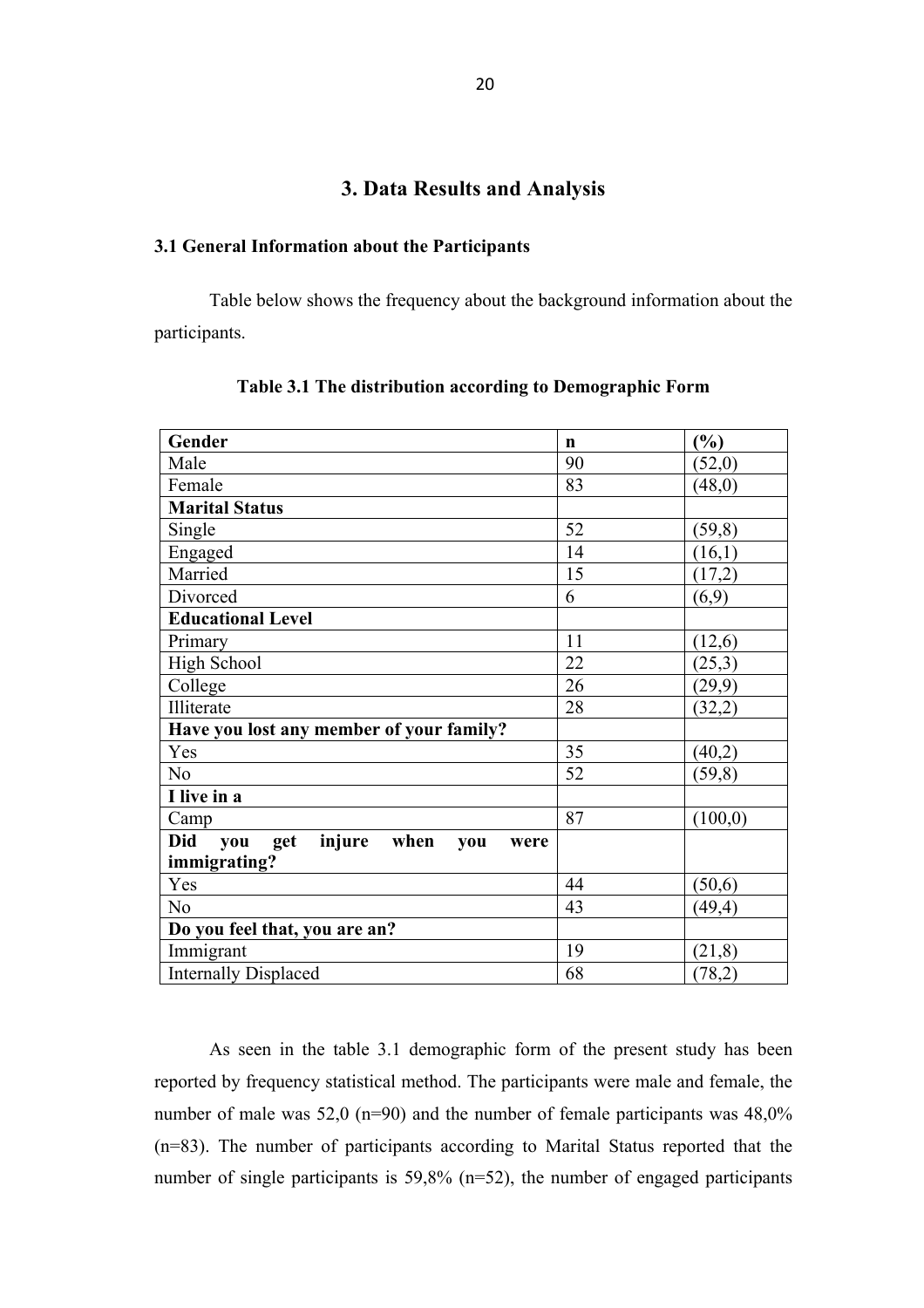was  $16,1\%$  (n=14), the number of married participants was  $17,2\%$  (n=15) and the number of divorced participants was 6,9% (n=6). The number of participants according to Educational level reported that the number of primary was 12,6%  $(n=11)$ , the number of high school was 25,3%  $(n=22)$ , the number of college was 29,9%  $(n=26)$  and the number of Illiterate was 32,2%  $(n=28)$ . The number of participants according to the question was about "Have you lost any member of your family"? The number of yes was 40,2% (n=35) and the number of no was 59,8% (n=52). The number of participants according to item "I live in" the number of camp is 100,0% (n=87). The number of participants according the question was about "Did you get injure when you were immigrating"? The number of yes was 50,6% (n=44) and the number of no was 49,4% (n=43). Finally, Descriptive statistical method was used to report the items about age, family members and years of stay. So, the age range of the participants in the study was 19 to 35 and the mean of age was  $23.17\pm2.63$ . The range of family members in the study was 2 to 13 and the mean range of family members was 5.50±2.13. Also the range of the years of stay was 1 to 3 and the mean range was  $1.11 \pm 0.46$ .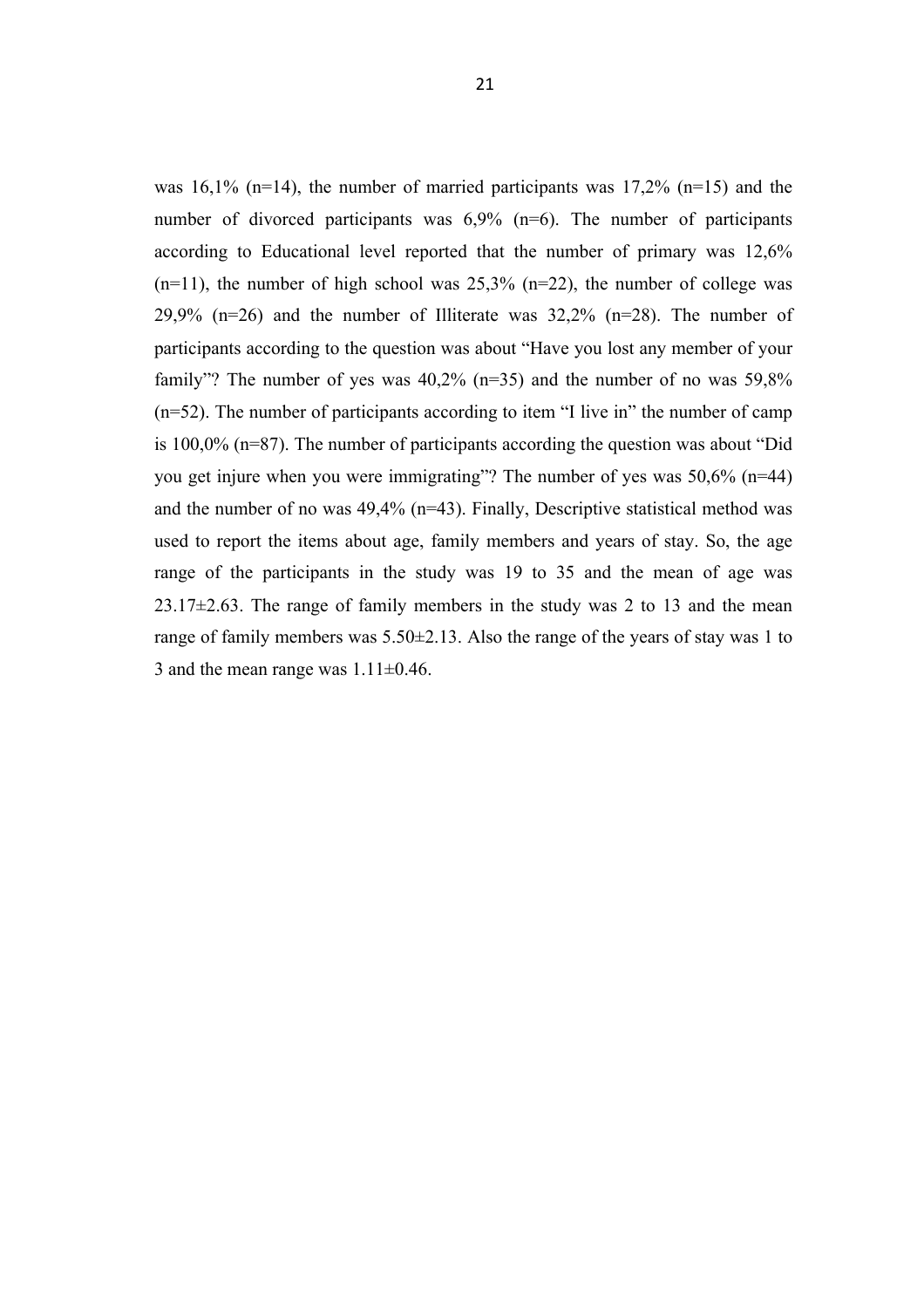#### **3.2 Results Analysis Related to the Research Question 1**

*Do internally displaced have a higher level of Anxiety and Depression than nondisplaced people?*

 In order to answer this research question ANOVA was used to find out the significant difference of anxiety according to internally displaced people and nondisplaced people.

# **3.2.1 The Comparison of Anxiety According to Internally Displaced and Non-Internally Displaced.**

Anova was used to find out the level of anxiety between internally displaced people and non-displaced people

|                | <b>Internally</b><br><b>Displaced</b> | Non. Internally<br><b>Displaced</b> | t     | p        |
|----------------|---------------------------------------|-------------------------------------|-------|----------|
| <b>Anxiety</b> | 32.908 ± 5.631                        | 15.720±6.372                        | 0.827 | $0.000*$ |
|                | $(n=87)$                              | $(n=86)$                            |       |          |

#### **Table 3.2 Level of anxiety according to displaced and non-displaced people**

 $p < 0.05*$ 

As the table 3.2 shows that, the mean score of Internally Displaced indicated 32.908±5.631 (n=87) and the mean score of non-internally displaced indicated 15.720 $\pm$ 6.372 (n=86). According to P value 0,000 has been found that, there is a significant meaningful difference between Internally Displaced and Anxiety and found that, the Internally displaced have more level of anxiety than Non. Internally displaced as well.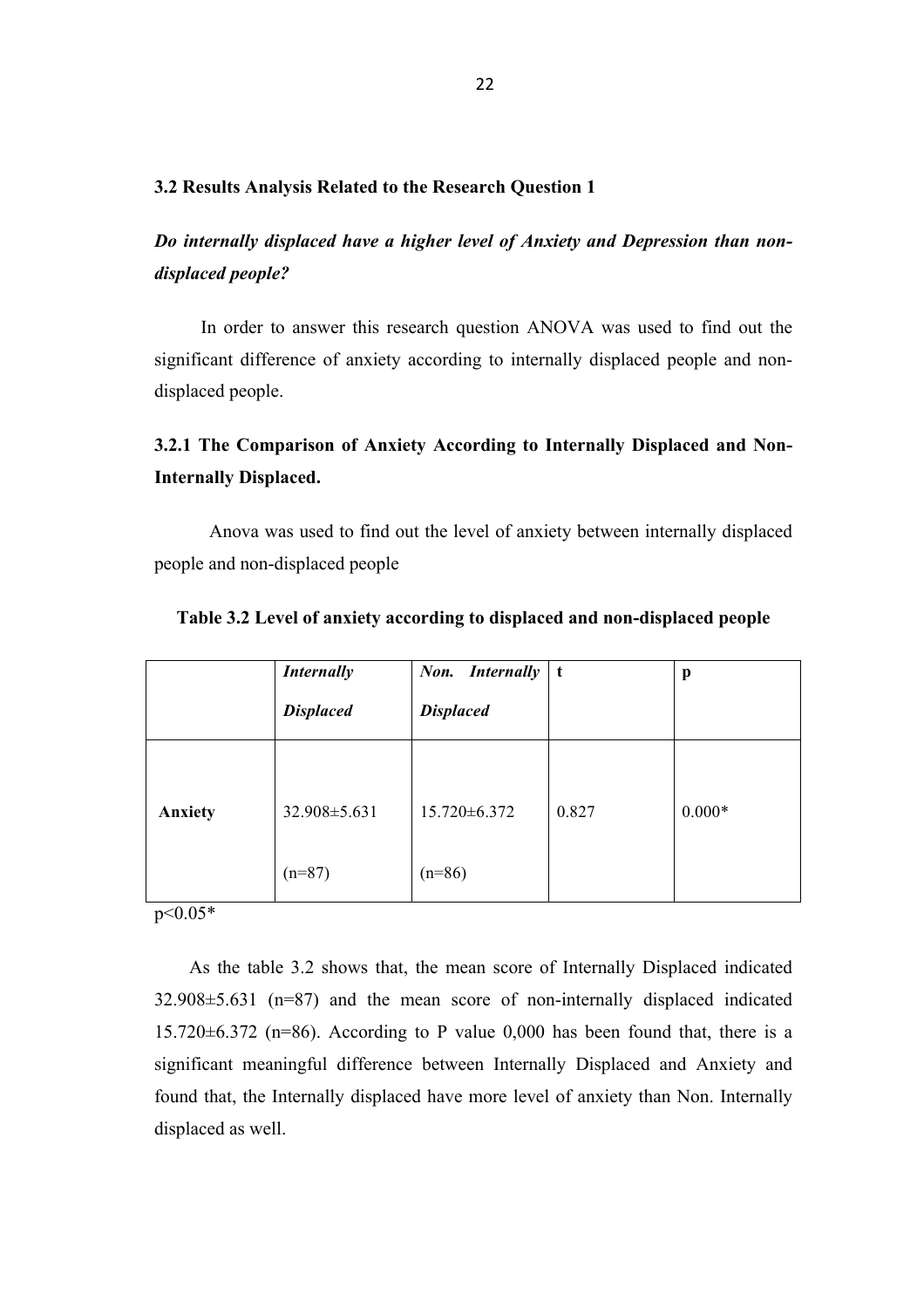# **3.2.2 The Comparison of Depression According to Internally Displaced and non. Internally Displaced.**

 Anova was used to find out the significant difference of depression between internally displaced people and non-displaced people

|                                                    | <b>Internally</b><br><b>Displaced</b> | Non. Internally<br><b>Displaced</b> | t     | p        |
|----------------------------------------------------|---------------------------------------|-------------------------------------|-------|----------|
| <b>Depression</b><br>$\Lambda$ $\Lambda$ $\Lambda$ | $34.643 \pm 7,441$<br>$(n=87)$        | $12.662 \pm 8,456$<br>$(n=86)$      | 0.373 | $0.000*$ |

p<0.05\*

Table 3.3 shows the mean score of Internally Displaced indicated  $34.643\pm7.441$  (n=87) and the mean score of non-Internally displaced indicated 12.662 $\pm$ 8.456 (n=86). According to P value 0,000 has been found that, there is a significant meaningful difference between Depression and the internally displaced. Also, found that, The Internally Displaced people have more level of depression than non- Internally Displaced.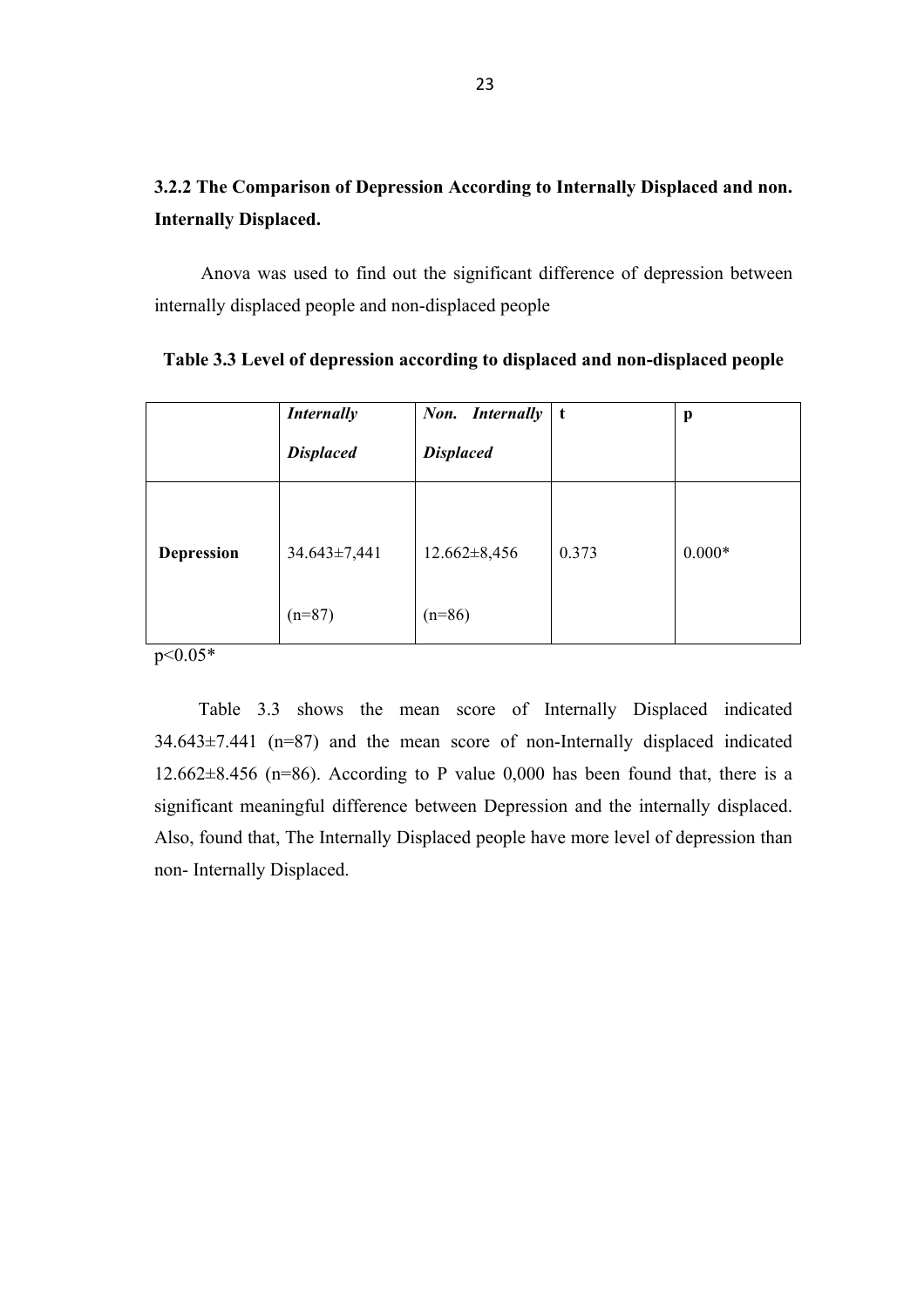#### **3.3 Results Analysis Related to the Research Question 2**

#### *Is there a relationship between Gender and the Psychological problems?*

In order to answer this research question, T.Test was used calculate the effects of psychological problem on gender. Anxiety and depression effects on gender was explained separately:

# **3.3.1 The Significant Difference between Male and Female according to the Level of Anxiety**

T.Test was used calculate the effects of anxiety on the gender as one can see in the table below.

|         | <b>Male</b>  | Female        | t     | p        |
|---------|--------------|---------------|-------|----------|
|         |              |               |       |          |
| Anxiety |              |               |       |          |
|         |              |               |       |          |
|         | 21.866±8.914 | 27.072±11.429 | 0.000 | $0.001*$ |
|         | $(n=46)$     | $(n=41)$      |       |          |
|         |              |               |       |          |
|         |              |               |       |          |
|         |              |               |       |          |

#### **Table 3.4 Comparison of anxiety level of male and female participants**

p<0.05\*

In the table 3.4 shows, the mean score of the male participants indicated 21.886±8.914 (n=46) and the mean score of the female participants indicated  $27.072\pm11.429$  (n=41). According to P Value 0,001 has been found that, there is a significant meaningful difference between Gender and Anxiety. It also found that, Female participants have more level of Anxiety than Male participants.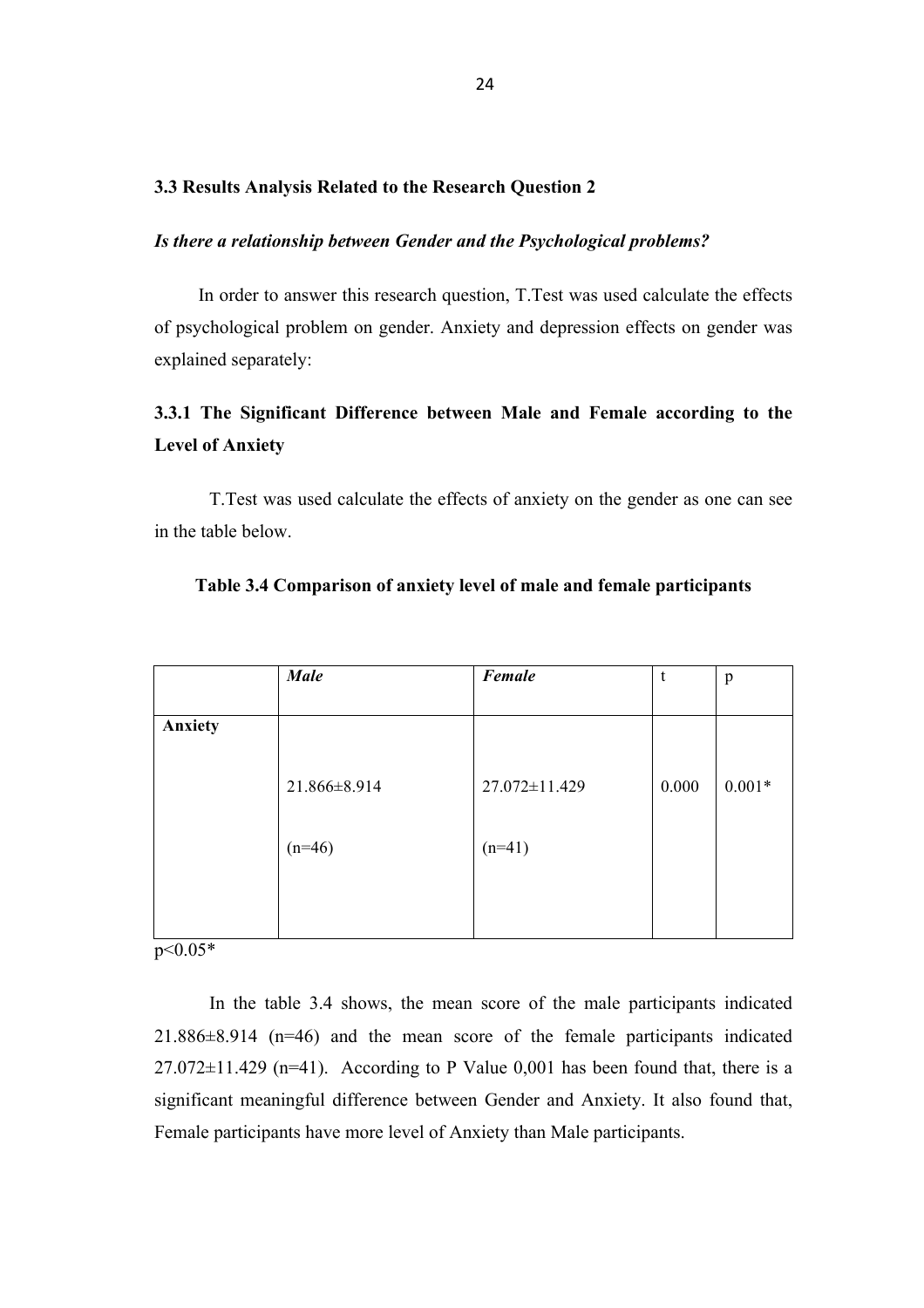# **3.3.2 The Significant Difference between Male and Female according to the Level of Depression**

T.Test was used calculate the effects of depression on the gender as one can see in the table below.

|                             | Male          | Female        | t     | p        |
|-----------------------------|---------------|---------------|-------|----------|
| <b>Depression</b>           |               |               |       |          |
|                             | 21.022±10.822 | 26.638±15.598 | 0.000 | $0.006*$ |
| $\sim$ $\sim$ $\sim$ $\sim$ | $(n=46)$      | $(n=41)$      |       |          |

**Table 3.5 Comparison of depression level of male and female participants**

p<0.05\*

In the table 3.5 shows the mean score of the male participants indicated  $21.022 \pm 10.822$  (n=90), the mean score of the female indicated  $26.638 \pm 15.598$ (n=83). According to P Value 0,006 has been found that, there is a meaningful difference between Gender and Depression. It also found that, Female Participants have more level of Depression than Male participants.

#### **3.4 Reliability-Validity Study of Kurdish Form of DASS**

After the statistical analyzes was done the internal consistency of the scale was found as  $\alpha$ = .76 for anxiety scale and  $\alpha$ =.76 also for depression and 14 items to each scale found as reliable scale.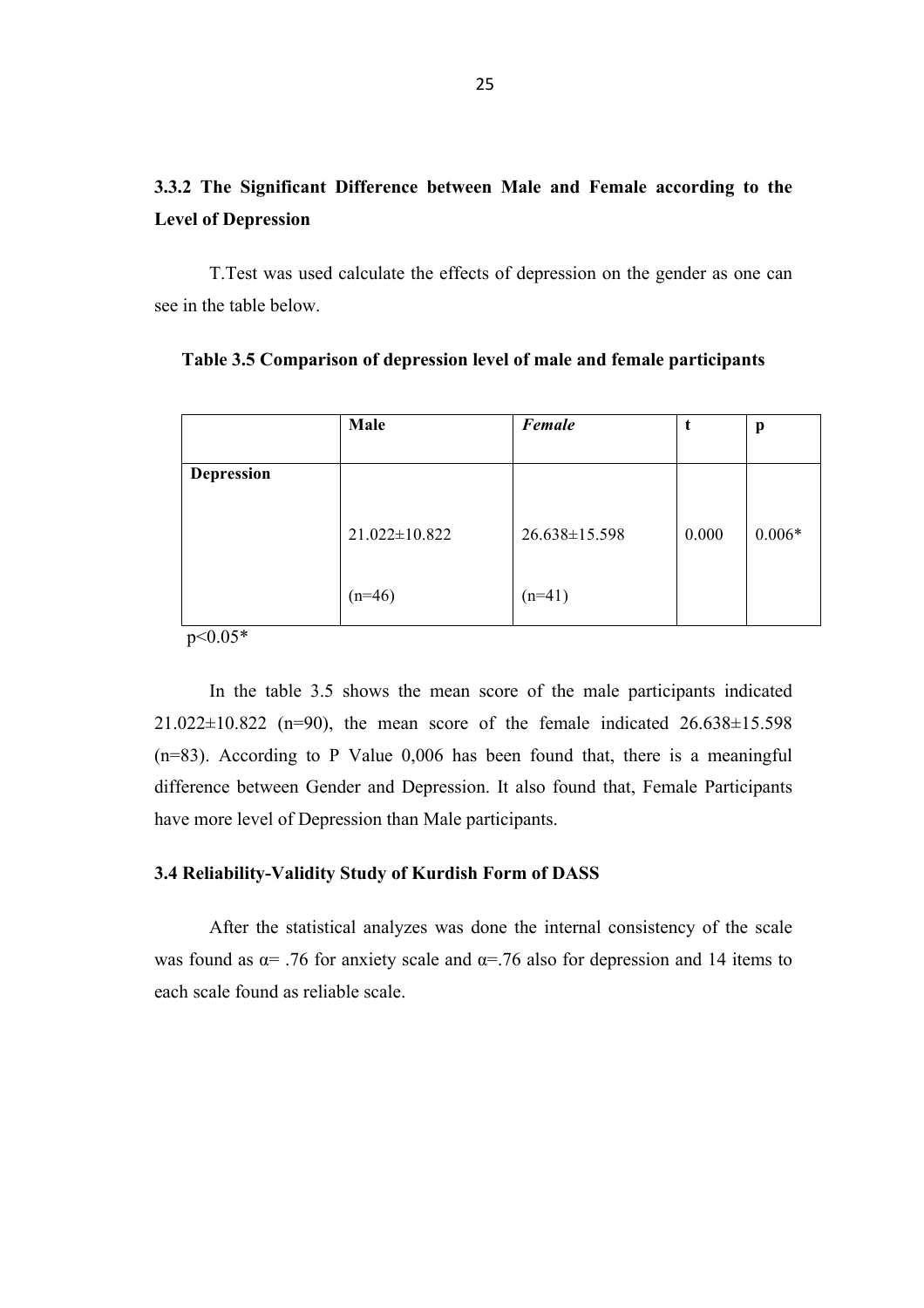#### **3.5 Principal Components Analysis**

Consistent with investigations of the factor structure of DASS scale, a principal components analysis was conducted on the 28-item. The Kaiser-Meyer-Olkin measure of sampling adequacy was 84, also indicating a statistical set of data for factor analysis (Staquet, Hays & Fayres, 1998).

To determine the number of factors to extract, the researchers used a scree test ( Cattell, 1996). The resulting scree plot displays the relationship between eigenvalues and factors. The scree plot suggested a two-factor solution. For the whole sample, the two factor solution accounted for 49.003% of the total variable. According to factor analysis two items of anxiety are not related with emotional it might have more relation with physicality. These two items are item 1 and 2 in the scale, which about ("I was aware of dryness of my mouth") and 2 which about ("I experienced breathing difficulty (ex, excessively rapid breathing, breathlessness in the absence of physical"). The resulting factors their respective factor loading are presented in Table 1 and 2.

| Table 3.6 Principal Components Analysis of DASS scale of Anxiety |
|------------------------------------------------------------------|
|------------------------------------------------------------------|

| <b>Items of Anxiety</b>                                               | <b>Factor 1</b> | <b>Factor 2</b> |
|-----------------------------------------------------------------------|-----------------|-----------------|
| I felt terrified                                                      | .86             | .01             |
| I felt scared without any good reason                                 | .82             | $-12$           |
| I felt I was close to panic                                           | .80             | .06             |
| I found myself in situations that made me so anxious                  | .80             | $-12$           |
| I had a feeling of shakiness (eg, legs going to give way)             | .80             | $-.02$          |
| I was worried about situations in which I might panic and make a      | .77             | $-.08$          |
| fool of myself                                                        |                 |                 |
| I feared that I would be "thrown" by some trivial but unfamiliar task | .74             | .06             |
| I experienced trembling (eg, in the hands)                            | .73             | .07             |
| I had a feeling of faintness                                          | .71             | .32             |
| I perspired noticeably (eg, hands sweaty) in the absence of high      | .69             | .05             |
| temperatures or physical exertion                                     |                 |                 |
| I had difficulty in swallowing                                        | .63             | .16             |
| I was aware of the action of my heart in the absence of physical      |                 |                 |
| exertion (eg, sense of heart rate increase, heart missing a beat)     |                 |                 |
|                                                                       | .42             | .23             |
|                                                                       |                 |                 |
| I was aware of dryness of my mouth                                    | .23             | .72             |
| I experienced breathing difficulty (eg, excessively rapid breathing,  | .40             | $-.57$          |
| breathlessness in the absence of physical exertion)                   |                 |                 |
|                                                                       |                 |                 |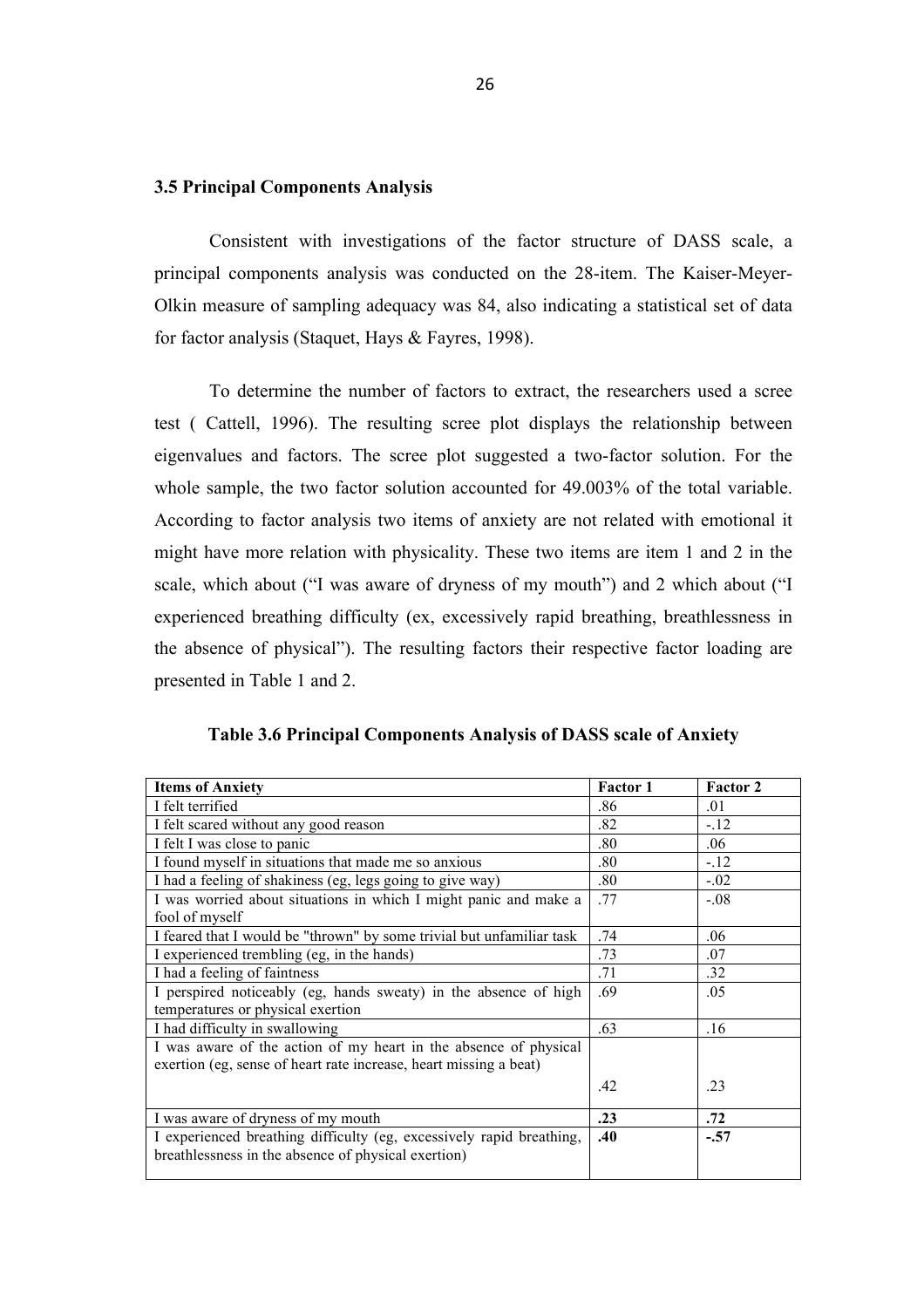In the table 3.6 according to factor analysis shows that, the item ("I was aware of dryness of my mouth") and the item (" I experienced breathing difficulty (ex, excessively rapid breathing, breathlessness in the absence of physical exertion") are not related with anxiety or emotional but it might have more relation with physicality.

| <b>Items of Depression</b>                                   | <b>Factor 1</b> | Factor 2 |
|--------------------------------------------------------------|-----------------|----------|
| I could see nothing in the future to be hopeful about        | .85             | .24      |
| I felt that life was meaningless                             | .84             | .25      |
| I felt I wasn't worth much as a person                       | .84             | .27      |
| I felt sad and depressed                                     | .82             | .25      |
| I felt that life wasn't worthwhile                           | .80             | .25      |
| I felt that I had nothing to look forward to                 | .78             | .42      |
| I found it difficult to work up the initiative to do things  | .77             | .19      |
| I felt that I had lost interest in just about everything     | .77             | .37      |
| I couldn't seem to get any enjoyment out of the things I did | .73             | .16      |
| I felt down-hearted and blue                                 | .72             | .06      |
| I couldn't seem to experience any positive feeling at all    | .72             | .38      |
| I felt I was pretty worthless                                | .46             | .16      |
| I just couldn't seem to get going                            | .12             | .95      |
| I was unable to become enthusiastic about anything           | .39             | .85      |

**Table 3.7 Principal Components Analysis of DASS scale of Depression**

In the table 3.7 according to factor analysis shows that, all the items are related with depression.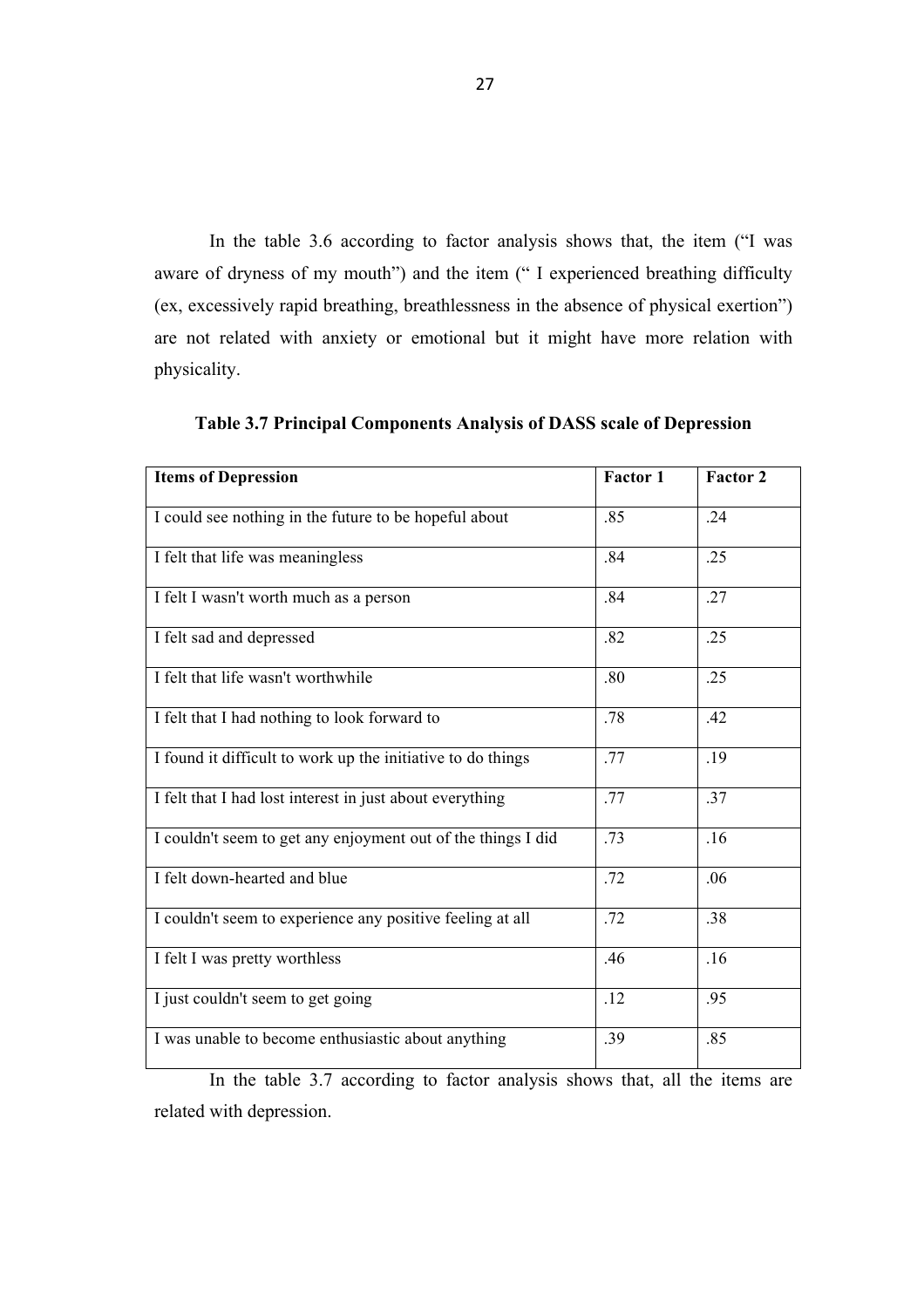## **4. Discussion**

The present study aimed to investigate the level of anxiety and depression among internally displaced and non-displaced persons in Kurdistan Region of Iraq. Also the study aimed to find out whether females have higher level of anxiety and depression than males. DASS Scale is originally in English language and subjects of the study were Kurds so the researcher was translated the scale into Kurdish language. To verify the accuracy of the translation, the researcher asked two English language specialists, who are Kurds, to translate back the Kurdish form of the scale into English to ensure the reliability and validity of the scale. So, internal consistency (Cronbach's alpha) was computed to assess the internal reliability of the DASS scale. The reliability coefficient for DASS scale was sufficiently high (alpha= .76). According to factor analysis of the scale of the study found that there are only two items of anxiety are not related with emotional or anxiety but it might have more relation with physicality. These two items are "I was aware of dryness of my mouth" and the item "I experienced breathing difficulty ex. excessively rapid breathing, breathlessness in the absence of physical exertion".

The results of the first question in the current study have been supported; the first hypothesis which was the displaced persons will have a higher level of anxiety and depression than non-displaced persons, according to the finding of the study revealed that the internally displaced persons had higher level of anxiety than nondisplaced persons. Several studies also revealed that people who had been internally displaced or immigrated had higher level of anxiety and depression than displaced persons such as a study by Daoud regarding Internal displacement and psychological problems among the Palestinian minority in Israel revealed that there was a significant positive correlation among internally displaced and psychological problems such as anxiety and depression. ( Daoud, 2011, p.66) Also, found that displaced persons had more level of anxiety and depression than non-displaced persons. Another study was measured the affecting of depression and anxiety regarding the people who had been internally displaced into China. The result of the study indicated that there was a significant difference among internally displaced and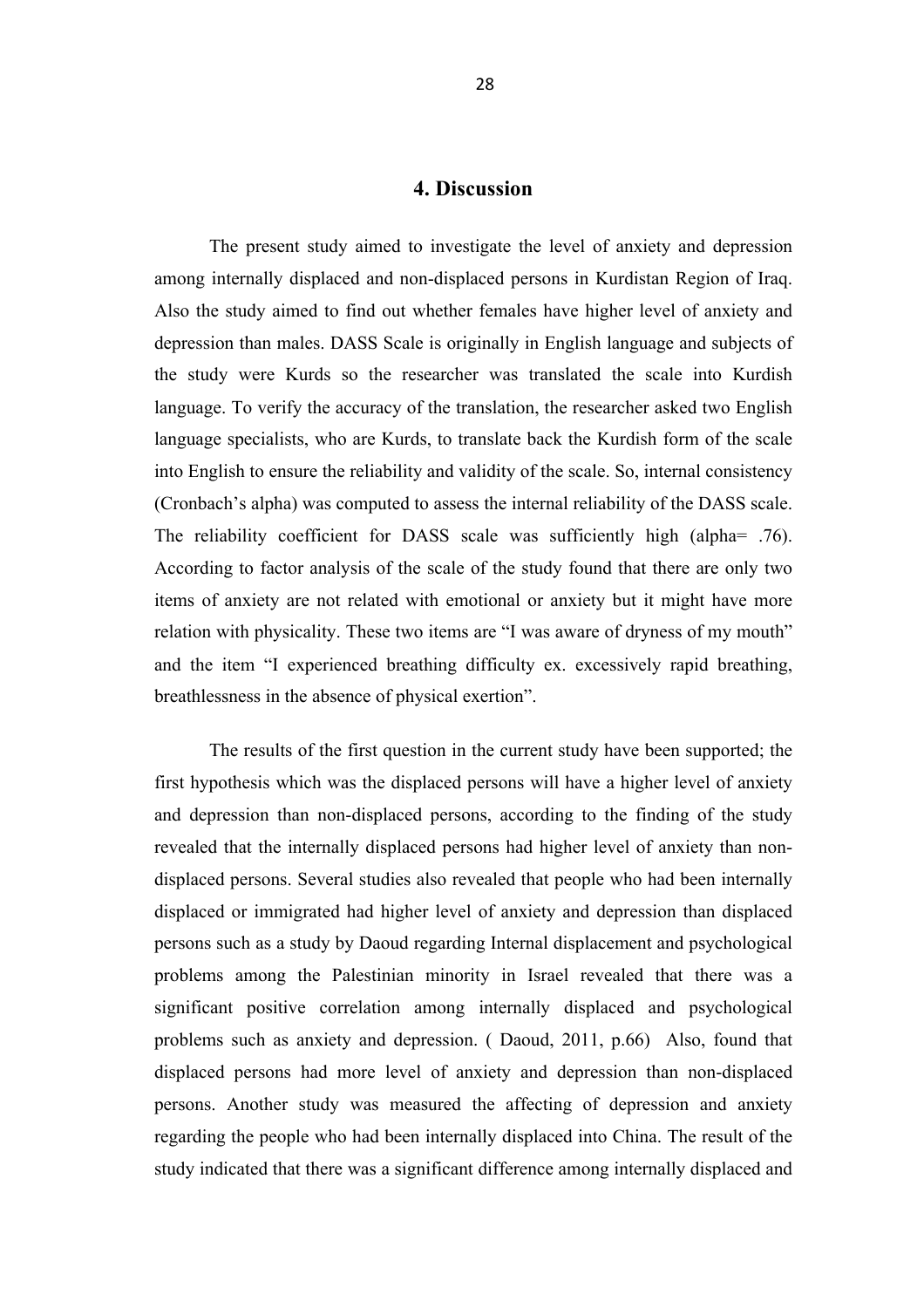the psychological problems such as anxiety and depression. The study also revealed that internally displaced persons had higher level of anxiety and depression than nondisplaced persons (Cao, 2012, p.11-34). A study about effects of internally displaced on the psychological problems such as depression and anxiety (internally and externally problems) of Turkish children and adolescents, the study revealed that there was a significant difference among the displacement and the psychological problems. And found that displaced persons had higher level of anxiety and depression than non-displaced. (Erol at al., 2004, p.154). A study by Christine, of internally displaced Colombians who had been internally displaced in 2014 due to the armed conflict in Colombia, the result of the study investigated that there was a significant difference among displacement and psychological problems such as depression and PTSD. (Christine, 2014, p.61-62). The study also investigated that internally displaced people had higher level of psychological problems such as depression and anxiety. In a study regarding Turkish Cypriots who had been internally displaced and non-displaced people found that displaced people had higher level of PSTD Symptoms than non-displaced people and also in the study was found that displaced people had higher level of depression than non-displaced. The degree of displaced people was 8(9.4%) and the degree of non-displaced people was 1 (2.3%) according to TSSC depression subscale.(Ergun, 2004, p.25-26). A research among internally displaced persons who were living in Hajj camp in Kaduna, Northern Nigeria found that displaced persons had more PTSD and depression than non-displaced persons (Sheikh at al., 2011, p.3-5).

Many researches about affecting psychological problems such as posttraumatic stress disorders and depression had reported that who had been immigrated had higher level of anxiety and depression than normal people such as a study by (Tinghog et al., 2007, p.90-96) Non-European immigrants in Sweden are considered to be at particularly higher risk of psychological problems such as anxiety and depression because increased exposure to risk factors like poor social support, unemployment and financial instability. Another study found that younger refugee children experiencing trauma typically exhibit sleep disorders, eating disorders, and developmental problems, while order refugee children typically display depression,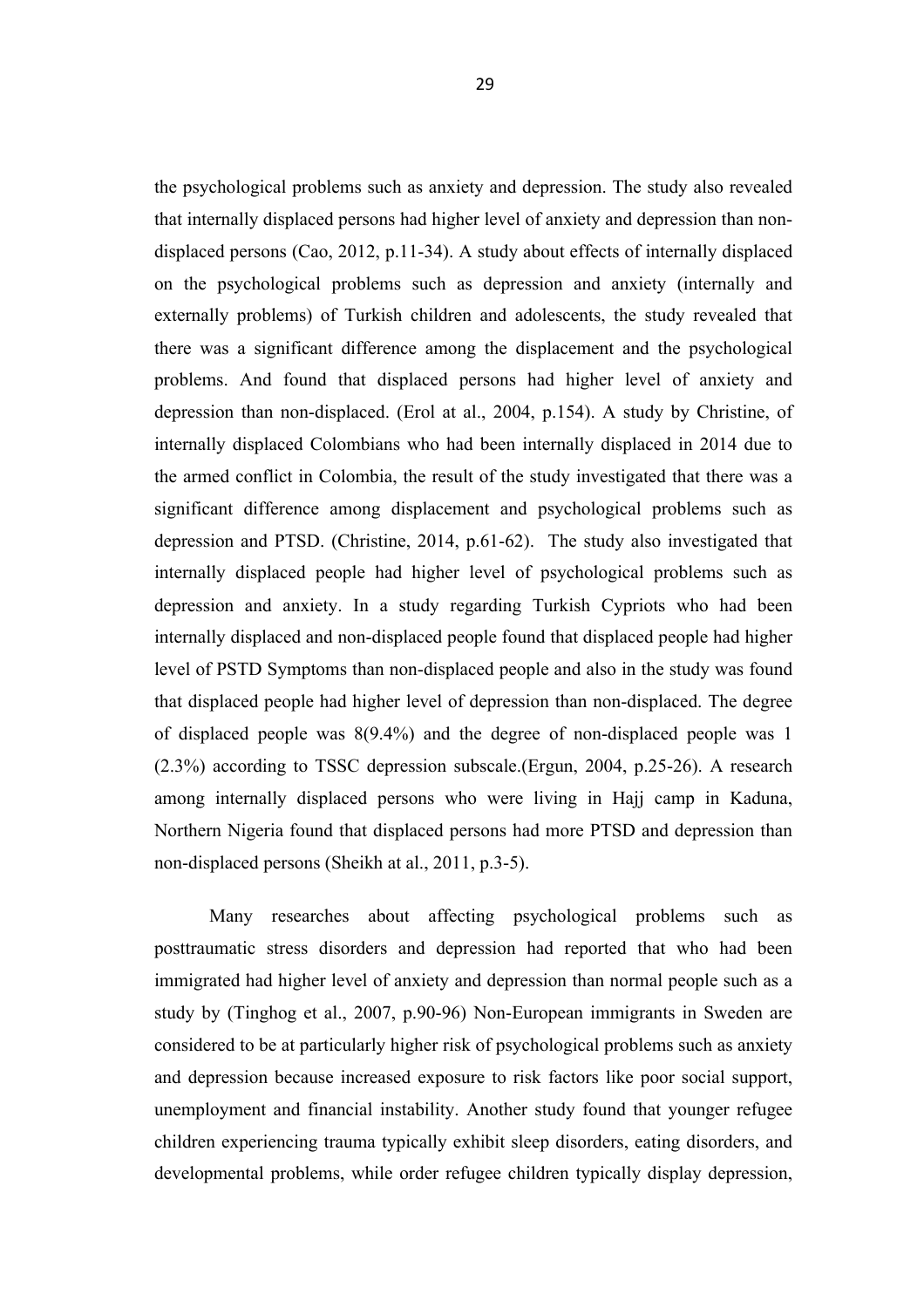fear, anxiety, and learning difficulties. (Jacob and Blais, 1991, p.307-312). A research by Barankin, et al.,( 1989) found a significant relationship between parental depression upon immigration arrival and poor adaptation of their children to immigration. It is still a fact, that, many immigrant families face socioeconomic challenges in their new countries. For example, in Canada, almost one third of immigrant families live in poverty, residing in low-income neighborhoods. And also found that immigrants' people had higher level of anxiety and depression than normal people.

The results of the second research question of the study revealed that female participants had higher level of anxiety and depression than male. Most researches had reported that female had higher level of psychological problems such as anxiety and depression than male for instance a study on affecting psychological problems such as anxiety, stress and depression among the people who had been internally displaced into Pakistan. The result of the study found that women experienced high level of anxiety, stress and depression than men. mujeeb, at al., 2012, p.20-26). Another research of Muslims in North-Western Sri Lanka who had been displaced since 1990 due to conflict the results of the study investigated that there was a significant difference among internally displaced and psychological problems such as anxiety, depression and somatoform disorder. Also the study found that women displaced persons were more likely to report the anxiety, depression and somatoform disorder than men (Abas, 2011, p.4). Also a research of post-traumatic stress disorder and depression among internally displaced people in northern Uganda, found that there was a significant meaningful difference among psychological problems such as PTSD and depression and displacement and also the study reported that women displaced persons had more level of the psychological problems than men due to having been raped, kidnapped, tortured or sexually abused. (Browne, 2006, p.4). Relations between sex and psychological functioning also show much variation. In about half the studies of accompanied and unaccompanied children, the prevalence of mental health disorders, notably depression and internalising difficulties, was higher in girls than in boys. (Derluyn. B, 2007, p.63). And according to (Sierra, 1996) Gender concerns for internally displaced women primarily relate to two core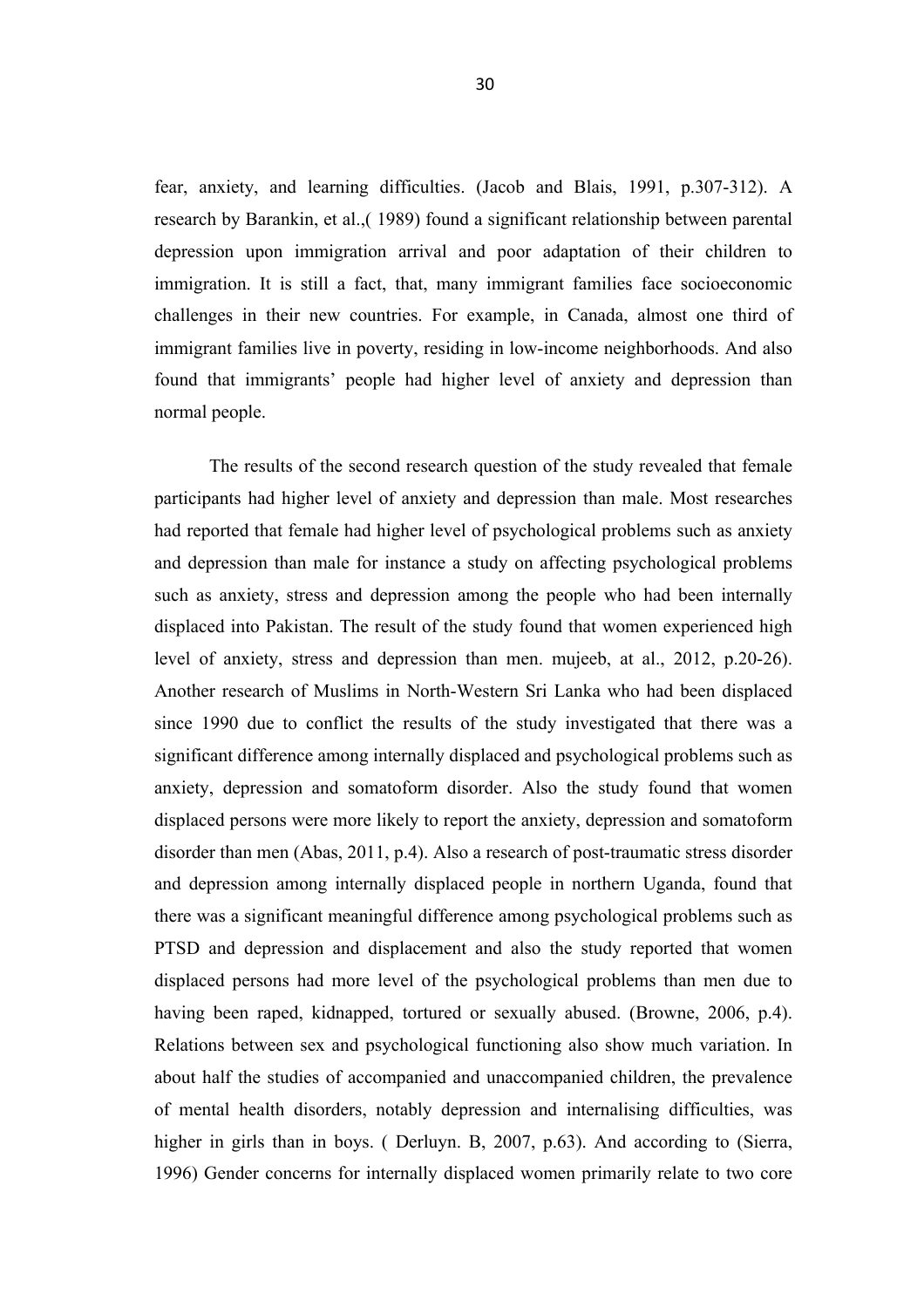issues: protection safeguarding women and girls from rape, abduction, forced sexual slavery, genital mutilation torture and murder; and upholding their rights to equal access and full participation in assistance programs. Gender violence is a common feature of displacement. Chronic physical and mental trauma persists because responsible parties fail to concern themselves with or to publicize the lasting effects of physical abuse. Agencies rarely examine protection issues in depth, much less initiate or support investigative research on gender violence in IDP populations.

The result according to age revealed that there was no significant difference among age and psychological problems among participants of the study. All the participants were between 19-35 years of age so, may this is due to having the nearly ages of participants because, according to Ericson's stages of developmental, the stage of young adulthood starts at age 20-39 (Erikson, E. (1950).

Finally the finding of the present study revealed that there was no significant difference among the psychological problems such as anxiety and depression and marital status of the displaced people may this is because of most of the participants were at the stage of young adulthood. The results of the study also found that there was no significant difference among the psychological problems according to educational level, it may due to most of the participants at the same level or background, where did come from? Was also one of the questions in the demographic form so, most of the displaced persons came from Kobani, Shengal and Zommar. All the displaced participants had come in 2012 to 2015 according to the question which was about when did you immigrate? The range according to family members was between 2 to 13 and all the displaced participants were living in two camps, which Chmishko was in Zakho and Domiz in Dohuk. The result according to the question, which was about, did you get injure when you were immigrating? Found that there was so significant among the question and the psychological problems because all the displaced people were immigrating suddenly due to having war and victim so, most of them had seen the same situation especially the females such as sexual abuse, rape, torture. Raping girls and killing children and adults in front of their families and during their immigrating they were living without basic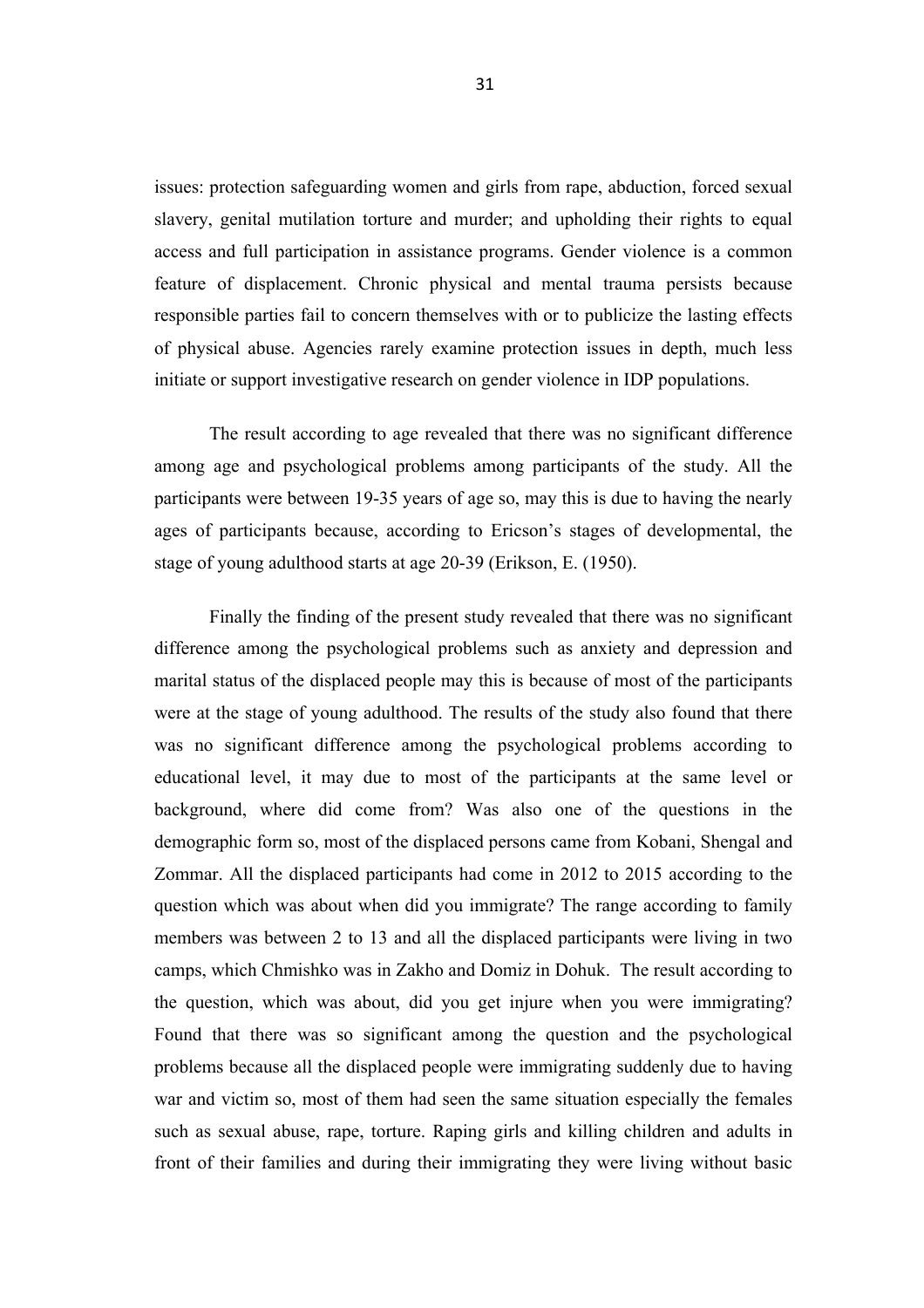sources of living; for example food, water and in general physical needs for more than two weeks it may, hence the female participants felt or had higher level of psychological problems such as anxiety and depression than male participants, because the people who have been sacrificed more are females. Finally the last question of the demographic from was about do you feel as an immigrant or internally displaced so, it has been found that there was no significant difference among the question and the psychological problems such as depression and anxiety it may because more than 78% were feeling as an internally displaced.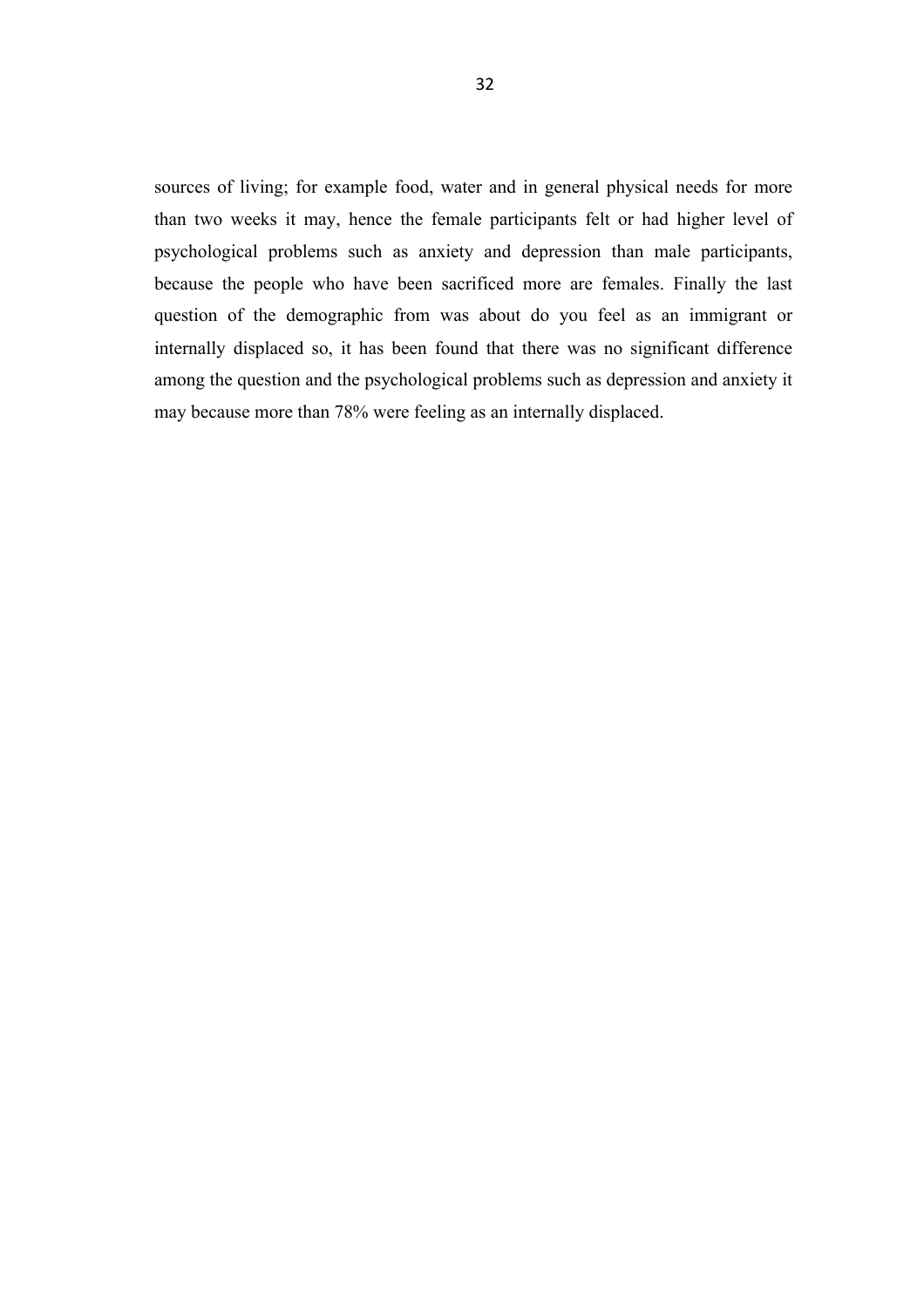# **5. Conclusion**

#### **5.1 Conclusion**

This study measured affecting of psychological problems such as anxiety and depression regarding the people who have been internally displaced in Kurdistan Region of Iraq and comparing with non-displaced persons. The total number of all participants of the study was 173. The total number of displaced participants was 87 and the total number of non-displaced persons was 86**.** Displaced participants were living in two camps Domiz Camp and Chamishko Camp and all the participants had been selected randomly as well. Participants answered the questionnaire of the study (DASS scale), which prepared by Lovibond P. and Lovibond S. (1995). To collect the data SPSS statistical method have been used to analyze the quantitative data.

The current study aimed to investigate the level of anxiety and depression among internally displaced and non-displaced people in Kurdistan Region of Iraq. The study also aimed to find out whether females have higher level of anxiety and depression than males. Many researches such as Ergün (2004, p. 25-26) and Berry (1990, p.201-234) had reported that people who had been internally displaced or immigrated had higher level of anxiety and depression than normal people. Others studies by Sierra (1996) and Derluyn (2007, p.141-162) had reported that female had higher level of psychological problems such as anxiety and depression than male. The finding of the study reported that there was a statistically meaningful difference between psychological problems such as anxiety and depression among the internally displaced people. Also, found that the mean score of internally displaced- people was higher than non-displaced people. Finally the finding of the study reported that women had higher level of anxiety and depression than men.

The results of the current study are fruits of DASS scale. The study is original since it is the first time to be presented about the internal displaced people in Kurdistan. The displaced people were obliged to abandon their place due to some constant attacks from a group of terrorists named ISIS. The displaced people had come from difference cities and towns such as Shengal, Kobani, and Zommar.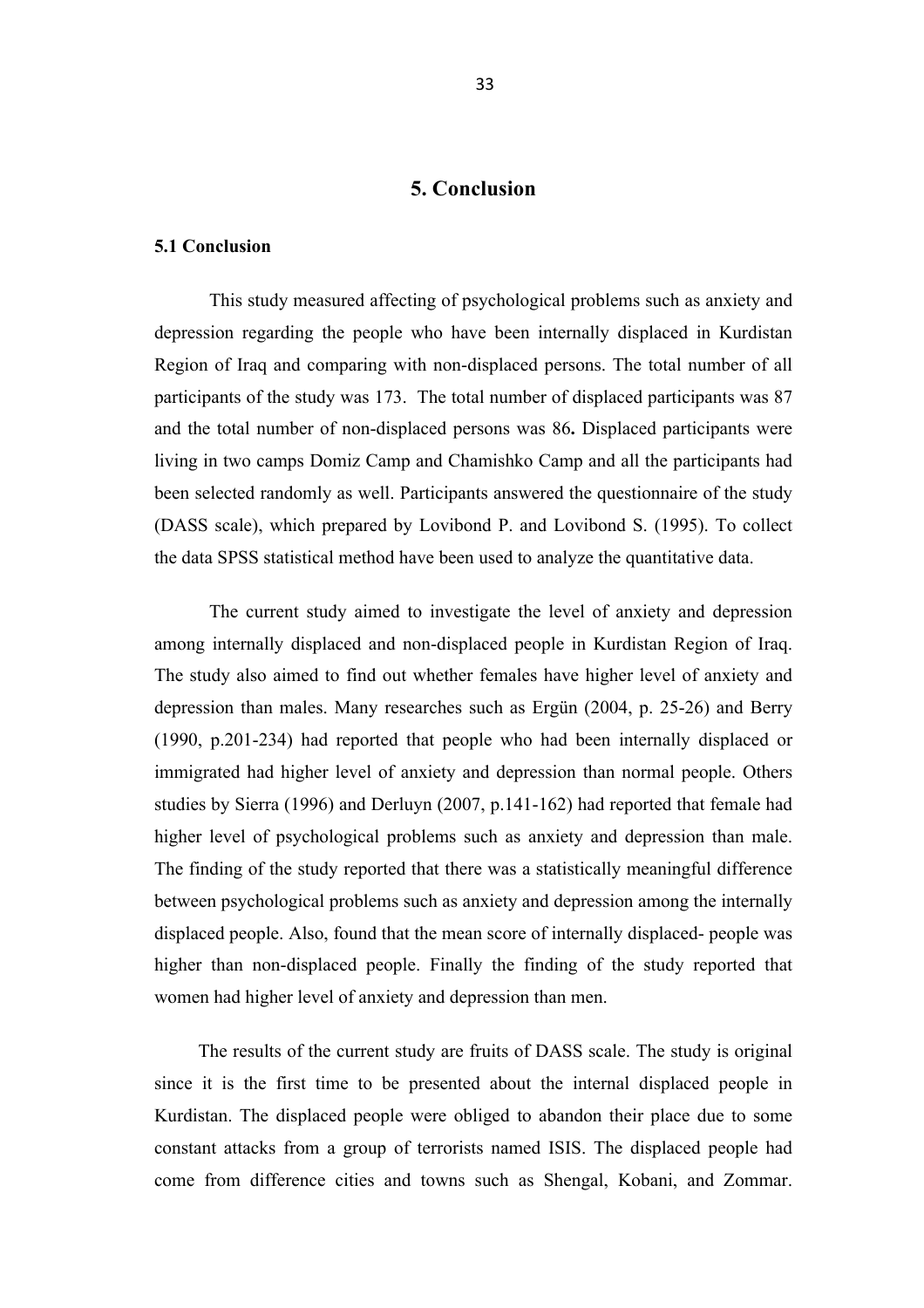Regarding the used scale, it has been interpreted into Kurdish language while it was originally written in English Language.

#### **5.2 Implication of the Study**

As the current study concluded that the most of selected participants from the refugee camps have anxiety and depression. Their level of anxiety and depression may defer from one to another according to their age and psychological history record. Data indicated that their level of anxiety and depression might be change according to some contexts.

- 1. As the knowledge gained from this study about the effectiveness and efficiency of psychological organizations and psychological sessions. So, these immigrants need more psychological organizations so they get as required sessions and support as they need.
- 2. As it had been noticed the lack number of psychologists to treat the large number of the immigrants. So, this required employing more psychologists for helping displaced people and having sessions to decrease their psychological problems.
- 3. Providing a better and safe environment for children since they have been influenced the most from this war and this affected them psychologically more than the adults. Also, the childhood is the most sensitive age. So, opening some fun and learning centers for children will make them busy from what is going around them.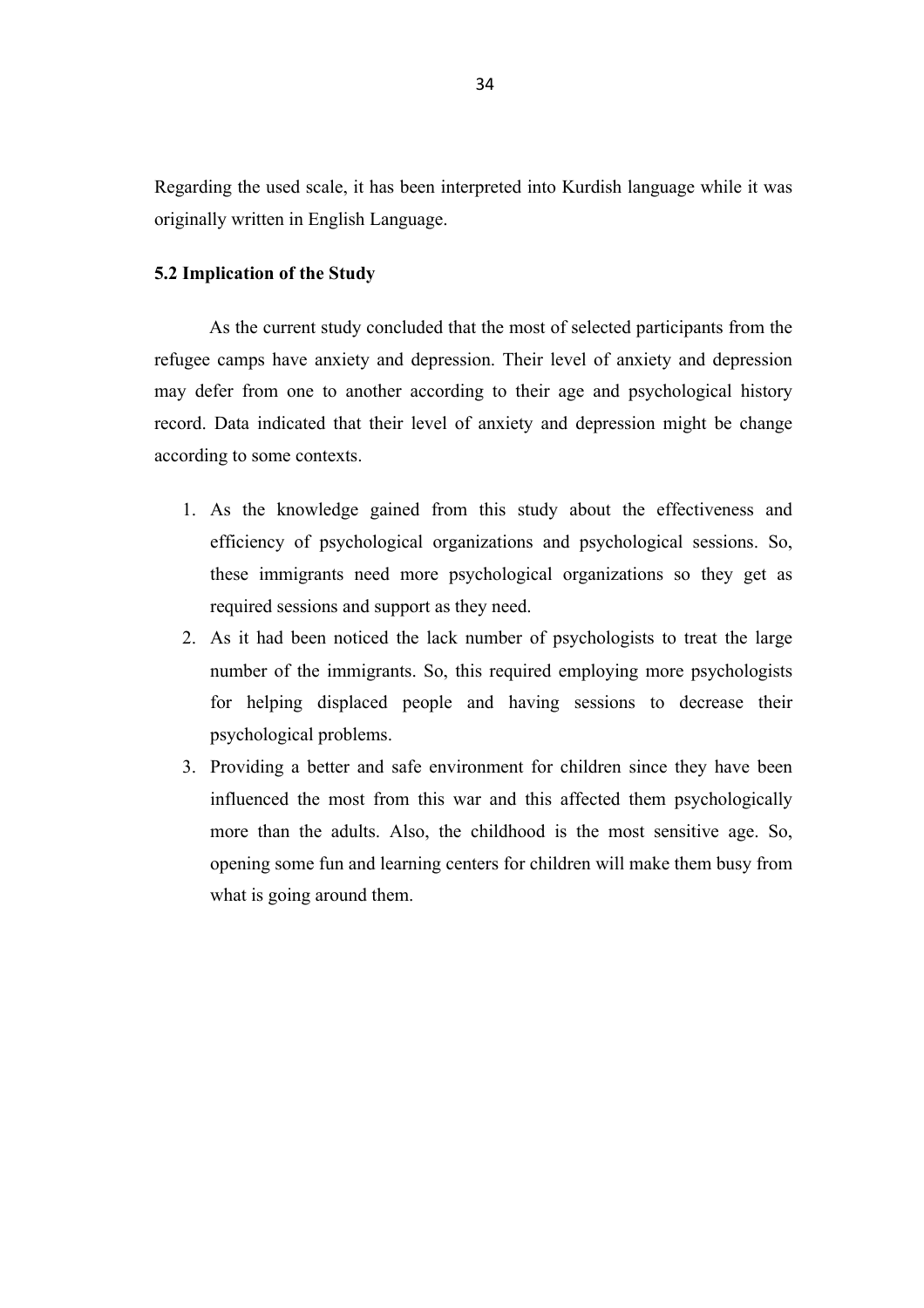#### **5.3 Limitation of the Study**

This study is accomplished with the immigrant camps in Kurdistan region in 2014-2015. As the study is achieved its aims, but still there are some limitations:

According to the number of the participants of the current study, the small number of participants which are 173, might not be representative for all of the big number of the immigrants inhabiting in Kurdistan region.

The study carried out only with two refugee camps, the findings of this study may not be generalized to other groups at other refugee camps in all parts of Kurdistan.

Finally, according to DASS scale has been found that, there was a significant meaningful difference among displacement and psychological problems such as anxiety and depression. Hence, this does not determine that the displaced people are newly suffering from the psychological disorders since we are not quite sure of their psychological history.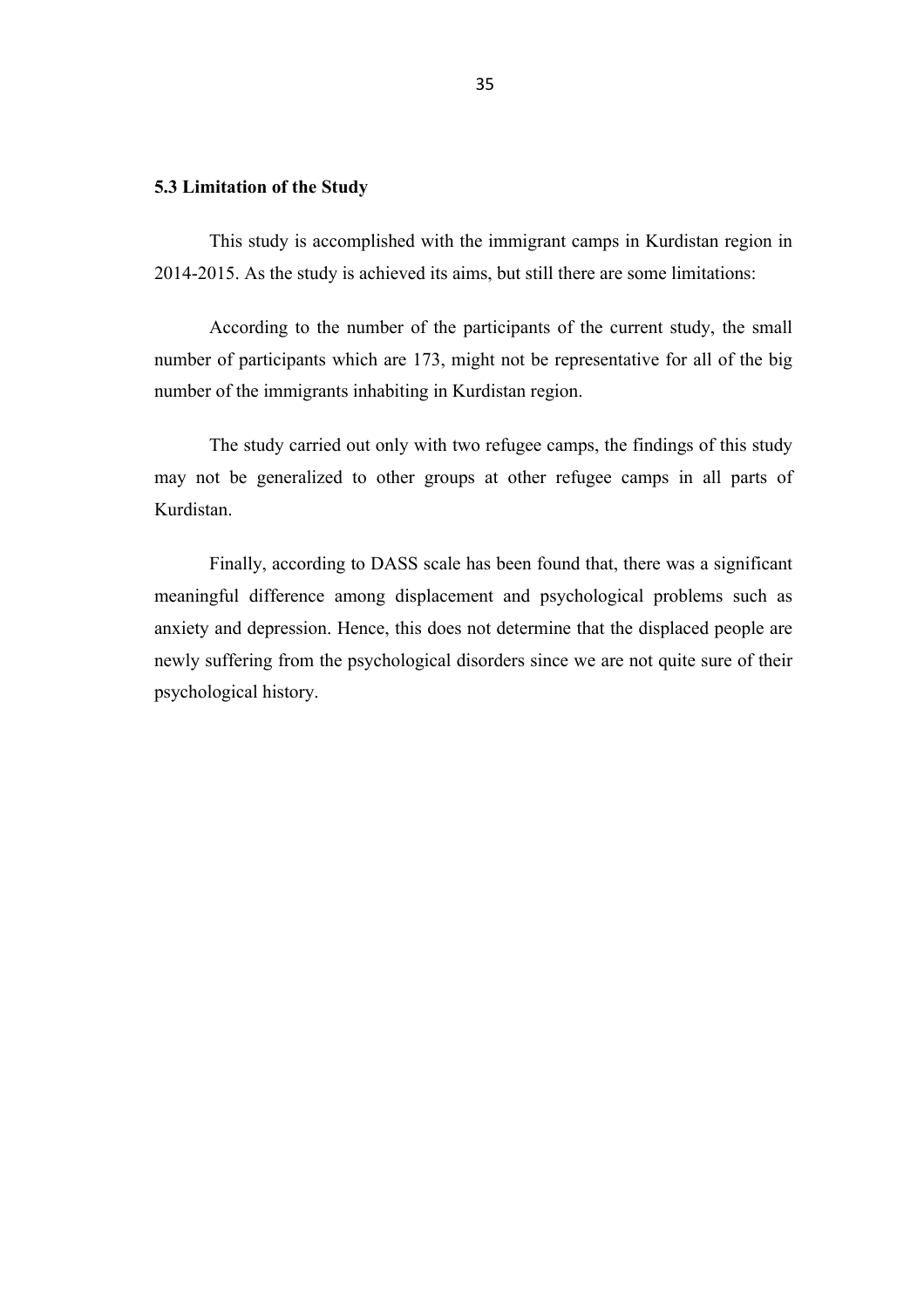#### **5.4 Recommendations for Further Studies**

- 1. As this study is carried out with only adults aged between 19-35, further study can be conducted with different ages such as children and aged people.
- 2. This study provides a useful insight in regard to the areas of the level of anxiety and depression, further studies are needed to investigate other psychological problems such as mental retardation and autism.
- 3. This study recommends additional research on the level of psychological problems to compare immigrants from different refugee camps in Kurdistan region.
- 4. This study focused on the level of anxiety and depression between internal displaced and non- displaced people. Further study is recommended to investigate the level of anxiety and depression between internal displaced and immigrants.
- 5. Finally, as the current study did not focus on the relation between psychological problems and religion since the participants had been selected randomly. So, further studies are suggested to investigate the effect of different religions on the psychological problems.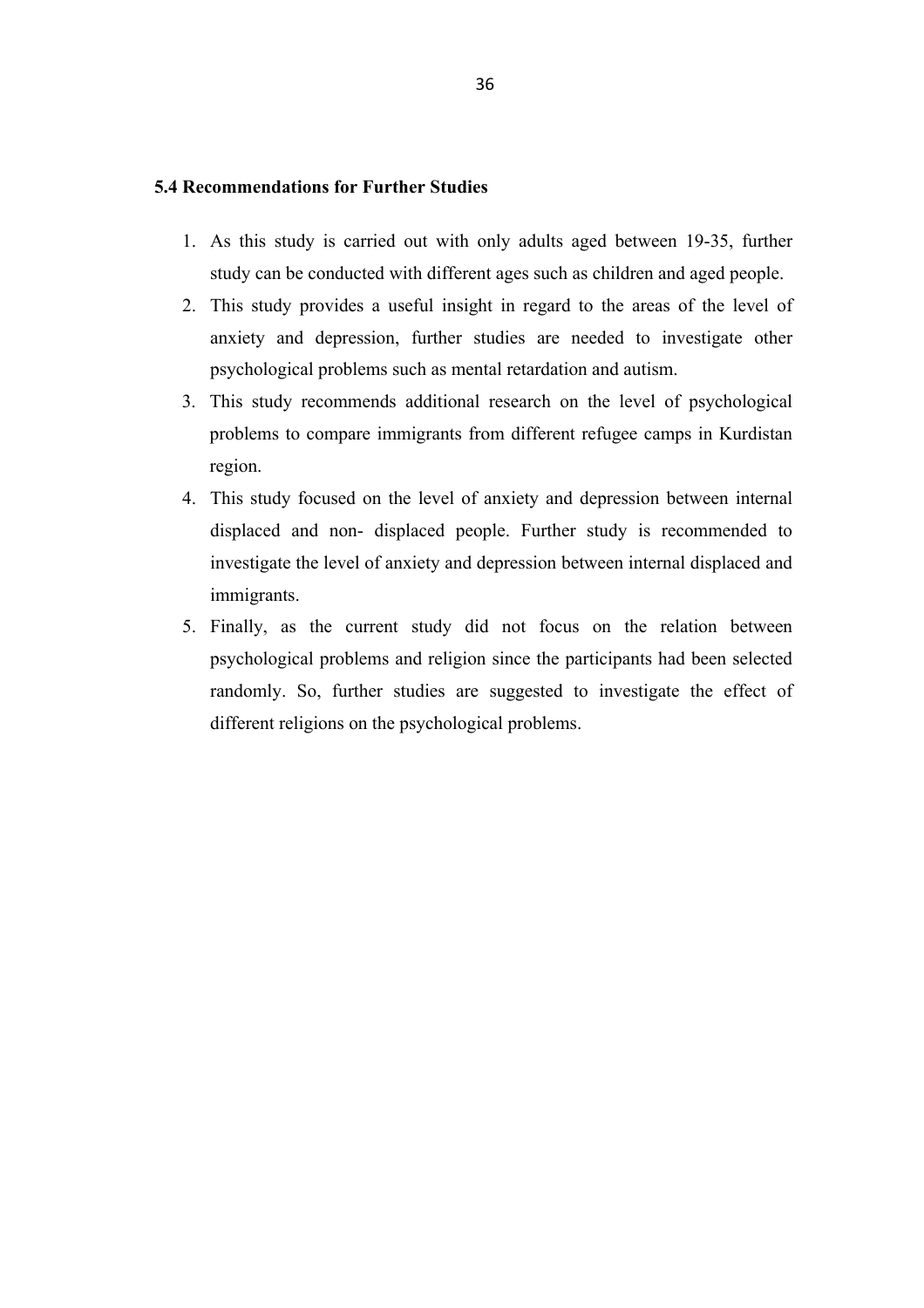## **References**

- Abas M, Adikari A, Panala G, Siribaddana S, Sumathipala A and Stewart R, 2011. **Prolonged Internal Displacement and Common Mental Disorders in Sri Lanka.**  Colombo: Science facility press.
- Acosta, P. 2006. **International Migration**. 1<sup>st</sup>.ed. Washington: psychological association press.
- Albano, A. M., Chorpita, B. F. & Barlow, D. H, 2003. **Childhood anxiety disorders**. New York: childhood facility press.
- Barankin, T., Konstantareas, M., & DeBosset, F, 1989. 5<sup>th</sup> ed. **Adaptation and immigration.** Jerusalem: Library of Congress Cataloging.
- Barbee, J. G. 1998. **anxiety and depression.** New york: 2<sup>nd</sup> ed. American Psychological Association (APA).
- Baty, H, 2005. "**Understanding Anxiety**" ,Department of Clinical Psychology https://scholar.google.com/scholar?q=Baty,+2005.+Understanding+Anxiety [10/11/2014]
- Bengi-Arslan, L., Verhulst, F. C., Van der Ende, J., & Erol, N. (1997). Understanding childhood (problem) behaviors from a cultural perspective: comparison of problem behaviors and competencies in Turkish immigrant, Turkish and Dutch children. **Social psychiatry and psychiatric epidemiology**, vol. *32 no* 8, 477-484.
- Bengi-Arslan L, Verhulst FC, Crijnen AAM, 2002. Prevalence and determinants of minor psychiatric disorder in Turkish im- migrants living in the Netherlands. **Soc Psychiatry Psychiatr Epi-demiol** vol.37,118–124.
- Berry J W, 1990. **Psychology of Acculturation.** Lincoln: Braska facility press.
- Berry, J. W., & Sam, D. L. (1997). Acculturation and adaptation. **Handbook of crosscultural psychology,** vol. *3*, :291-326.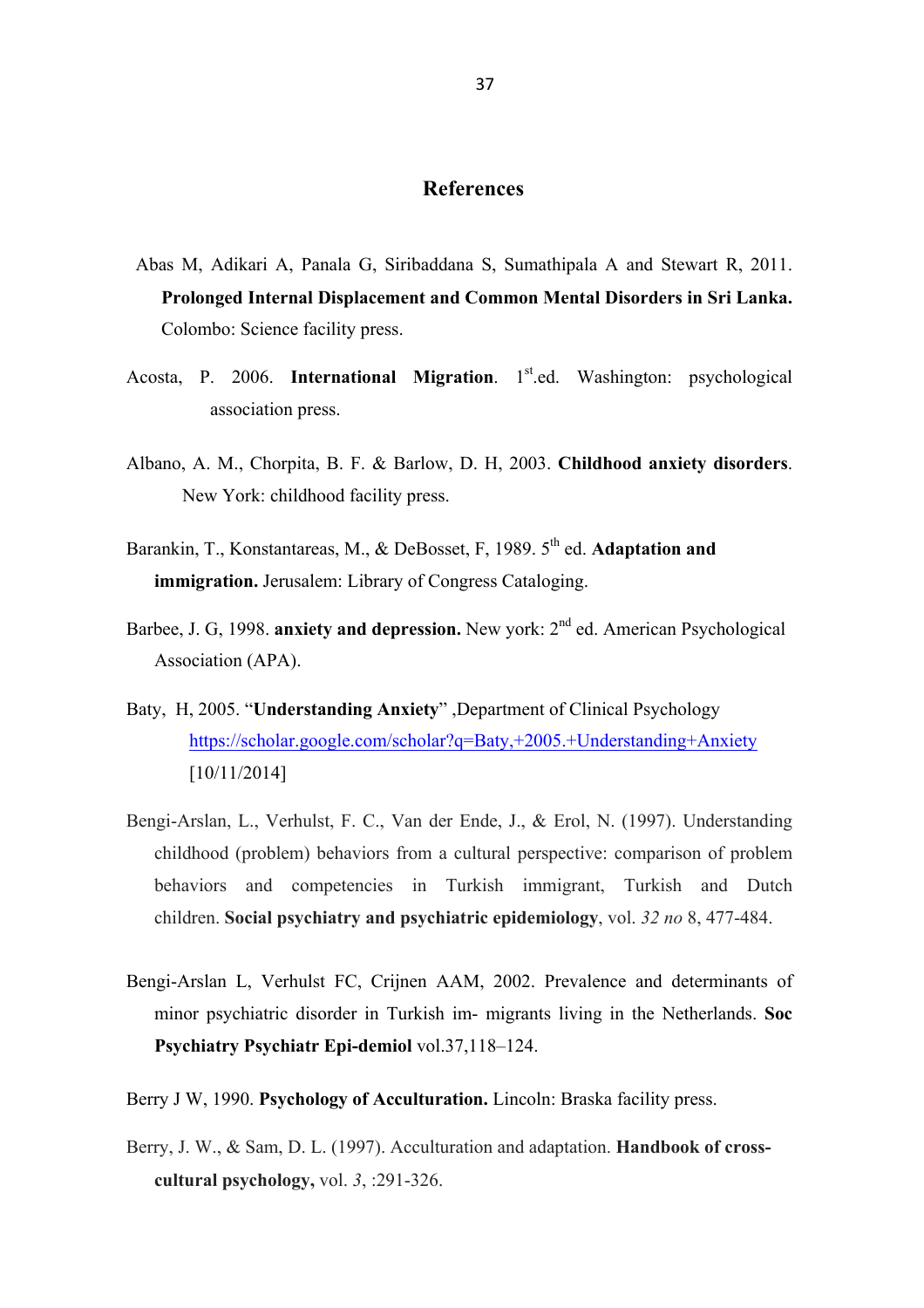- Bhugra D, Jones P, 2001. Migration and mental illness. 5<sup>th</sup> ed. new york. Advances in Psychiatric Treatment Press.
- Bokhorst, K., Goossens, F. A. & de Ruyter, P. A, 2001. Early detection of social anxiety: Reliability and validity of a teacher questionnaire for the identification of social anxiety in young children. **Social Behavior and Personality**, vol. *29*, 787-798.
- Bouras, N.; Holt, G, 2007. **Psychiatric and Behavioral Disorders in Intellectual and Developmental Disabilities**. 2nd ed. British library: Portsmouth.
- Browne J, Bayard R, Ocaka K, Oyok T and Sondrop E, 2006. "**Factors associated with post-traumatic stress disorder and depression amongst internally displaced persons**" in in northern Uganda. http://www.ncbi.nlm.nih.gov/pmc/articles/PMC2635937/ [21/2/2015]
	- Cao Y, Hwang S and Juan, 2012 "**Project-induced displacement, secondary**  stressors, and health<sup>"</sup> Tokyo http://www.urban.org/url.cfm?ID=311182. [21/3/2015]
	- Carola Suárez-Orozco, Irena Todorova, and Josephine Louie, 2002. "Making Up for Lost Time: The Experience of Separation and Reunification among Immigrant Families," **Family Process** *vol.* 41, 625–43.
	- Christine K, Heek and Stammel N, 2014. "**When hope and grief intersect: Rates and risks of prolonged grief disorder among bereaved individuals and relatives of disappearedpersons"**http://theses.cz/id/6pfteu/Kryptoanaly\_za/bin/LangStats /english/topwords.txt. [20/3/2015]
	- Costello E. J., Mustillo S., Erkanli A., Keeler G. & Angold A, 2003. Prevalence and development of psychiatric disorders in childhood and adolescence. **Arch Gen Psychiatry,** vol. *60* : 837-844.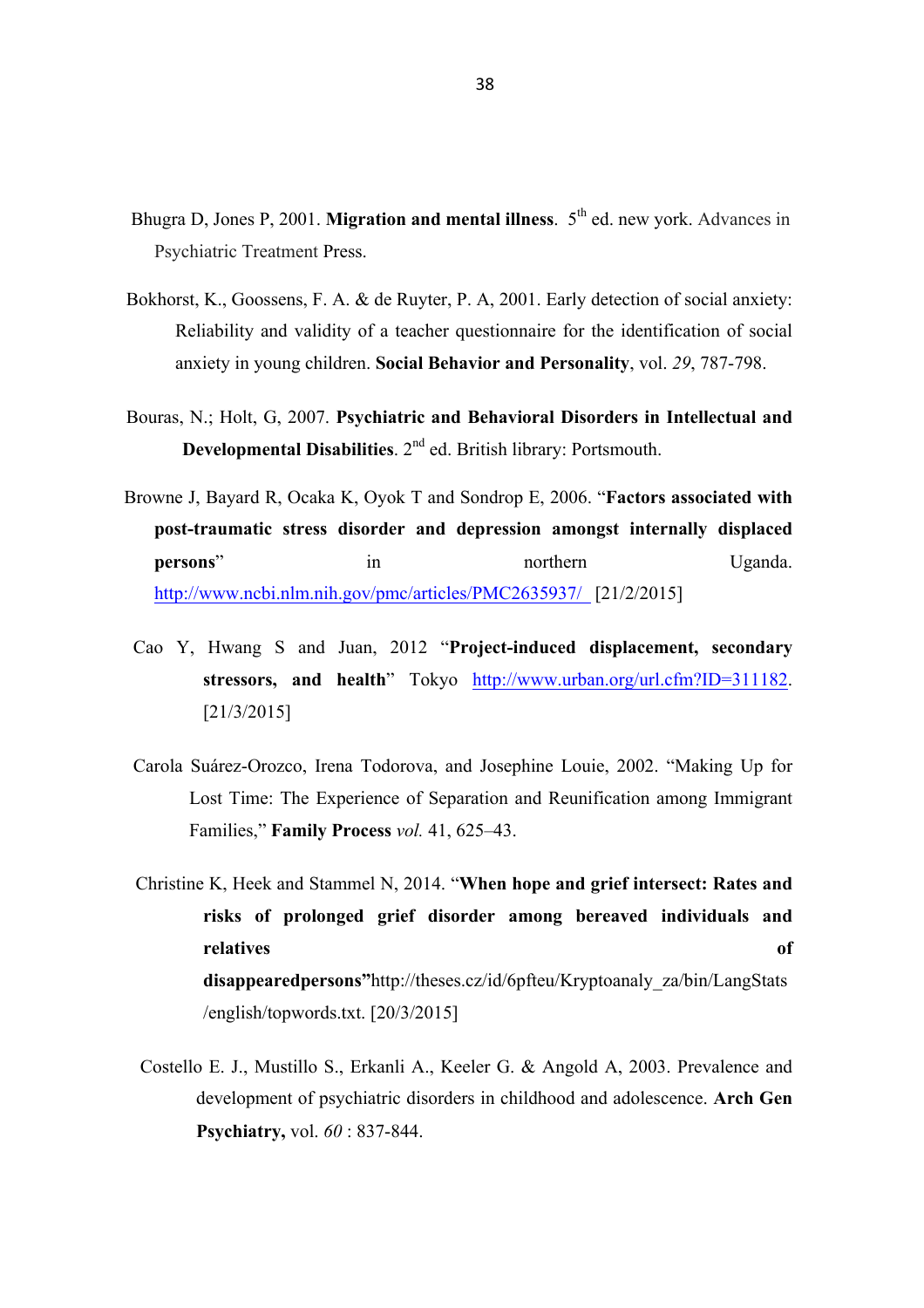- Daoud N. Shankardass K. O'Campo P. Kim Anderson, Ayman K and Agbaria, 2011. Social science and Medicine "**Internal displacement and health among the Palestinian minority"** in Israel. http://www.nihfw.org/doc/Current%20Awareness%20Service [21/3/2015]
- Davidson JR, McFarlane AC, 2006. **mental health problems**. 9<sup>th</sup> ed. New york: Psychological Association press.
- Deng, Francis, 2007.**The guiding principles on internal displacement***.* New york: psychological disorders press.
- Derluyn andBroekaert, 2007. **Different perspectives on emotional and behavioral problems I n unaccompanied refuge children and adolescents**. https://scholar.google.com/citations?user=syVZv88AAAAJ&hl=en [14/4/2015]
- Dopheide JA, 2006. **Recognizing and treating depression in children and adolescents**. 2nd ed. USA: Canada, Simultaneously.
- Duru, E., & Poyrazli, S, 2007. Personality dimensions, psychosocial-demographic variables, and english competency in predicting level of acculturative stress among turkish international students**. International Journal of Stress Management,** vol.14 no 1. 1037-1072.
- Ergün D, Çakici E, Çakici M, 2004. **Comparing psychological responses of internally displaced and non-displaced Turkish Cypriots**. http://doc.rct.dk/doc/tort2008.1.3.pdf [27/4/2015]

Erikson, E, 1950. Childhood and society. 1<sup>st</sup> ed. New York: Norton press.

Erol N, Munir K, Öner Ö, Simsek Z, 2004. **Effects of internal displacement and resettlement on the mental health of Turkish children and adolescents**. http://www.ncbi.nlm.nih.gov/pmc/articles/PMC3124382/ [21\3\2015]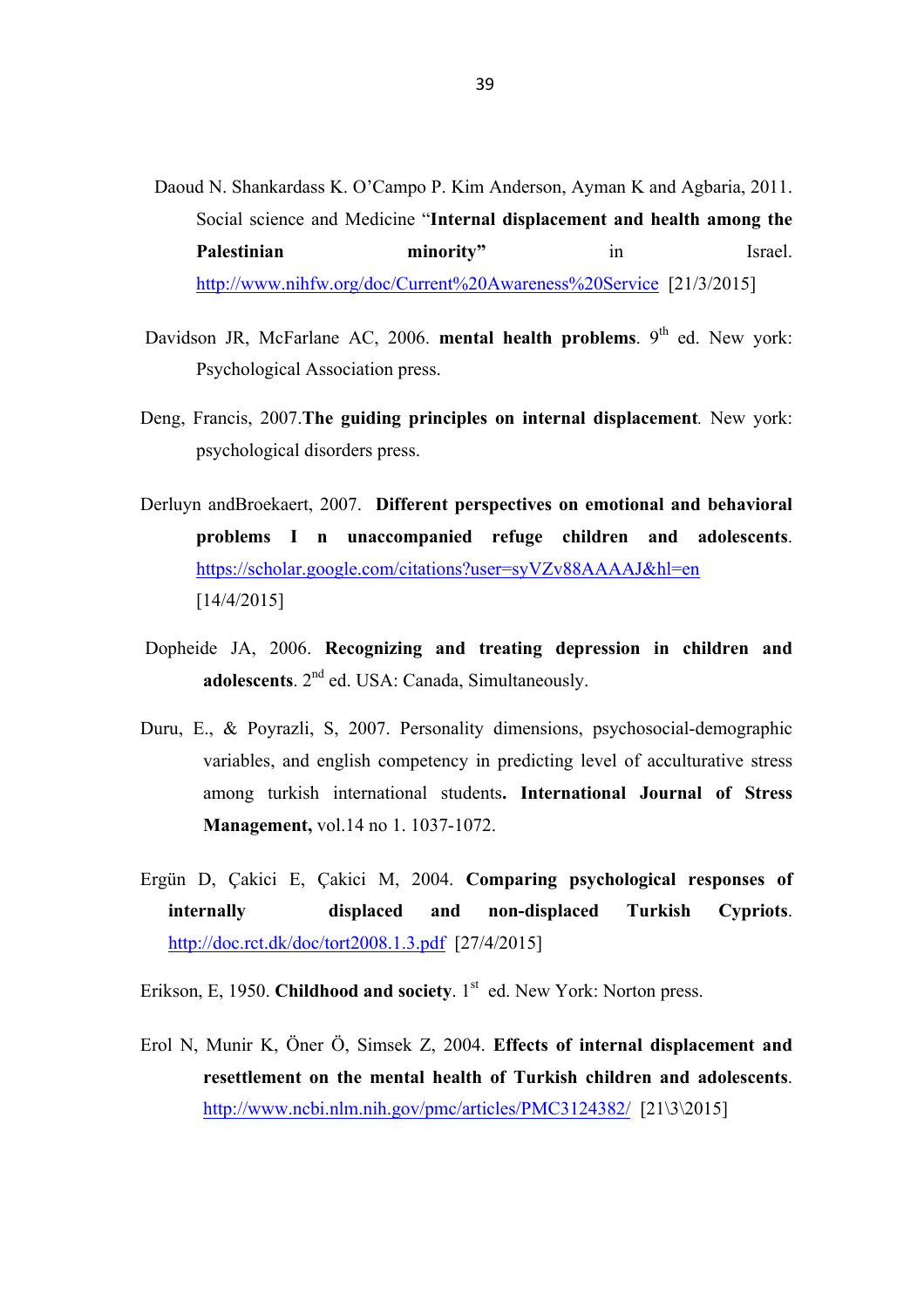- Essau, C. A., Conradt, J., Petermann, F, 2000. Frequency, comorbidity and psychosocial impairment of anxiety disorders in German adolescents. **Journal of Anxiety Disorders**, vol. *14*, 263-279.
- Finch BK, Kolody B, Vega WA, 2000. Perceived discrimination and depression among Mexican-origin adults in California. **J Health Soc Behav**.vol.41 no3 :295–313.
- Gallo, J. J., Rabins, P. v., & Anthony, J. C, 1999. Sadnessin older persons: 13-year follow-up of a community sample in Baltimore, Maryland. **Psychological Medicine***, vol.* 29 no 2. 341-350.
- Gibson, M, 1988. **Accommodation without assimilation**. New york: Cornell University Press.
- Good, B. J. & Kleinman, A. M, 1985. **Culture and anxiety**. 2<sup>nd</sup> ed. New york. Psychology Press Erlbaum.
- Gonzales N, Fabrett F, Knight G**,** 2009. **Acculturation, enculturation, and the pyschological adaptation.** Untied state**:** Sage Publications.
- Guardian, 2013. **Immigration and psychological problems.** 1<sup>st</sup> ed. New york. Psychological Assessment press.
- Guarnaccia, P. J, 1997. **A cross-cultural perspective on anxiety disorders**. 3rd ed. New York: Guilford Press.
- Halpern D, 1993. Minorities and mental health. Social science. vol 36:597–607
- Hartsell, Z, 2005. Health care illiteracy: implications for providers. JAAPAI **Journal of the American Academy of Physician Assistants**, vol*,* 18 no 5 :41-42.
- Hathaway, J.C, 1991. **The Law of Refugee Status**. Toronto: Butterworths.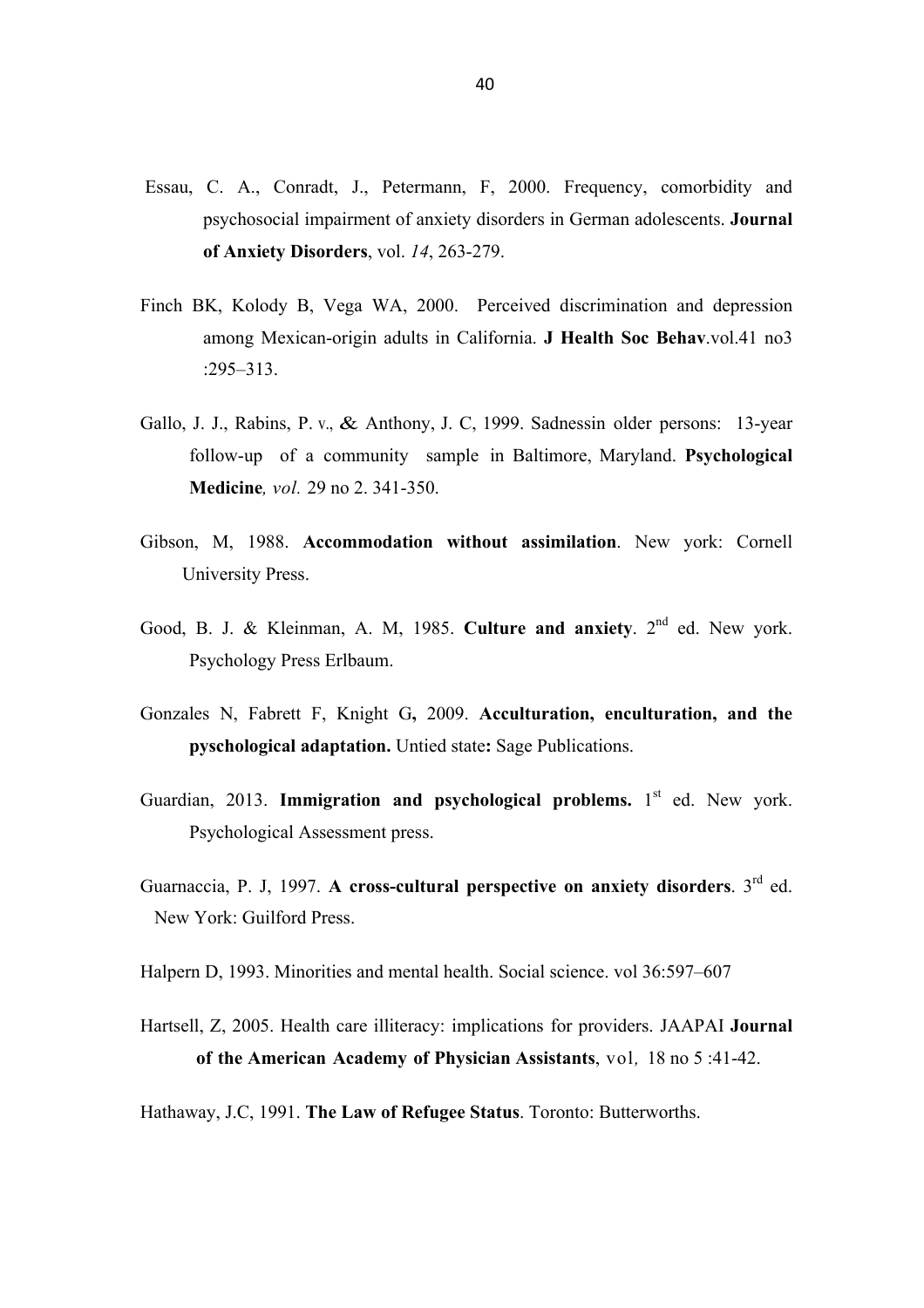- Hickie, B, 2000. **Educational Health Solutions**; Reproduced with permission www.spheregp.com.au . [20/3/2015.]
- Janssen MMM,Verhulst FC, Bengi-Arslan l, Erol N, Salter CJ, Crij- nen AAM, 2004. Comparison of self-reported emotional and behavioural problems in Turkish immigrant, Dutch and Turkish adolescents. **Soc Psychiatry Psychiatr Epidemiol** vol. 39:133–140.
- Jaycox LH, Stein BD, Kataoka SH, Wong M, Fink A, Escudero P, Zaragoza C, 2002. Violence exposure, posttraumatic stress disorder, and depressive symptoms among recent immigrant schoolchildren. **J Am Acad Child Adolesc Psychiatry,** vol, 41:1104–1110.
- Jocob, A. G., & Blais, D, 1991. Social interaction of Salvadoran refugees. **Journal of the National Association of Social Workers**, vol, 39, 307-312.
- Jody Heymann and others, 2009. "The Impact of Migration on the Well-Being of Transnational Families: New Data from Sending Communities in Mexico," **Community, Work and Family** *vol,* 12, no. 1, 91–103.
- Johnson H, Thompson A, 2008.The development and maintenance of post-traumatic stress disorder (PTSD) in civilian adult survi- vors of war trauma and torture: A review. **Clinical Psychology Review**, vol, 28 no, 1 :36-47.
- Karlsen S, Nazroo JY, 2002. Relation between racial discrimina- tion, social class, and health among ethnic minority groups. **Am J Public Health** vol, 92:624–631
- Ken Duckworth, 2012. Medical Director National Alliance on Mental Illness, 4<sup>th</sup> ed. New York: American Assessment Press.
- Kuperminc G, Wilkins N, Roche C, Alvarez-Jimenez A, 2009**. Risk, resilience, and positive development**: United State: Sage Publications.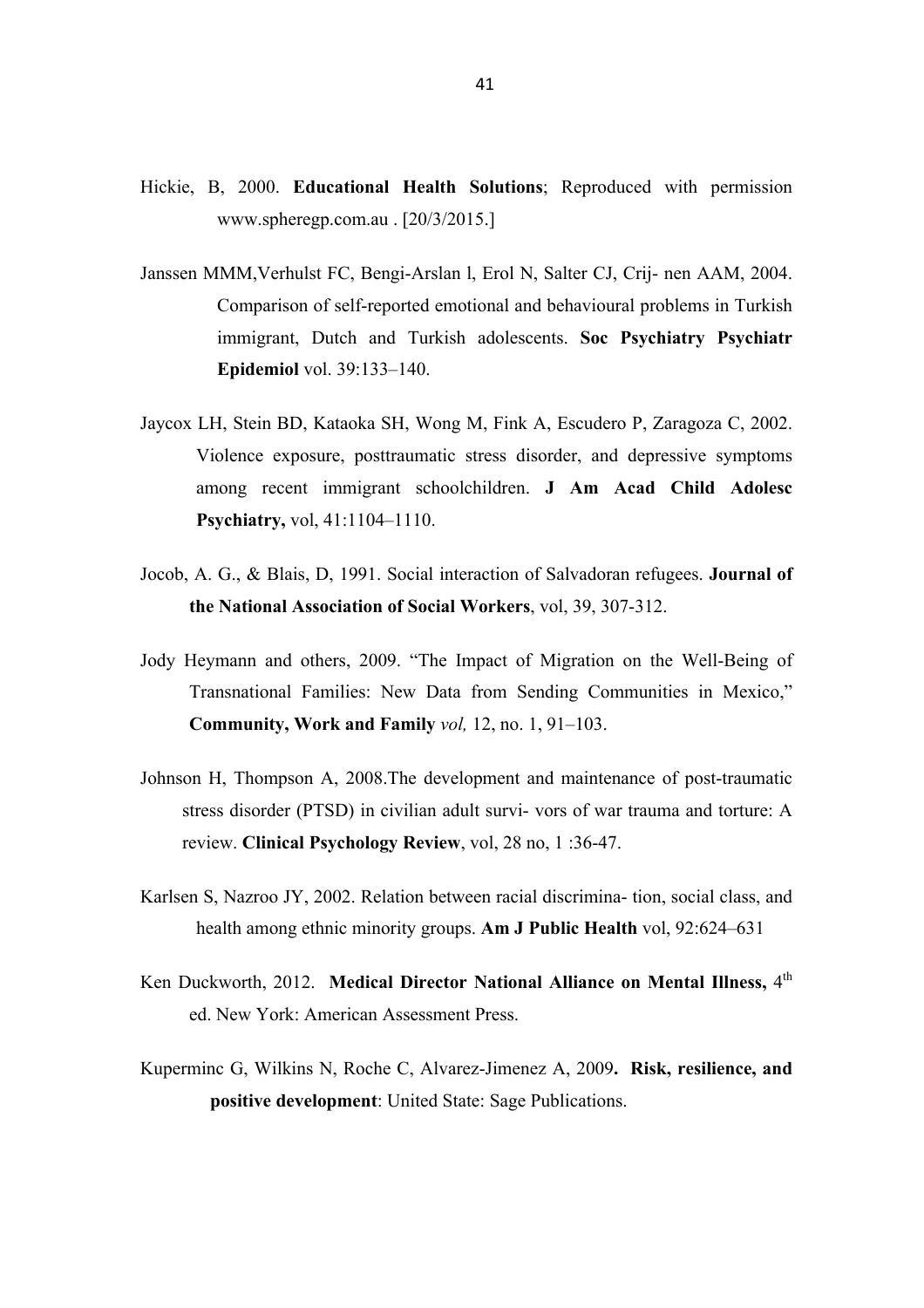- Lovibond, H.S. & Lovibond, P.F, 1995. **Manual for Depression Anxiety Stress**  Scale. Sydney: Psychology Foundation. http://www2.psy.unsw.edu.au/groups/dass/ [17/12/2014]
- Marta T. Ron Haskins, 2011, **Immigrant Children**. 1<sup>st</sup> ed. British: Portsmouth.
- McLeod, J. D., & Shanahan, M. J, 1996. Trajectories of mental health*.* **Journal of Health and Social Behaviour, vol,37, 207-220.**
- Mujeeb. Arooj. Zubair and Aisha, 2012. **Resilience, Stress, Anxiety and Depression** American: California University Press.
- Murad SD, Joung IMA, Lenthe FJ van, Bengi-Arslan L, Crijnen AAM, 2003 Predictors of self-reported problem behaviours in Turkish immigrant and Dutch adolescents in the Netherlands**. J Child Psychol Psychiatry** vol, 44:412–423.
- Olsen, L, 1988. **Crossing the schoolhouse border**, American: Organization of Immigration Press.
- Payne, S, 2006. **Mental health, poverty and social exclusion.**  http://www.poverty.ac.uk**. [**19/3/2015]
- Perreira K, Chapman M, Stein G, 2006. Becoming an American parent: Overcoming challenges and finding strength in a new immigrant Latino community. **J Fam Issues**, vol, 27:1383–1414.
- Phinney, J.S, 1991. Ethnic identity and self-esteem: A review and integration. Hispanic **Journal of Behavioral Sciences,** vol, 13, 193 – 208.
- Portes A, Rumbaut RG, 2001. **Children of immigrants.** in America. Berkeley, CA: University of California Press,
- Priest, R. G., Vize, C., Roberts, A., Roberts, M., & Tyke, A, 1996. Lay people attitudes to treatment of depression: Results of an opinion poll for Defeat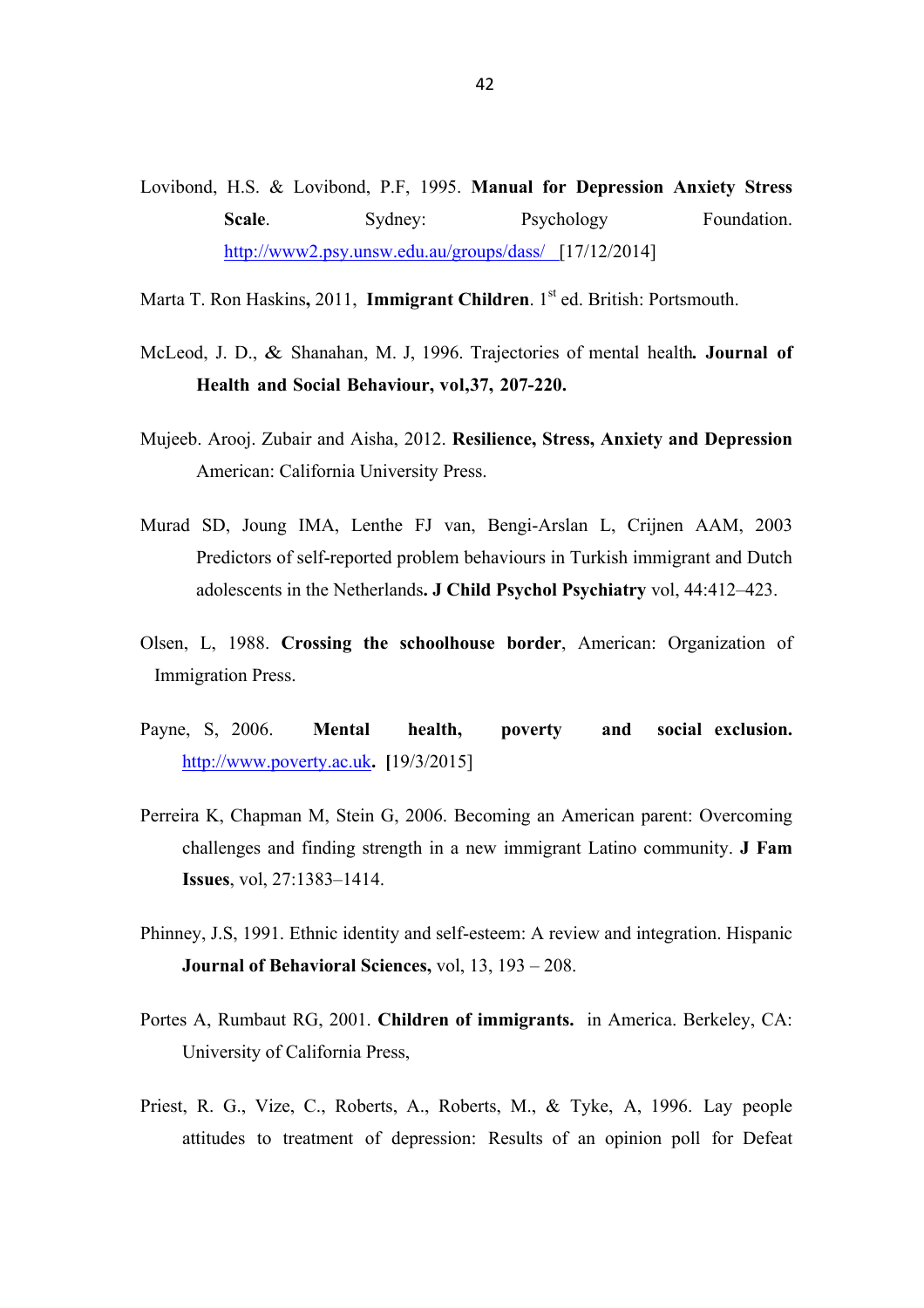Depression Campaign just before its launch. **British Medicine Journal***,* vol, 313 no 7061 :858-859.

Putnam, R. D, 2000. **Bowling alone***.* New York: Simon & Schuster.

- Rahman A, Patel V, Maselko J, Kirkwood B, 2008. The neglected 'm' in MCH programmes–why mental health of mothers is important for child nutrition. **Trop Med Int Health,** vol,13: 579-83.
- Rapee R.H., Kennedy S., Ingram M., Edwards S. and Sweeney L, 2005. Prevention and early intervention of anxiety disorders in inhibited preschool children, **Journal of Consulting and Clinical Psychology***.* Vol, 13: 67-73.
- Rumbaut, R.G, 1994. The crucible within: Ethnic identity, self-esteem, and segmented assimilation among children of immigrants. **International Migration Review**,vol, 28, 748 - 794.
- Segura-Escobar, Nora and Donny Meertens, 1997. Uprootedness Gender and Internal Displacement in Colombia,**î Beyond Law**, Vol. 6 :51-54.
- Services, U. D, 2011. **depression**.2<sup>nd</sup> ed. United State : National Institutes of Health NIH Publication.
- Sheikh T. Mohammed, Agunbiade T. Joseph L. Wiliam N. Ebiti and Adekeve O, 2011. **Psycho-trauma, psychosocial adjustment, and symptomatic post-traumatic stress disorder among internally displaced persons in Kaduna, Northwestern Nigeria**. http://www.ncbi.nlm.nih.gov/pmc/articles [21/3/2015].
- Sierra Leone, 1996. **Psychological problems and immigration.** London: Category library.
- Slade, T., et al, 2009,p.20. **The mental health of Australians** *2: Report on the 2007 national survey of mental health and wellbeing*. Canberra: Department of Health andAgeing.https://www.bspg.com.au/dam/bsg/product?client=BEYONDBLUE &prodid=BL/0885&type=file ) [18/12/2014]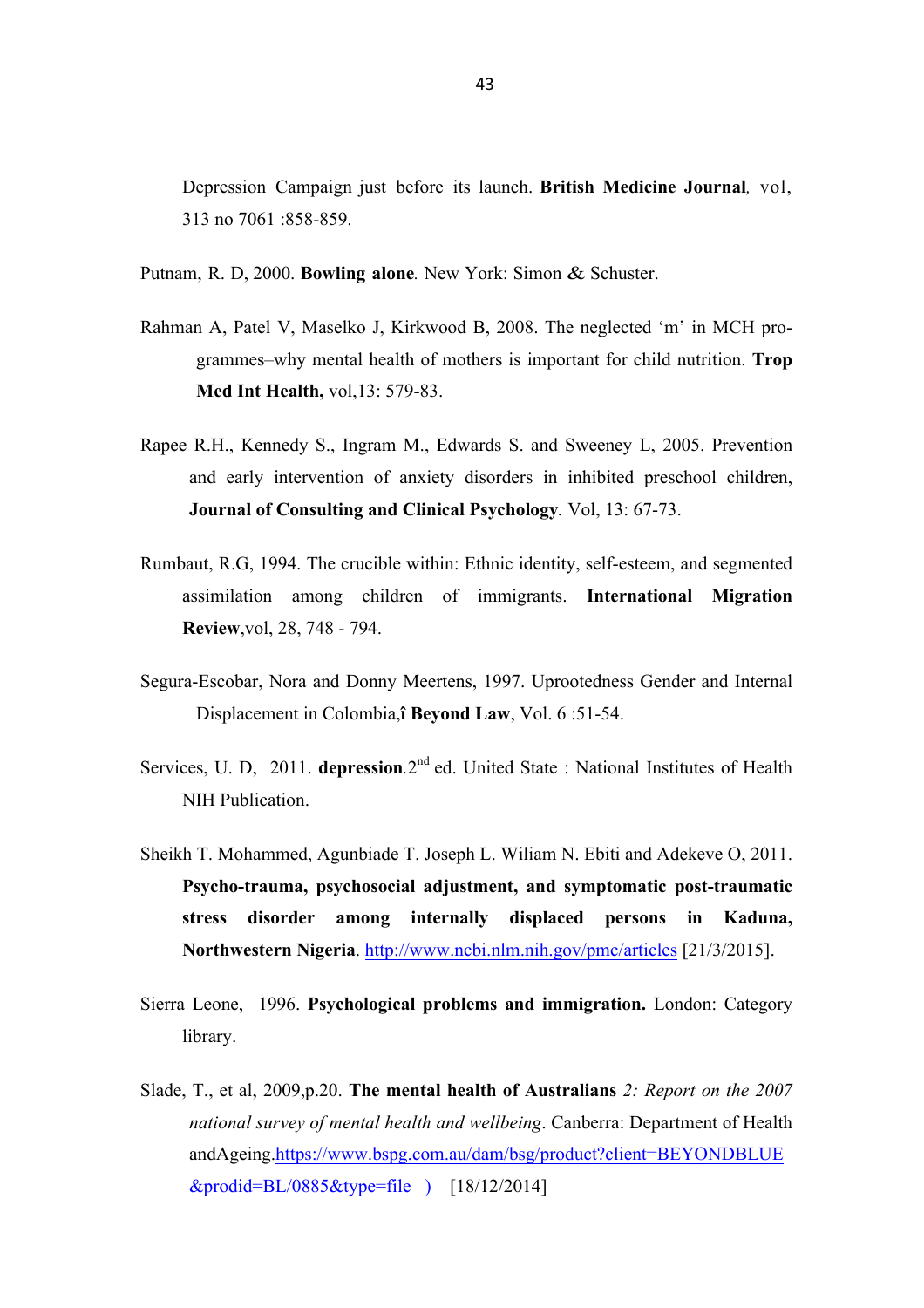- Spence, S. H., Najman, J. M., Bor, w., OCallaghan, M. J., & Williams, G. M, 2002. Maternal anxiety and depression,poverty and marital relationship factors during early childhood as predictors of anxiety and depressive symptoms in adolescence. **Journal of Child Psychology and Psychiatry,** vol*,* 43 no, 4 :457- 469.
- Stuart Lustig and others, 2004 ."Review of Child and Adolescent Refugee Mental Health," **Journal of the American Academy of Child and Adolescent Psychiatry** vol**,** 43, no.1. :24–36.
- Suárez-Orozco C, Suárez-Orozco M, 2001.. **Children of immigration**. Cambridge, MA: Harvard University Press.
- Sullivan MM, Rehm R, 2005. Mental health of undocumented Mexican immigrants: A review of the literature. **ANS Adv Nurs Sci,** vol, 28 :240–251.
- Tinghog P , Al-Saffar S , Carstensen J , Nordenfelt L, 2010.The association of immigrant and non-immigrant specific factors with mental ill health among immigrants in Sweden. **Int J Soc Psychiatry**, vol, 56 no.1 :74-93.
- Tinghob P , Hemmingsson T , Lundberg I, 2007. To what extend may the association between immigrant status and mental illness be explained by socioeconomic factors**?** Soc **Psychiatry Psychiatrist Epidemiol**.vol, 42 no.12 :990-996.
- Toole, M., & Waldman, R, 1997. The public health aspects of complex emergencies and refugee situations. **Annual Review of Public Health**, vol,18, :283-312.
- Umaña-Taylor AJ, Alfaro EC, 2009. **Acculturative stress and adaptation**. United State Sage Publications.
- UN, 1992. **Unit:ed Nations Commission on Human Rights**, https://www.google.com.cy/?gws\_rd=cr.ssl&ei=67SRVafNDMf- [17/2/2015]
- United Nations,1998. **Recommendations on Statistics of International Migration,**  revision 1. New York: United Nations.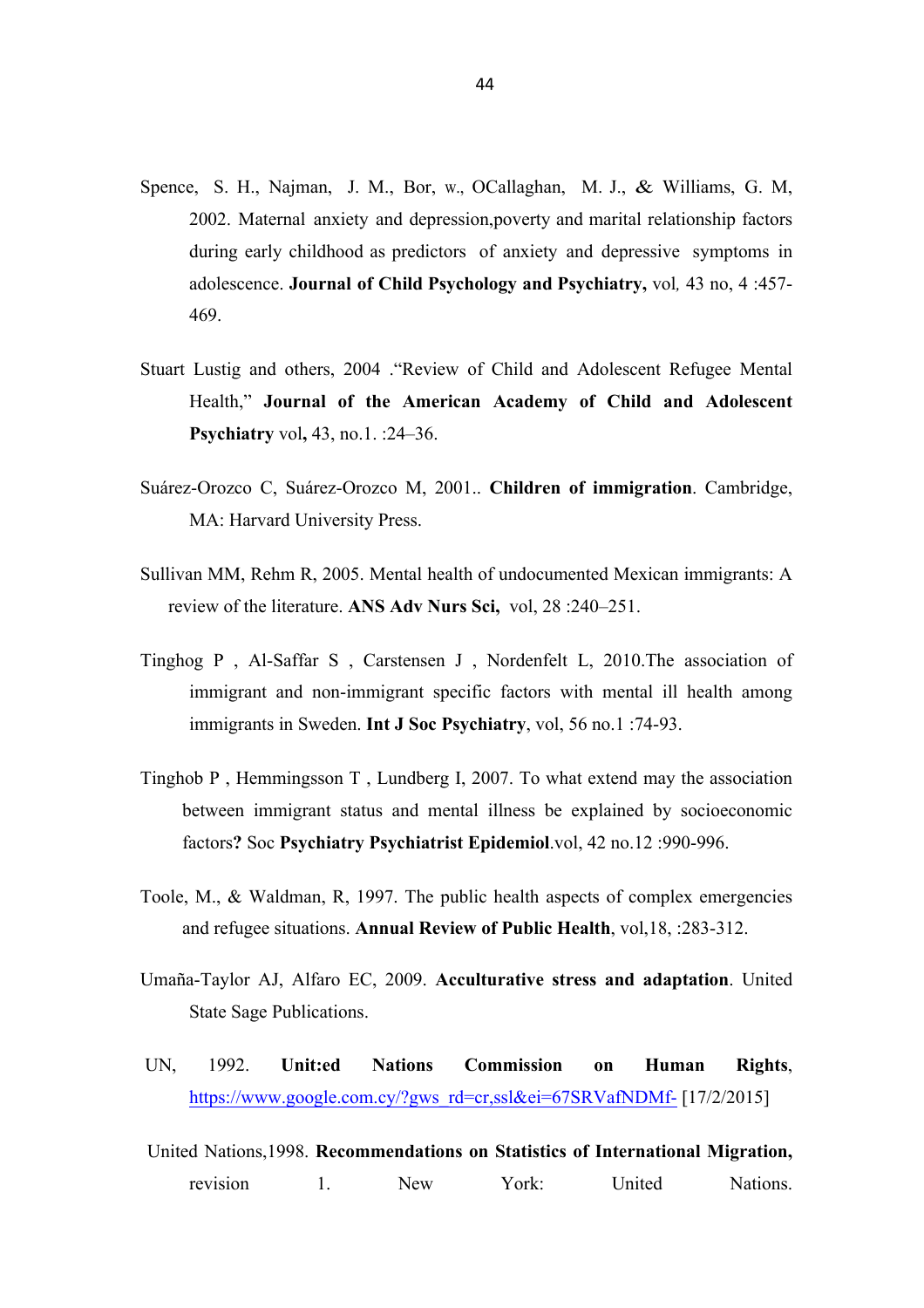https://www.google.com.cy/?gws\_rd=cr,ssl&ei=67SRVafNDMfywO\_rZnQDw#q=Unit:ed+Nations+Commission+on+Human+Rights [19/3/2015]

- UN OCHA, 1999. **Handbook for Applying the Guiding Principles on Internal Displacement.** OCHA/The Brookings Institution, Washington. https://www.google.com.cy/?gws\_rd=cr,ssl&ei=67SRVafNDMf-ywO\_rZnQDw [5/2/2015]
- Vernez, G. and Abrahamse, A, 1996. **Immigrants**, 1<sup>st</sup> ed. U.S: Education. Santa Monica, C.A.: RAND Corporation.
- Vincent, Marc, 2000. IDPs: **rights and status.** 2nd ed. Canada: Research Investigation Press.
- Weeks, M., Coplan, R. J. & Kingsbury, A, 2009. The correlates and consequences of early appearing social anxiety in young children. **Journal of Anxiety Disorders,** Vol, 21 no. 2 :211-219.
- Williams, C. L., & Berry, J. W., 1991. Primary prevention of acculturative stress among refugees: Application of psychological theory and practice. **American Psychologist**, vol, 46, :632-641.
- World Health Organization, 2008. **The Global Burden of Disease**. http://www.who.int/healthinfo/global\_burden\_disease/GBD\_report\_2004update  $fulI[5/2/2015]$
- World Health Organization, 2012. **World suicide prevention** http://www. who.int/mediacentre/events/annual/world\_suicide\_prevention\_day/en/Accessed [5/2/2015]
- Zuniga M, 2002. **Immigration.** New York: Haworth Social Work Practice Press.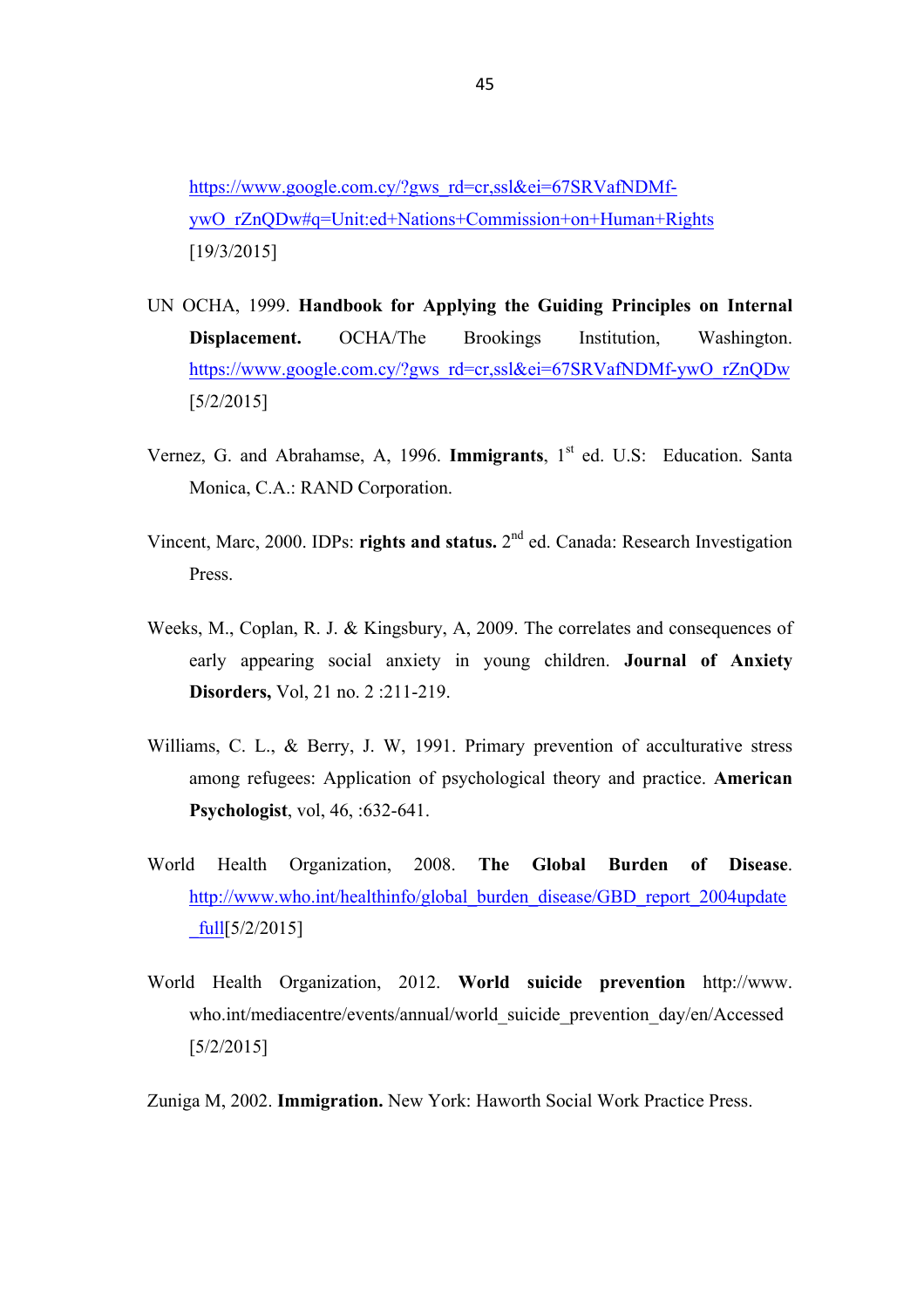# **APPENDENCES**

Dear Participant

 Please take a few minutes to read the following information on this research carefully before you agree to participate. If at any time you have a question concerning the study, please feel free to ask the researcher who will provide more information.

 The study is being conducted by Nizar Ismat under the supervision of Assist Prof. Dr Zihniye Okray. It aims to investigate the anxiety and depression levels among internally displaced in Kurdistan Region of Iraq.

The data and the information of the participants will be kept confidential and will mealy be used for academic purpose.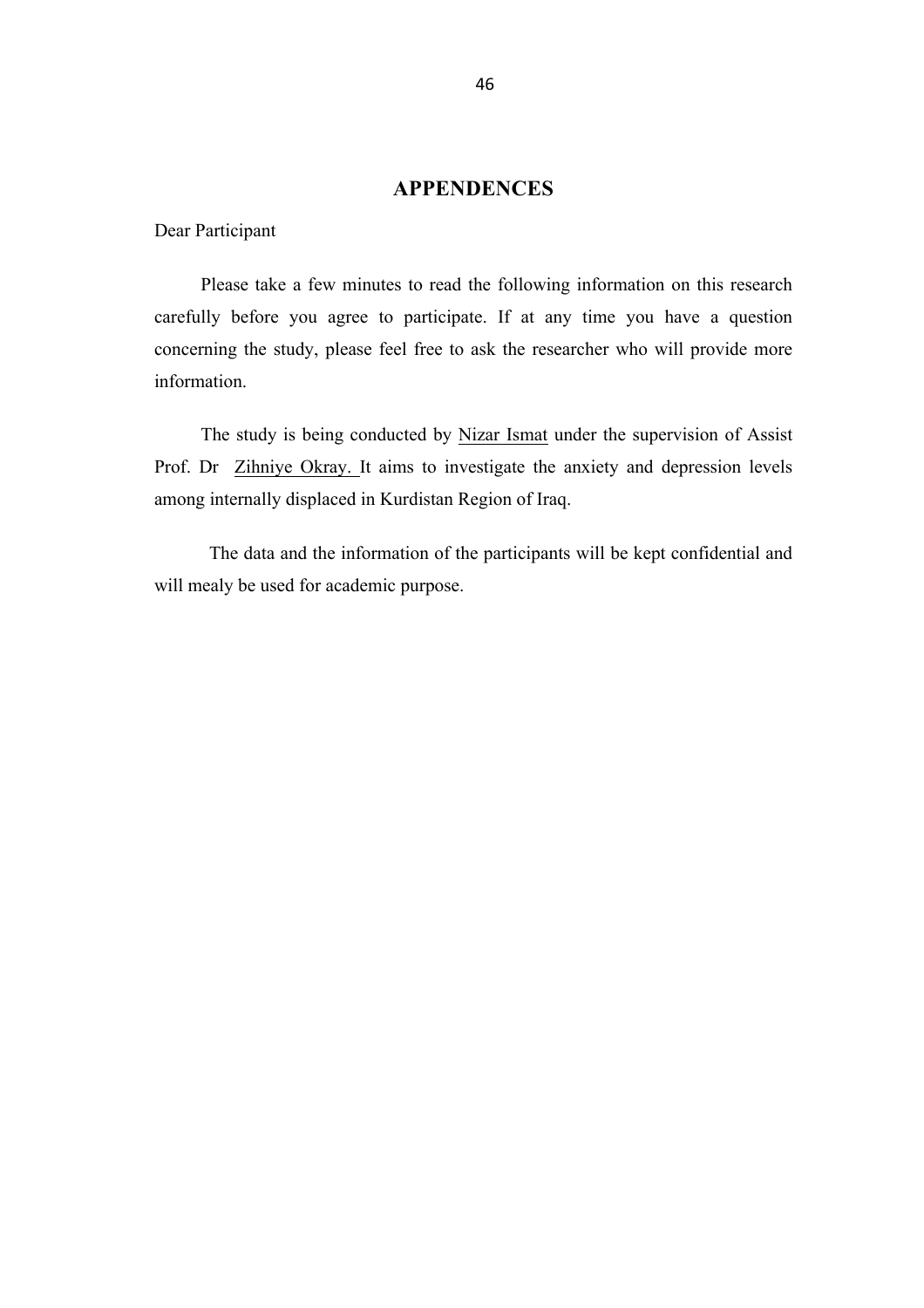**APPENDIX A (English version)**

**1. Age……..**

**2. Gender** a) Male b) Female

**3. Marital Status** a) Single b) Engaged c) Married d) Divorced

**4. Educational Level** a) Primary b) high school c) college d) illiterate

**5. Where did you come from?..................**

- **6. When did you immigrate? …………...**
- 7**. Family Members**
- **8. Have you lost any member of your family?** a) Yes b) No
- **9. I live in a** a) Camp b) building

**10. Did you get injure when you were immigrating?** a) Yes b) No

**11. Do you feel that you are as an?** a) Immigrant b) Internally displaced

Thank you for your valuable contribution to the study. Your participation is greatly appreciated.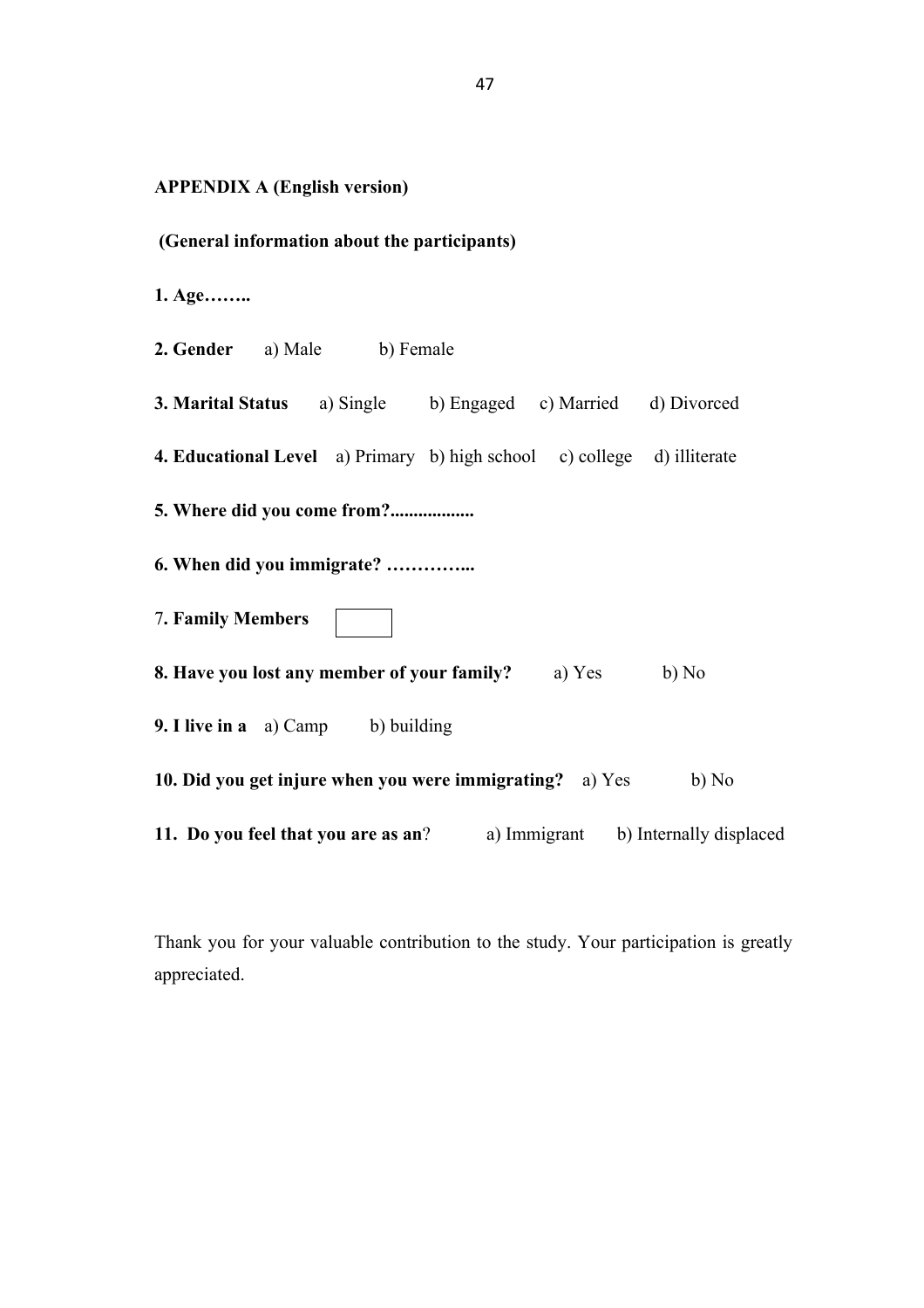# **APPENDIX B (English version)**

# **(The Depression Anxiety Stress Scale (DASS) questionnaire developed by Lovibond & Lovibond, 1995)**

## **The items about Anxiety:**

0 Did not apply to me at all

1 Applied to me to some degree, or some of the time

2 Applied to me to a considerable degree, or a good part of time

3 Applied to me very much, or most of the time

| $\mathbf{1}$   | I was aware of dryness of my mouth                                                                                                          | $\theta$       | $\mathbf{1}$ | 2              | 3              |
|----------------|---------------------------------------------------------------------------------------------------------------------------------------------|----------------|--------------|----------------|----------------|
| 2              | I experienced breathing difficulty (eg, excessively rapid breathing,<br>breathlessness in the absence of physical exertion)                 | $\mathbf{0}$   | $\mathbf{1}$ | $\overline{2}$ | $\overline{3}$ |
| 3              | I had a feeling of shakiness (eg, legs going to give way)                                                                                   | $\mathbf{0}$   | $\mathbf{1}$ | $\overline{2}$ | $\overline{3}$ |
| $\overline{4}$ | I found myself in situations that made me so anxious                                                                                        | $\mathbf{0}$   | $\mathbf{1}$ | $\overline{2}$ | $\overline{3}$ |
| 5              | I had a feeling of faintness                                                                                                                | $\mathbf{0}$   | $\mathbf{1}$ | 2              | 3              |
| 6              | I perspired noticeably (eg, hands sweaty) in the absence of high<br>temperatures or physical exertion                                       | $\overline{0}$ | $\mathbf{1}$ | $\overline{2}$ | $\overline{3}$ |
| $\tau$         | I felt scared without any good reason                                                                                                       | $\mathbf{0}$   | $\mathbf{1}$ | $\overline{2}$ | $\overline{3}$ |
| 8              | I had difficulty in swallowing                                                                                                              | $\Omega$       | $\mathbf{1}$ | $\overline{2}$ | $\overline{3}$ |
| 9              | I was aware of the action of my heart in the absence of<br>exertion (eg, sense of heart rate increase, heart<br>physical<br>missing a beat) | $\theta$       | $\mathbf{1}$ | $\overline{2}$ | $\overline{3}$ |
| 10             | I felt I was close to panic                                                                                                                 | $\mathbf{0}$   | $\mathbf{1}$ | $\overline{2}$ | 3              |
| 11             | I feared that I would be "thrown" by some trivial but unfamiliar<br>task                                                                    | $\theta$       | $\mathbf{1}$ | $\overline{2}$ | $\overline{3}$ |
| 12             | I felt terrified                                                                                                                            | $\mathbf{0}$   | $\mathbf{1}$ | $\overline{2}$ | $\overline{3}$ |
| 13             | I was worried about situations in which I might panic and make a<br>fool of myself                                                          | $\mathbf{0}$   | $\mathbf{1}$ | $\overline{2}$ | 3              |
| 14             | I experienced trembling (eg, in the hands)                                                                                                  | $\overline{0}$ | $\mathbf{1}$ | $\overline{2}$ | $\overline{3}$ |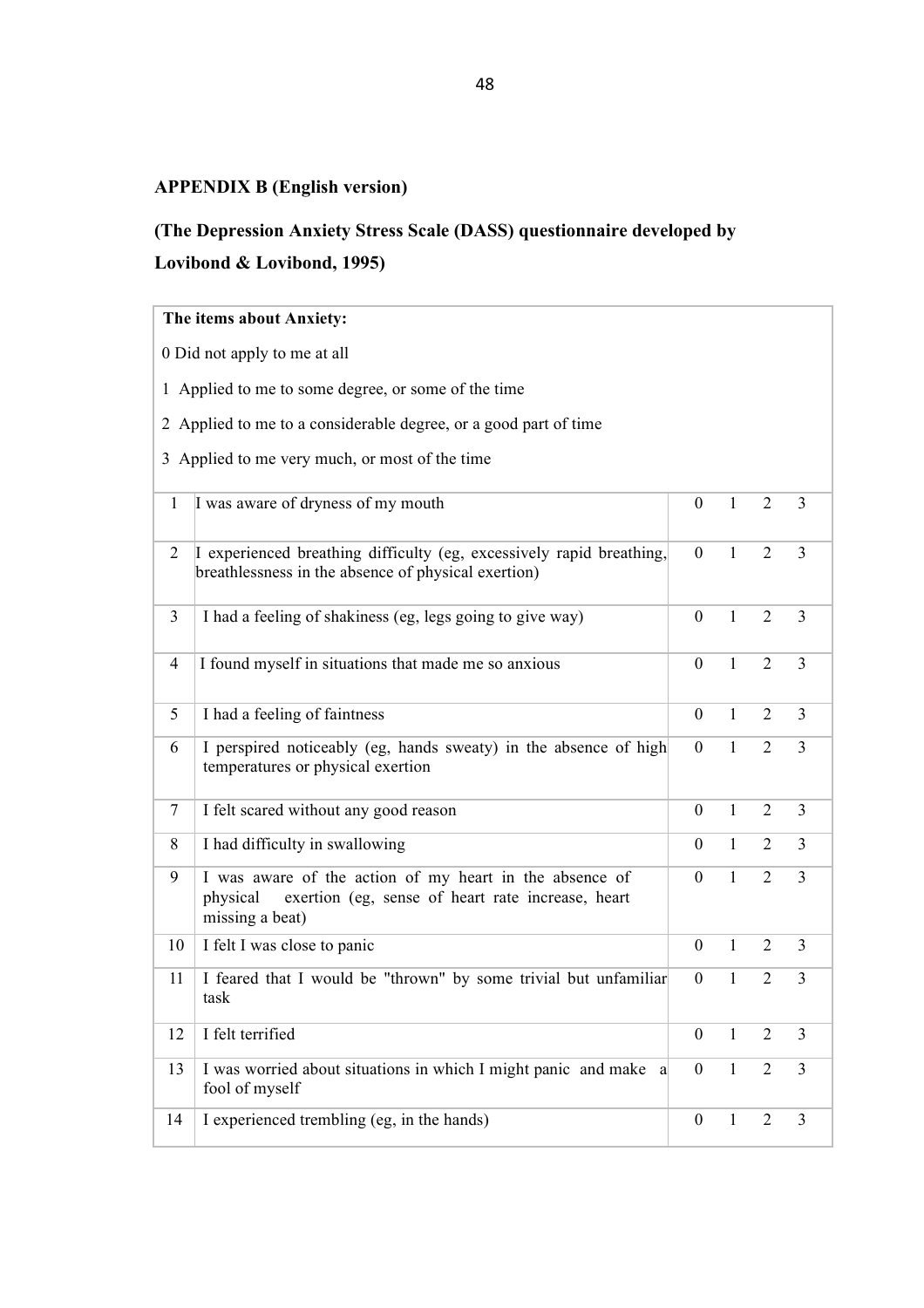# **The items about Depression:**

- 0 Did not apply to me at all
- Applied to me to some degree, or some of the time
- Applied to me to a considerable degree, or a good part of time
- Applied to me very much, or most of the time

| 15 | I couldn't seem to experience any positive feeling at all    | $\theta$       | 1            | $\overline{2}$ | 3              |
|----|--------------------------------------------------------------|----------------|--------------|----------------|----------------|
| 16 | I just couldn't seem to get going                            | $\theta$       | $\mathbf{1}$ | 2              | 3              |
| 17 | I felt that I had nothing to look forward to                 | $\theta$       | 1            | $\overline{2}$ | $\overline{3}$ |
| 18 | I felt sad and depressed                                     | $\overline{0}$ | 1            | 2              | 3              |
| 19 | I felt that I had lost interest in just about everything     | $\theta$       | $\mathbf{1}$ | 2              | 3              |
| 20 | I felt I wasn't worth much as a person                       | $\theta$       | 1            | 2              | $\overline{3}$ |
| 21 | I felt that life wasn't worthwhile                           | $\theta$       | 1            | $\overline{2}$ | $\overline{3}$ |
| 22 | I couldn't seem to get any enjoyment out of the things I did | $\theta$       | $\mathbf{1}$ | $\overline{2}$ | 3              |
| 23 | I felt down-hearted and blue                                 | $\overline{0}$ | $\mathbf{1}$ | 2              | $\overline{3}$ |
| 24 | I was unable to become enthusiastic about anything           | $\theta$       | $\mathbf{1}$ | 2              | 3              |
| 25 | I felt I was pretty worthless                                | $\theta$       | $\mathbf{1}$ | 2              | $\overline{3}$ |
| 26 | I could see nothing in the future to be hopeful about        | $\overline{0}$ | 1            | $\overline{2}$ | 3              |
| 27 | I felt that life was meaningless                             | $\theta$       | $\mathbf{1}$ | $\overline{2}$ | $\overline{3}$ |
| 28 | I found it difficult to work up the initiative to do things  | $\theta$       | 1            | 2              | 3              |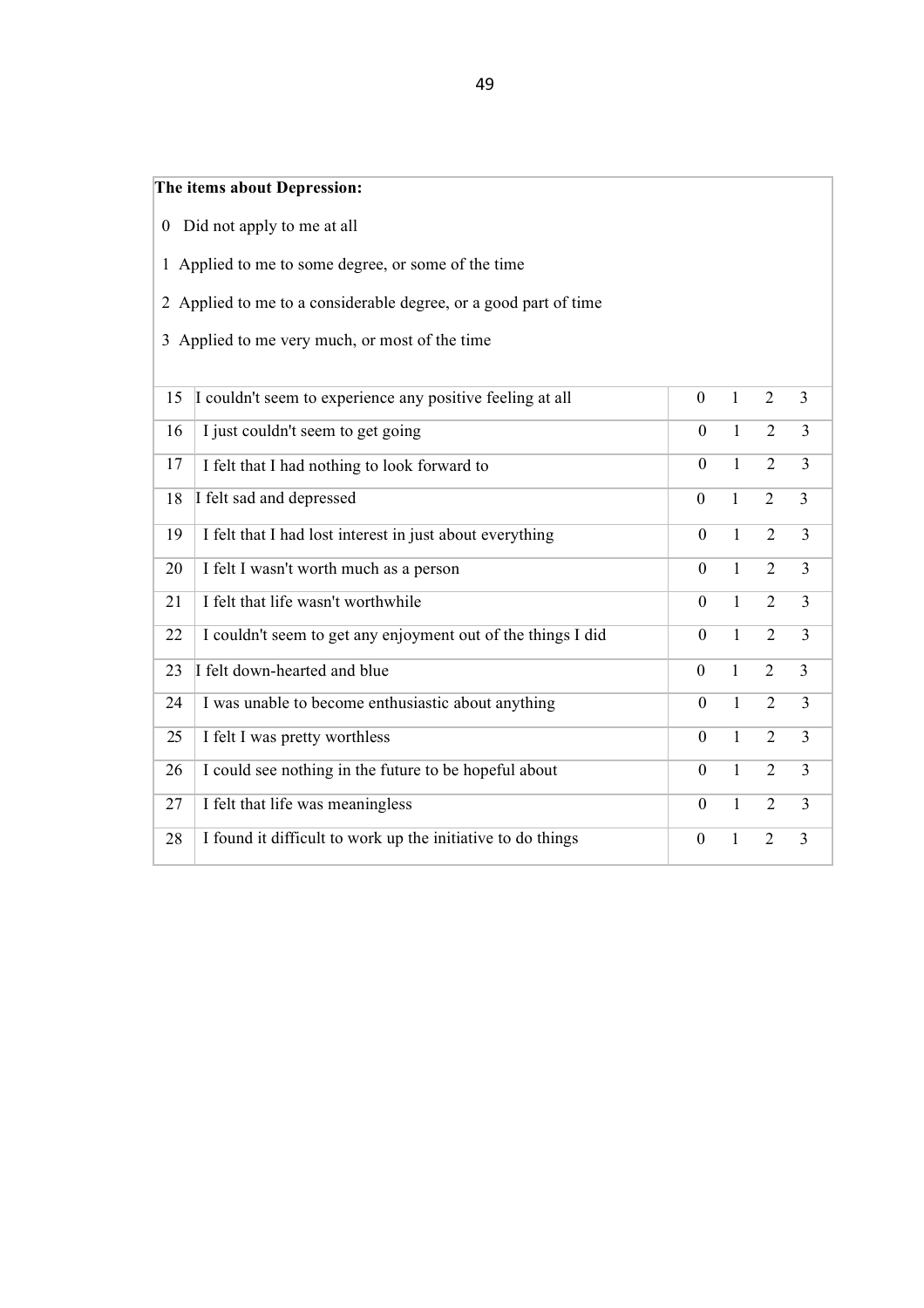# (Anxiety**) نيگه راني**<br>() گهڻمن ناگونجيت<br>() گهڻمن ناگونجيت (Anxiety) **نيگه ران**م<br>0 ڪ*ه*لمن ناڪونجيت<br>1 کيم جارا (Anxiety)<br>1 ڪهڻمن نا<br>2 هندهڪ ج

- 0 گەلمن ناگون<br>1 كيم جارا<br>2 ھندەك جارا<br>3 گەلەك جارا
	-
	-

|                | 1 کیم جارا                                         |             |                |                |                |
|----------------|----------------------------------------------------|-------------|----------------|----------------|----------------|
|                | 2 ھندەك جارا                                       |             |                |                |                |
|                | 3 گەنەك جارا                                       |             |                |                |                |
| $1\,$          | ئەزب ھشكرنا دەقى دكەم                              | $\mathbf 0$ | 1              | $\overline{2}$ | 3              |
| $\overline{2}$ | ئەز ھەست ب دنتەنگيئ دكەم                           | $\pmb{0}$   | $\mathbf 1$    | $\overline{2}$ | 3              |
| $\mathbf{3}$   | ئەز ھەست ب لەرزينئ دكەم (نموونە., لەرزينا پيا)     | $\pmb{0}$   | $\mathbf 1$    | $\overline{2}$ | 3              |
| $\overline{4}$ | ئمز همست ب نيگمراني و ترسئ دکمم                    | $\pmb{0}$   | $\mathbf{1}$   | $\overline{2}$ | $\overline{3}$ |
| 5              | ئهز ههست ب ڪئشبوونئ دکهم                           | $\pmb{0}$   | $\overline{1}$ | $\overline{2}$ | 3              |
| 6              | ئەز ھەست ب خوھد انئ دكەم و پلا گەرماتيئ بەرز دبيت  | $\mathbf 0$ | $\overline{1}$ | $\overline{2}$ | 3              |
| $\overline{7}$ | ئەز ھەست ب ترسئ دكەم بئ ئەگەر                      | $\pmb{0}$   | $\mathbf{1}$   | $\overline{2}$ | $\mathbf{3}$   |
| 8              | ئەز ھەست كەم كو من حەزا خارنئ نەمايە               | $\pmb{0}$   | $\mathbf 1$    | $\overline{2}$ | 3              |
| 9              | ئەز <i>ھەست ب</i> زئ <i>دە</i> ئيدانيت دلى دكەم    | $\pmb{0}$   | $\mathbf 1$    | $\overline{2}$ | 3              |
| 10             | ئەز ھەست ب بزديانئ دكەم                            | $\pmb{0}$   | $\overline{1}$ | $\overline{2}$ | 3              |
| 11             | ئهز ههست کهم کو نه مینمه د ژیانئ دا( ترس ژ مرنئ)   | $\pmb{0}$   | $\mathbf 1$    | $\overline{2}$ | 3              |
| 12             | ئمز همست ب ترسئ دکمم و يئ نيگمرانم کو ببيته بزديان | $\pmb{0}$   | $\mathbf{1}$   | $\overline{2}$ | 3              |
| 13             | ئمز يئ نيگەرانم و هەست ب کيماسيئ دکەم              | $\pmb{0}$   | $\overline{1}$ | $\overline{2}$ | 3              |
| 14             | ئەز ھەست ب ئەرزينئ دكەم (نموونە., ئەرزينا دەستا)   | $\pmb{0}$   | $\overline{1}$ | $\overline{2}$ | 3              |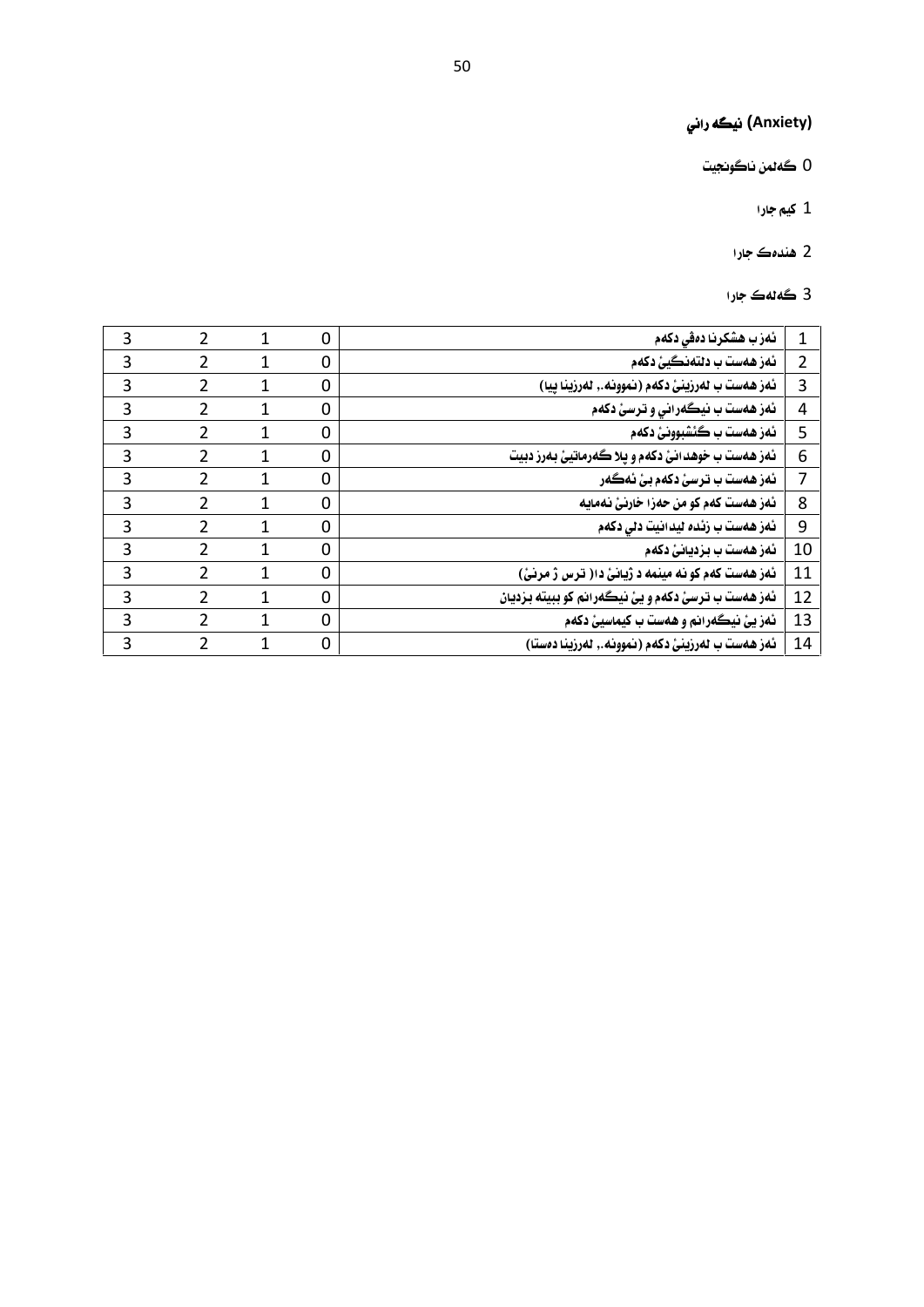# (Depression**) خهموکي**<br>0 ڪهڻمن ناڪونجيت (Depression)<br>0 ڪُهڻمن ناڪُونجيت<br>1 کيم جارا pression)<br>1 ڪهڻمن نه<br>2 هندهڪ ج

- 0 گەلمن ناگون<br>1 كيم جارا<br>2 ھندەك جارا<br>3 گەلەك جارا
	-
	-
	-

|                | 1 کیم جارا                                                                     |             |              |                |   |
|----------------|--------------------------------------------------------------------------------|-------------|--------------|----------------|---|
|                | 2 ھندەك جارا                                                                   |             |              |                |   |
|                | 3 گەنەك جارا                                                                   |             |              |                |   |
| $\mathbf{1}$   | ئەز <i>ھەست ب نەرئنى يئ د</i> كەم                                              | $\mathbf 0$ | 1            | $\overline{2}$ | 3 |
| $\overline{2}$ | ئەست ھەست دكەم كو من ئيدي حەز نەمايە د چالاكيئن روژانەدا                       | $\mathbf 0$ | $\mathbf{1}$ | $\overline{2}$ | 3 |
| 3              | ئەز ھەست دكەم  من چ تشت نينه كو ئيدي بو بژيم                                   | $\mathbf 0$ | 1            | $\overline{2}$ | 3 |
| $\overline{4}$ | ئمز همست ب خهموکي و بيز اريئ دکهم                                              | $\mathbf 0$ | $\mathbf 1$  | $\overline{2}$ | 3 |
| 5              | ئەز ھەست كەم كو من گرنگيا ھەمى تشتى ژ دەست دايە                                | $\mathbf 0$ | 1            | $\overline{2}$ | 3 |
| 6              | ئمز همست کمم کو من بهايئ خو ژ دمست دايه وهڪ مروﭬ                               | $\pmb{0}$   | $\mathbf{1}$ | $\overline{2}$ | 3 |
| 7              | ئەز ھەست كەم كو ژيان ئيدى يا بئ مفايه                                          | $\mathbf 0$ | 1            | $\overline{2}$ | 3 |
| 8              | ئهز ههست کهم کو نهشئم خوشيئ د وان کاراندا ببهم يئن کو بهري نوکه من خوشي پئت بر | $\mathbf 0$ | $\mathbf{1}$ | $\overline{2}$ | 3 |
| $9$            | ئهز ههست ب خهمگينيئ دکهم و نز انم دئ چهوا ههستئ خو دهربر م                     | $\mathbf 0$ | $\mathbf 1$  | $\overline{2}$ | 3 |
| 10             | ئەز ھەست ب بيز اريئ دكەم و من حەزا كارى نەمايە                                 | $\mathbf 0$ | 1            | $\overline{2}$ | 3 |
| 11             | ئمز همست کمم کو خوشي و جواني چ ڪرنڪيا خو نممايه لدمف من                        | $\pmb{0}$   | 1            | $\overline{2}$ | 3 |
| 12             | ئەز ھەست كەم كو پاشە روژئ چ گرنگيا خو نەمايە لدەف من                           | $\mathbf 0$ | 1            | $\overline{2}$ | 3 |
| 13             | ئەز ھەست كەم كو ژيانئ چ رامانا خو نەمايە                                       | $\mathbf 0$ | $\mathbf{1}$ | $\overline{2}$ | 3 |
| 14             | ئەز ھەست كەم كو ئيدى ياب زەحمەتە ھەولدان بو كارى                               | $\mathbf 0$ | $\mathbf{1}$ | $\overline{2}$ | 3 |